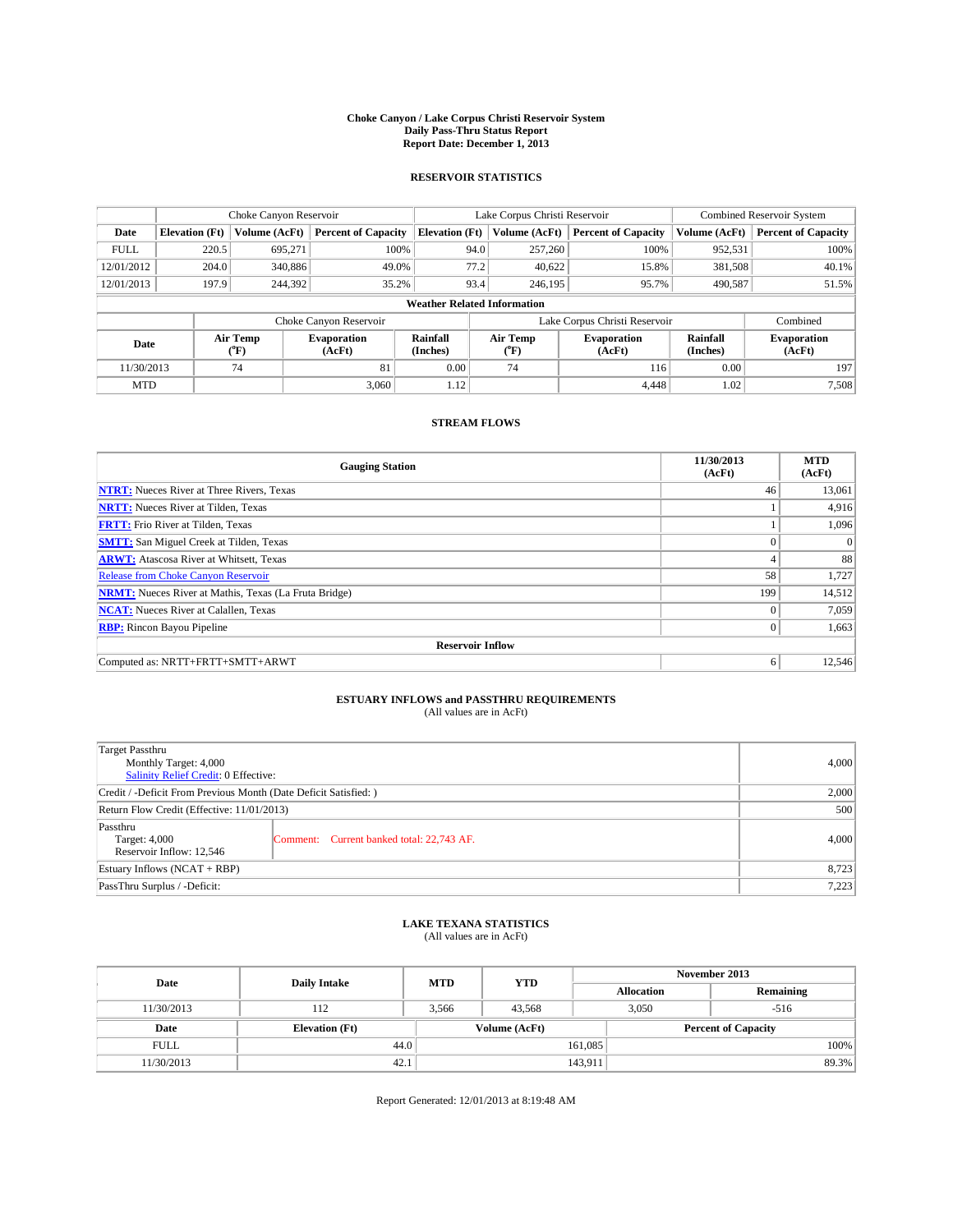#### **Choke Canyon / Lake Corpus Christi Reservoir System Daily Pass-Thru Status Report Report Date: December 2, 2013**

### **RESERVOIR STATISTICS**

|             |                       | Choke Canyon Reservoir |                              |                                    | Lake Corpus Christi Reservoir | <b>Combined Reservoir System</b> |                      |                              |
|-------------|-----------------------|------------------------|------------------------------|------------------------------------|-------------------------------|----------------------------------|----------------------|------------------------------|
| Date        | <b>Elevation</b> (Ft) | Volume (AcFt)          | <b>Percent of Capacity</b>   | <b>Elevation (Ft)</b>              | Volume (AcFt)                 | <b>Percent of Capacity</b>       | Volume (AcFt)        | <b>Percent of Capacity</b>   |
| <b>FULL</b> | 220.5                 | 695.271                | 100%                         | 94.0                               | 257,260                       | 100%                             | 952,531              | 100%                         |
| 12/02/2012  | 204.0                 | 340,542                | 49.0%                        | 77.2                               | 40,622                        | 15.8%                            | 381,164              | 40.0%                        |
| 12/02/2013  | 197.8                 | 243,831                | 35.1%                        | 93.4                               | 245.654                       | 95.5%                            | 489,485              | 51.4%                        |
|             |                       |                        |                              | <b>Weather Related Information</b> |                               |                                  |                      |                              |
|             |                       |                        | Choke Canyon Reservoir       |                                    |                               | Lake Corpus Christi Reservoir    |                      | Combined                     |
| Date        |                       | Air Temp<br>(°F)       | <b>Evaporation</b><br>(AcFt) | Rainfall<br>(Inches)               | Air Temp<br>$(^{o}F)$         | <b>Evaporation</b><br>(AcFt)     | Rainfall<br>(Inches) | <b>Evaporation</b><br>(AcFt) |
| 12/01/2013  |                       | 76                     | 73                           | 0.00                               | 77                            | 73                               | 0.00                 | 146                          |
| <b>MTD</b>  |                       |                        | 73                           | 0.00                               |                               | 73 <sub>1</sub>                  | 0.00                 | 146                          |

### **STREAM FLOWS**

| <b>Gauging Station</b>                                       | 12/01/2013<br>(AcFt) | <b>MTD</b><br>(AcFt) |  |  |  |  |  |
|--------------------------------------------------------------|----------------------|----------------------|--|--|--|--|--|
| <b>NTRT:</b> Nueces River at Three Rivers, Texas             | 46                   | 46                   |  |  |  |  |  |
| <b>NRTT:</b> Nueces River at Tilden, Texas                   |                      |                      |  |  |  |  |  |
| <b>FRTT:</b> Frio River at Tilden, Texas                     |                      |                      |  |  |  |  |  |
| <b>SMTT:</b> San Miguel Creek at Tilden, Texas               | $\theta$             | $\overline{0}$       |  |  |  |  |  |
| <b>ARWT:</b> Atascosa River at Whitsett, Texas               |                      |                      |  |  |  |  |  |
| <b>Release from Choke Canyon Reservoir</b>                   | 58                   | 58                   |  |  |  |  |  |
| <b>NRMT:</b> Nueces River at Mathis, Texas (La Fruta Bridge) | 171                  | 171                  |  |  |  |  |  |
| <b>NCAT:</b> Nueces River at Calallen, Texas                 | $\Omega$             | $\overline{0}$       |  |  |  |  |  |
| <b>RBP:</b> Rincon Bayou Pipeline                            | 35                   | 35                   |  |  |  |  |  |
| <b>Reservoir Inflow</b>                                      |                      |                      |  |  |  |  |  |
| Computed as: NRTT+FRTT+SMTT+ARWT                             | 6                    | 6                    |  |  |  |  |  |

# **ESTUARY INFLOWS and PASSTHRU REQUIREMENTS**<br>(All values are in AcFt)

| Target Passthru<br>Monthly Target: 4,500<br>Salinity Relief Credit: 0 Effective: | 4,500                                     |                |
|----------------------------------------------------------------------------------|-------------------------------------------|----------------|
| Credit / -Deficit From Previous Month (Date Deficit Satisfied: )                 | 2,250                                     |                |
| Return Flow Credit (Effective: 12/01/2013)                                       |                                           | 500            |
| Passthru<br>Target: 4,500<br>Reservoir Inflow: 6                                 | Comment: Current banked total: 22,743 AF. | 6 <sup>1</sup> |
| Estuary Inflows $(NCAT + RBP)$                                                   | 35                                        |                |
| PassThru Surplus / -Deficit:                                                     | 0                                         |                |

# **LAKE TEXANA STATISTICS** (All values are in AcFt)

| Date        | <b>Daily Intake</b>   | <b>MTD</b> | <b>YTD</b>    | December 2013     |                            |  |  |
|-------------|-----------------------|------------|---------------|-------------------|----------------------------|--|--|
|             |                       |            |               | <b>Allocation</b> | Remaining                  |  |  |
| 12/01/2013  | 112                   | 112        | 43.679        | 3,050             | 2,938                      |  |  |
| Date        | <b>Elevation</b> (Ft) |            | Volume (AcFt) |                   | <b>Percent of Capacity</b> |  |  |
| <b>FULL</b> | 44.0                  |            |               | 161,085           | 100%                       |  |  |
| 12/01/2013  | 42.1                  |            |               | 143,911           | 89.3%                      |  |  |

Report Generated: 12/02/2013 at 9:15:55 AM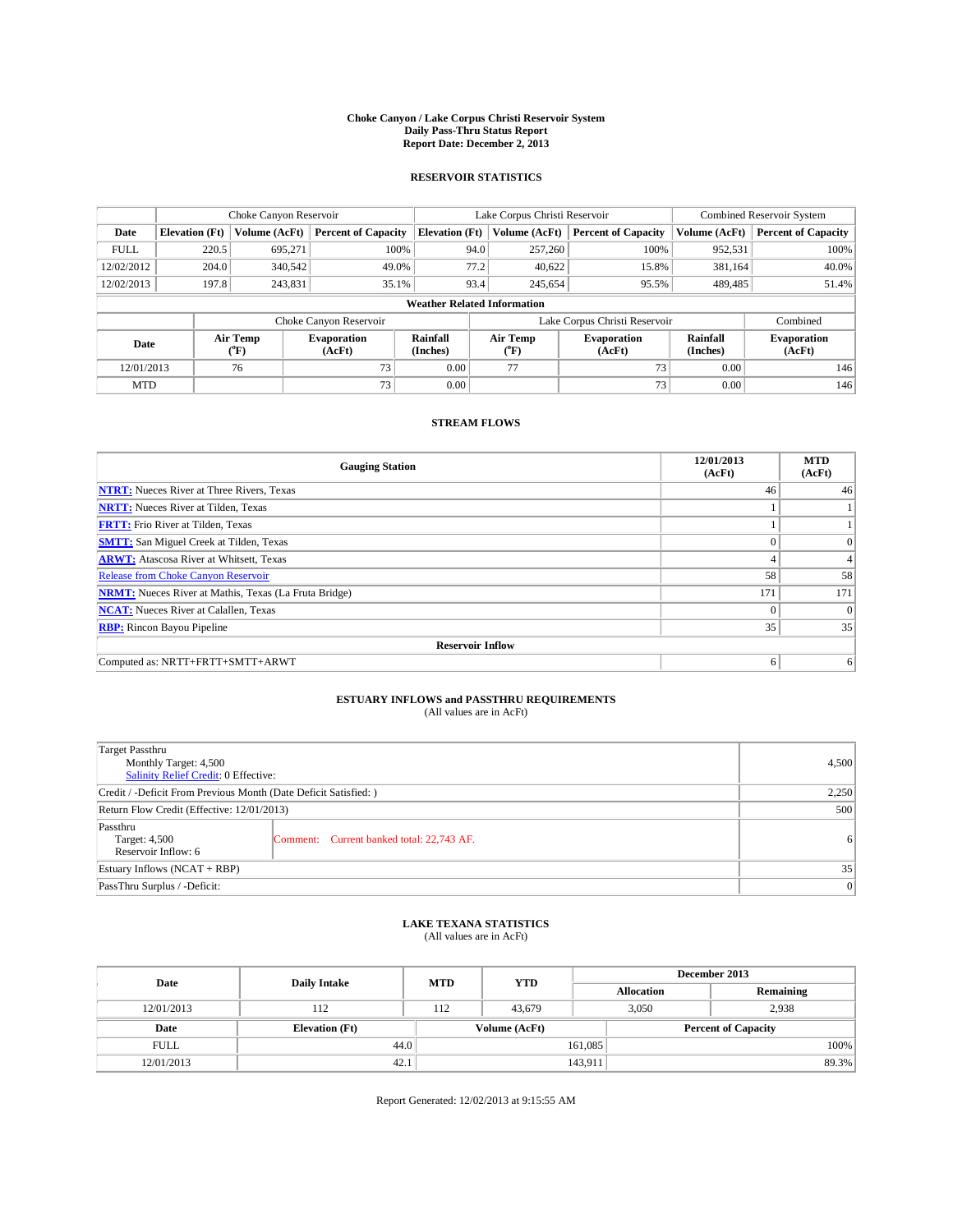#### **Choke Canyon / Lake Corpus Christi Reservoir System Daily Pass-Thru Status Report Report Date: December 3, 2013**

### **RESERVOIR STATISTICS**

|             |                       | Choke Canyon Reservoir |                              |                                    | Lake Corpus Christi Reservoir             | Combined Reservoir System    |                      |                              |
|-------------|-----------------------|------------------------|------------------------------|------------------------------------|-------------------------------------------|------------------------------|----------------------|------------------------------|
| Date        | <b>Elevation</b> (Ft) | Volume (AcFt)          | <b>Percent of Capacity</b>   | <b>Elevation (Ft)</b>              | Volume (AcFt)                             | <b>Percent of Capacity</b>   | Volume (AcFt)        | <b>Percent of Capacity</b>   |
| <b>FULL</b> | 220.5                 | 695,271                | 100%                         | 94.0                               | 257,260                                   | 100%                         | 952,531              | 100%                         |
| 12/03/2012  | 204.0                 | 340,197                | 48.9%                        | 77.2                               | 40,622                                    | 15.8%                        | 380,819              | 40.0%                        |
| 12/03/2013  | 197.8                 | 243,411                | 35.0%                        | 93.3                               | 245.294                                   | 95.3%                        | 488,705              | 51.3%                        |
|             |                       |                        |                              | <b>Weather Related Information</b> |                                           |                              |                      |                              |
|             |                       |                        | Choke Canyon Reservoir       |                                    | Lake Corpus Christi Reservoir<br>Combined |                              |                      |                              |
| Date        |                       | Air Temp<br>(°F)       | <b>Evaporation</b><br>(AcFt) | Rainfall<br>(Inches)               | Air Temp<br>(°F)                          | <b>Evaporation</b><br>(AcFt) | Rainfall<br>(Inches) | <b>Evaporation</b><br>(AcFt) |
| 12/02/2013  |                       | 78                     | 73                           | 0.00                               | 80                                        | 147                          | 0.00                 | 220                          |
| <b>MTD</b>  |                       |                        | 146                          | 0.00                               |                                           | 220                          | 0.00                 | 366                          |

### **STREAM FLOWS**

| <b>Gauging Station</b>                                       | 12/02/2013<br>(AcFt) | <b>MTD</b><br>(AcFt) |  |  |  |  |  |
|--------------------------------------------------------------|----------------------|----------------------|--|--|--|--|--|
| <b>NTRT:</b> Nueces River at Three Rivers, Texas             | 46                   | 91                   |  |  |  |  |  |
| <b>NRTT:</b> Nueces River at Tilden, Texas                   |                      |                      |  |  |  |  |  |
| <b>FRTT:</b> Frio River at Tilden, Texas                     |                      |                      |  |  |  |  |  |
| <b>SMTT:</b> San Miguel Creek at Tilden, Texas               |                      | $\Omega$             |  |  |  |  |  |
| <b>ARWT:</b> Atascosa River at Whitsett, Texas               |                      | 9                    |  |  |  |  |  |
| Release from Choke Canyon Reservoir                          | 58                   | 115                  |  |  |  |  |  |
| <b>NRMT:</b> Nueces River at Mathis, Texas (La Fruta Bridge) | 143                  | 314                  |  |  |  |  |  |
| <b>NCAT:</b> Nueces River at Calallen, Texas                 | $\theta$             | $\Omega$             |  |  |  |  |  |
| <b>RBP:</b> Rincon Bayou Pipeline                            | $\Omega$             | 35                   |  |  |  |  |  |
| <b>Reservoir Inflow</b>                                      |                      |                      |  |  |  |  |  |
| Computed as: NRTT+FRTT+SMTT+ARWT                             | 6                    | 12                   |  |  |  |  |  |

# **ESTUARY INFLOWS and PASSTHRU REQUIREMENTS**<br>(All values are in AcFt)

| Target Passthru                                                  |                                           |                 |
|------------------------------------------------------------------|-------------------------------------------|-----------------|
| Monthly Target: 4,500<br>Salinity Relief Credit: 0 Effective:    | 4,500                                     |                 |
| Credit / -Deficit From Previous Month (Date Deficit Satisfied: ) | 2,250                                     |                 |
| Return Flow Credit (Effective: 12/01/2013)                       | 500                                       |                 |
| Passthru<br>Target: 4,500<br>Reservoir Inflow: 12                | Comment: Current banked total: 22,743 AF. | 12 <sup>1</sup> |
| Estuary Inflows $(NCAT + RBP)$                                   | 35                                        |                 |
| PassThru Surplus / -Deficit:                                     | 0                                         |                 |

# **LAKE TEXANA STATISTICS** (All values are in AcFt)

| Date        | <b>Daily Intake</b>   | <b>MTD</b> | <b>YTD</b>    | December 2013     |                            |           |  |
|-------------|-----------------------|------------|---------------|-------------------|----------------------------|-----------|--|
|             |                       |            |               | <b>Allocation</b> |                            | Remaining |  |
| 12/02/2013  | 112                   | 224        | 43.792        |                   | 3,050<br>2.826             |           |  |
| Date        | <b>Elevation</b> (Ft) |            | Volume (AcFt) |                   | <b>Percent of Capacity</b> |           |  |
| <b>FULL</b> | 44.0                  |            |               | 161,085           |                            | 100%      |  |
| 12/02/2013  | 42.1                  |            |               | 143,911           |                            | 89.3%     |  |

Report Generated: 12/03/2013 at 8:50:33 AM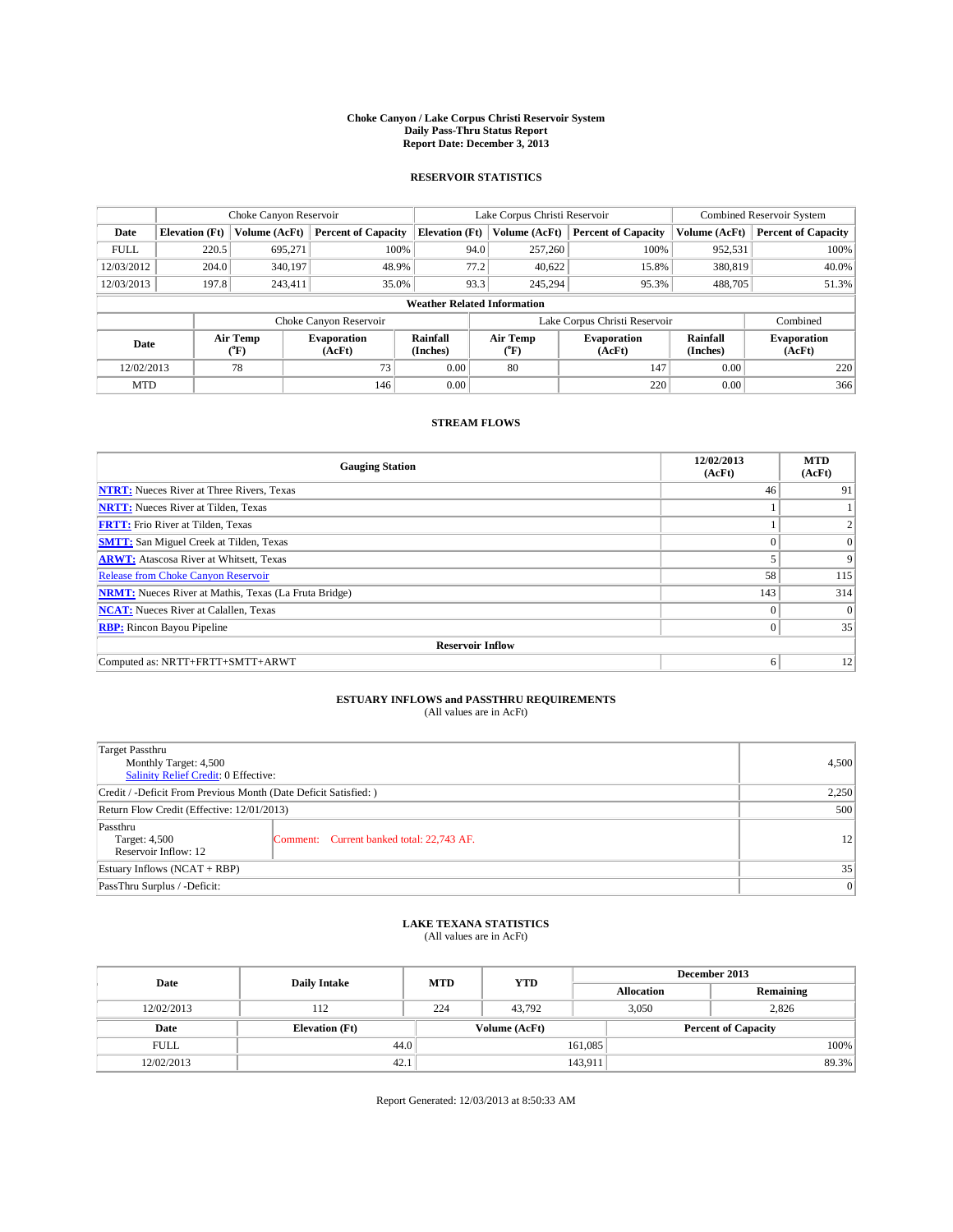#### **Choke Canyon / Lake Corpus Christi Reservoir System Daily Pass-Thru Status Report Report Date: December 4, 2013**

### **RESERVOIR STATISTICS**

|             |                                    | Choke Canyon Reservoir |                              |                       | Lake Corpus Christi Reservoir | Combined Reservoir System    |                      |                              |  |
|-------------|------------------------------------|------------------------|------------------------------|-----------------------|-------------------------------|------------------------------|----------------------|------------------------------|--|
| Date        | <b>Elevation</b> (Ft)              | Volume (AcFt)          | <b>Percent of Capacity</b>   | <b>Elevation (Ft)</b> | Volume (AcFt)                 | <b>Percent of Capacity</b>   | Volume (AcFt)        | <b>Percent of Capacity</b>   |  |
| <b>FULL</b> | 220.5                              | 695.271                | 100%                         | 94.0                  | 257,260                       | 100%                         | 952,531              | 100%                         |  |
| 12/04/2012  | 204.0                              | 341,230                | 49.1%                        | 77.2                  | 40,686                        | 15.8%                        | 381,916              | 40.1%                        |  |
| 12/04/2013  | 197.8                              | 242,991                | 34.9%                        | 93.3                  | 244,934                       | 95.2%                        | 487,925              | 51.2%                        |  |
|             | <b>Weather Related Information</b> |                        |                              |                       |                               |                              |                      |                              |  |
|             |                                    |                        | Choke Canyon Reservoir       |                       | Lake Corpus Christi Reservoir |                              | Combined             |                              |  |
| Date        |                                    | Air Temp<br>(°F)       | <b>Evaporation</b><br>(AcFt) | Rainfall<br>(Inches)  | Air Temp<br>(°F)              | <b>Evaporation</b><br>(AcFt) | Rainfall<br>(Inches) | <b>Evaporation</b><br>(AcFt) |  |
| 12/03/2013  |                                    | 57<br>79               |                              | 0.00                  | 83                            | 105                          | 0.00                 | 162                          |  |
| <b>MTD</b>  |                                    |                        | 203                          | 0.00                  |                               | 325                          | 0.00                 | 528                          |  |

### **STREAM FLOWS**

| <b>Gauging Station</b>                                       | 12/03/2013<br>(AcFt) | <b>MTD</b><br>(AcFt) |  |  |  |  |  |
|--------------------------------------------------------------|----------------------|----------------------|--|--|--|--|--|
| <b>NTRT:</b> Nueces River at Three Rivers, Texas             | 44                   | 135                  |  |  |  |  |  |
| <b>NRTT:</b> Nueces River at Tilden, Texas                   |                      |                      |  |  |  |  |  |
| <b>FRTT:</b> Frio River at Tilden, Texas                     |                      |                      |  |  |  |  |  |
| <b>SMTT:</b> San Miguel Creek at Tilden, Texas               |                      | $\overline{0}$       |  |  |  |  |  |
| <b>ARWT:</b> Atascosa River at Whitsett, Texas               |                      | 14                   |  |  |  |  |  |
| <b>Release from Choke Canyon Reservoir</b>                   | 58                   | 173                  |  |  |  |  |  |
| <b>NRMT:</b> Nueces River at Mathis, Texas (La Fruta Bridge) | 143                  | 457                  |  |  |  |  |  |
| <b>NCAT:</b> Nueces River at Calallen, Texas                 | $\theta$             | $\overline{0}$       |  |  |  |  |  |
| <b>RBP:</b> Rincon Bayou Pipeline                            | $\Omega$             | 35                   |  |  |  |  |  |
| <b>Reservoir Inflow</b>                                      |                      |                      |  |  |  |  |  |
| Computed as: NRTT+FRTT+SMTT+ARWT                             | 6                    | 19                   |  |  |  |  |  |

# **ESTUARY INFLOWS and PASSTHRU REQUIREMENTS**<br>(All values are in AcFt)

| Target Passthru                                                  |                                           |    |  |  |
|------------------------------------------------------------------|-------------------------------------------|----|--|--|
| Monthly Target: 4,500<br>Salinity Relief Credit: 0 Effective:    |                                           |    |  |  |
| Credit / -Deficit From Previous Month (Date Deficit Satisfied: ) | 2,250                                     |    |  |  |
| Return Flow Credit (Effective: 12/01/2013)                       | 500                                       |    |  |  |
| Passthru<br>Target: 4,500<br>Reservoir Inflow: 19                | Comment: Current banked total: 22,743 AF. | 19 |  |  |
| Estuary Inflows (NCAT + RBP)                                     | 35                                        |    |  |  |
| PassThru Surplus / -Deficit:                                     | 0                                         |    |  |  |

# **LAKE TEXANA STATISTICS** (All values are in AcFt)

| Date        | <b>Daily Intake</b>   | <b>MTD</b> | <b>YTD</b>    | December 2013     |                            |           |  |
|-------------|-----------------------|------------|---------------|-------------------|----------------------------|-----------|--|
|             |                       |            |               | <b>Allocation</b> |                            | Remaining |  |
| 12/03/2013  | 112                   | 336        | 43.904        |                   | 3,050<br>2.714             |           |  |
| Date        | <b>Elevation</b> (Ft) |            | Volume (AcFt) |                   | <b>Percent of Capacity</b> |           |  |
| <b>FULL</b> | 44.0                  |            |               | 161,085           |                            | 100%      |  |
| 12/03/2013  | 42.0                  |            |               | 143,036           |                            | 88.8%     |  |

Report Generated: 12/04/2013 at 8:52:08 AM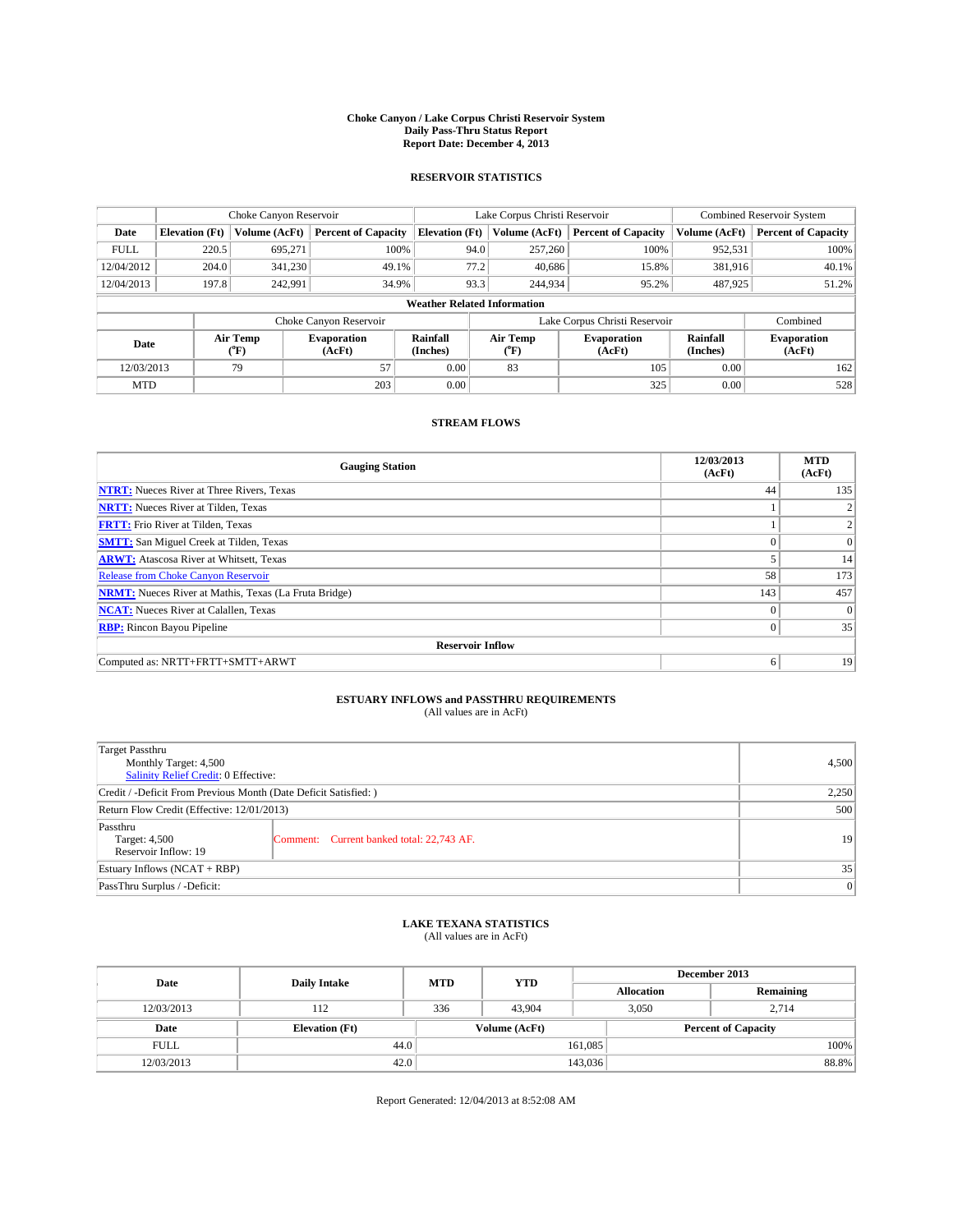#### **Choke Canyon / Lake Corpus Christi Reservoir System Daily Pass-Thru Status Report Report Date: December 5, 2013**

### **RESERVOIR STATISTICS**

|             | Choke Canyon Reservoir             |               |                              |                       | Lake Corpus Christi Reservoir | <b>Combined Reservoir System</b> |                      |                              |  |
|-------------|------------------------------------|---------------|------------------------------|-----------------------|-------------------------------|----------------------------------|----------------------|------------------------------|--|
| Date        | <b>Elevation</b> (Ft)              | Volume (AcFt) | <b>Percent of Capacity</b>   | <b>Elevation (Ft)</b> | Volume (AcFt)                 | <b>Percent of Capacity</b>       | Volume (AcFt)        | <b>Percent of Capacity</b>   |  |
| <b>FULL</b> | 220.5                              | 695,271       | 100%                         | 94.0                  | 257,260                       | 100%                             | 952,531              | 100%                         |  |
| 12/05/2012  | 204.0                              | 340,025       | 48.9%                        | 77.2                  | 40,622                        | 15.8%                            | 380,647              | 40.0%                        |  |
| 12/05/2013  | 197.8                              | 243.831       | 35.1%                        | 93.3                  | 244,934                       | 95.2%                            | 488,765              | 51.3%                        |  |
|             | <b>Weather Related Information</b> |               |                              |                       |                               |                                  |                      |                              |  |
|             |                                    |               | Choke Canyon Reservoir       |                       | Lake Corpus Christi Reservoir |                                  | Combined             |                              |  |
| Date        | Air Temp<br>(°F)                   |               | <b>Evaporation</b><br>(AcFt) | Rainfall<br>(Inches)  | Air Temp<br>("F)              | <b>Evaporation</b><br>(AcFt)     | Rainfall<br>(Inches) | <b>Evaporation</b><br>(AcFt) |  |
| 12/04/2013  |                                    | 83            | 81                           | 0.00                  | 81                            | 115                              | 0.00                 | 196                          |  |
| <b>MTD</b>  |                                    |               | 284                          | 0.00                  |                               | 440                              | 0.00                 | 724                          |  |

### **STREAM FLOWS**

| <b>Gauging Station</b>                                       | 12/04/2013<br>(AcFt) | <b>MTD</b><br>(AcFt) |  |  |  |  |  |
|--------------------------------------------------------------|----------------------|----------------------|--|--|--|--|--|
| <b>NTRT:</b> Nueces River at Three Rivers, Texas             | 42                   | 177                  |  |  |  |  |  |
| <b>NRTT:</b> Nueces River at Tilden, Texas                   | $\theta$             |                      |  |  |  |  |  |
| <b>FRTT:</b> Frio River at Tilden, Texas                     |                      | 3                    |  |  |  |  |  |
| <b>SMTT:</b> San Miguel Creek at Tilden, Texas               |                      | $\overline{0}$       |  |  |  |  |  |
| <b>ARWT:</b> Atascosa River at Whitsett, Texas               |                      | 19                   |  |  |  |  |  |
| <b>Release from Choke Canyon Reservoir</b>                   | 58                   | 230                  |  |  |  |  |  |
| <b>NRMT:</b> Nueces River at Mathis, Texas (La Fruta Bridge) | 143                  | 599                  |  |  |  |  |  |
| <b>NCAT:</b> Nueces River at Calallen, Texas                 |                      |                      |  |  |  |  |  |
| <b>RBP:</b> Rincon Bayou Pipeline                            | 31                   | 66                   |  |  |  |  |  |
| <b>Reservoir Inflow</b>                                      |                      |                      |  |  |  |  |  |
| Computed as: NRTT+FRTT+SMTT+ARWT                             | 6                    | 25                   |  |  |  |  |  |

# **ESTUARY INFLOWS and PASSTHRU REQUIREMENTS**<br>(All values are in AcFt)

| Target Passthru                                                  |                                           |    |  |  |
|------------------------------------------------------------------|-------------------------------------------|----|--|--|
| Monthly Target: 4,500<br>Salinity Relief Credit: 0 Effective:    |                                           |    |  |  |
| Credit / -Deficit From Previous Month (Date Deficit Satisfied: ) |                                           |    |  |  |
| Return Flow Credit (Effective: 12/01/2013)                       |                                           |    |  |  |
| Passthru<br>Target: 4,500<br>Reservoir Inflow: 25                | Comment: Current banked total: 22,743 AF. | 25 |  |  |
| Estuary Inflows (NCAT + RBP)                                     |                                           |    |  |  |
| PassThru Surplus / -Deficit:                                     | 0                                         |    |  |  |

# **LAKE TEXANA STATISTICS** (All values are in AcFt)

| Date        | <b>Daily Intake</b>   | <b>MTD</b> | <b>YTD</b>    | December 2013     |                            |           |  |
|-------------|-----------------------|------------|---------------|-------------------|----------------------------|-----------|--|
|             |                       |            |               | <b>Allocation</b> |                            | Remaining |  |
| 12/04/2013  | 112                   | 448        | 44,015        |                   | 3,050<br>2.602             |           |  |
| Date        | <b>Elevation</b> (Ft) |            | Volume (AcFt) |                   | <b>Percent of Capacity</b> |           |  |
| <b>FULL</b> | 44.0                  |            |               | 161,085           |                            | 100%      |  |
| 12/04/2013  | 42.0                  |            |               | 143,036           |                            | 88.8%     |  |

Report Generated: 12/05/2013 at 9:05:17 AM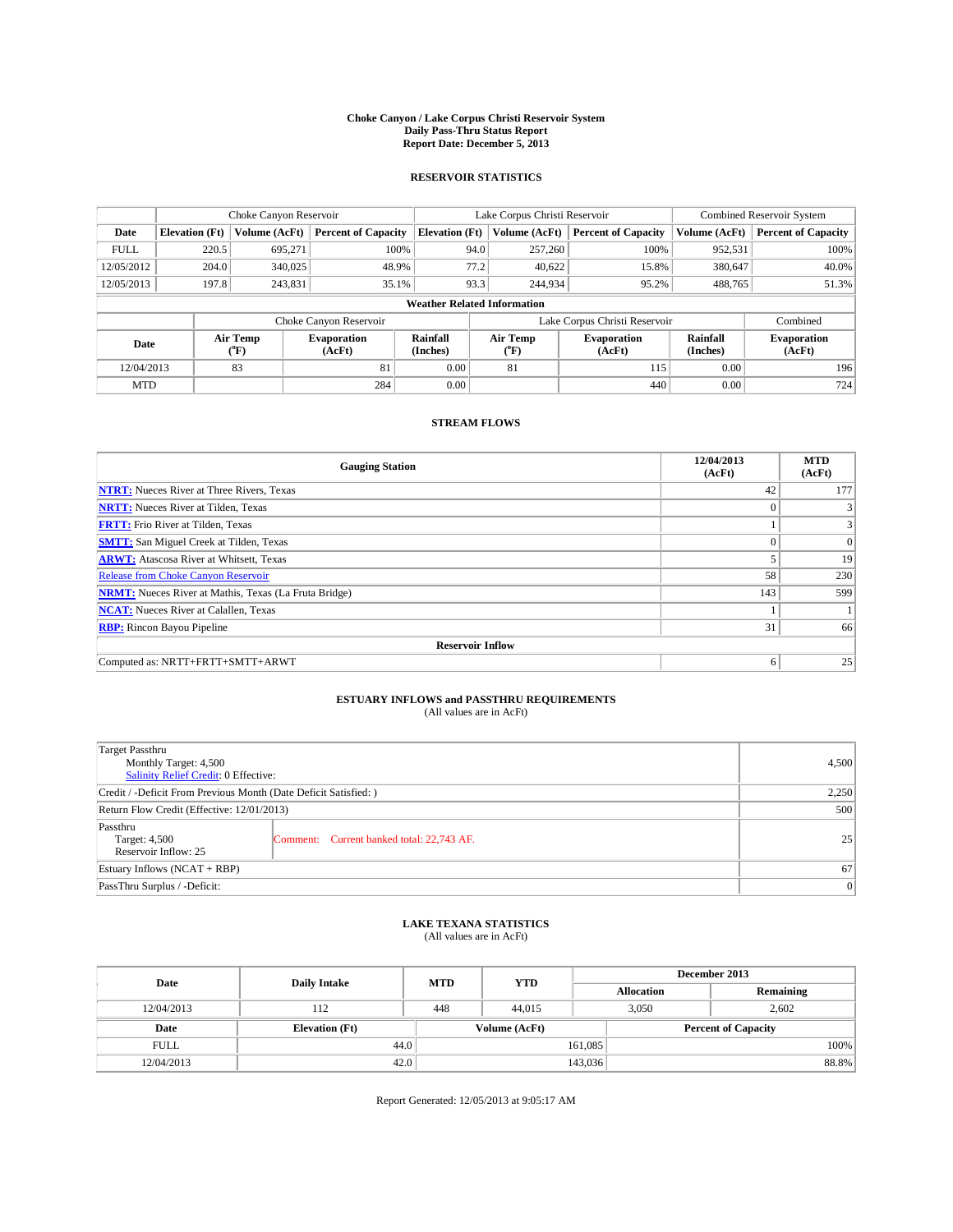#### **Choke Canyon / Lake Corpus Christi Reservoir System Daily Pass-Thru Status Report Report Date: December 6, 2013**

### **RESERVOIR STATISTICS**

|             |                                    | Choke Canyon Reservoir |                              |                       | Lake Corpus Christi Reservoir | <b>Combined Reservoir System</b> |                      |                              |  |
|-------------|------------------------------------|------------------------|------------------------------|-----------------------|-------------------------------|----------------------------------|----------------------|------------------------------|--|
| Date        | <b>Elevation</b> (Ft)              | Volume (AcFt)          | <b>Percent of Capacity</b>   | <b>Elevation (Ft)</b> | Volume (AcFt)                 | <b>Percent of Capacity</b>       | Volume (AcFt)        | <b>Percent of Capacity</b>   |  |
| <b>FULL</b> | 220.5                              | 695.271                | 100%                         | 94.0                  | 257,260                       | 100%                             | 952,531              | 100%                         |  |
| 12/06/2012  | 204.0                              | 340,542                | 49.0%                        | 77.2                  | 40,622                        | 15.8%                            | 381,164              | 40.0%                        |  |
| 12/06/2013  | 197.8                              | 242,851                | 34.9%                        | 93.4                  | 245,474                       | 95.4%                            | 488,325              | 51.3%                        |  |
|             | <b>Weather Related Information</b> |                        |                              |                       |                               |                                  |                      |                              |  |
|             |                                    |                        | Choke Canyon Reservoir       |                       | Lake Corpus Christi Reservoir |                                  | Combined             |                              |  |
| Date        |                                    | Air Temp<br>(°F)       | <b>Evaporation</b><br>(AcFt) | Rainfall<br>(Inches)  | Air Temp<br>$(^{o}F)$         | <b>Evaporation</b><br>(AcFt)     | Rainfall<br>(Inches) | <b>Evaporation</b><br>(AcFt) |  |
| 12/05/2013  |                                    | 73                     | 121                          | 0.01                  | 75                            | 210                              | 0.00                 | 331                          |  |
| <b>MTD</b>  |                                    |                        | 405                          | 0.01                  |                               | 650                              | 0.00                 | 1,055                        |  |

### **STREAM FLOWS**

| <b>Gauging Station</b>                                       | 12/05/2013<br>(AcFt) | <b>MTD</b><br>(AcFt) |  |  |  |  |  |
|--------------------------------------------------------------|----------------------|----------------------|--|--|--|--|--|
| <b>NTRT:</b> Nueces River at Three Rivers, Texas             | 42                   | 218                  |  |  |  |  |  |
| <b>NRTT:</b> Nueces River at Tilden, Texas                   | $\theta$             |                      |  |  |  |  |  |
| <b>FRTT:</b> Frio River at Tilden, Texas                     |                      |                      |  |  |  |  |  |
| <b>SMTT:</b> San Miguel Creek at Tilden, Texas               |                      | $\overline{0}$       |  |  |  |  |  |
| <b>ARWT:</b> Atascosa River at Whitsett, Texas               |                      | 24                   |  |  |  |  |  |
| <b>Release from Choke Canyon Reservoir</b>                   | 58                   | 288                  |  |  |  |  |  |
| <b>NRMT:</b> Nueces River at Mathis, Texas (La Fruta Bridge) | 151                  | 750                  |  |  |  |  |  |
| <b>NCAT:</b> Nueces River at Calallen, Texas                 | $\theta$             |                      |  |  |  |  |  |
| <b>RBP:</b> Rincon Bayou Pipeline                            | $\Omega$             | 66                   |  |  |  |  |  |
| <b>Reservoir Inflow</b>                                      |                      |                      |  |  |  |  |  |
| Computed as: NRTT+FRTT+SMTT+ARWT                             | 6                    | 31                   |  |  |  |  |  |

# **ESTUARY INFLOWS and PASSTHRU REQUIREMENTS**<br>(All values are in AcFt)

| Target Passthru<br>Monthly Target: 4,500<br>Salinity Relief Credit: 0 Effective: | 4,500                                     |    |  |  |
|----------------------------------------------------------------------------------|-------------------------------------------|----|--|--|
| Credit / -Deficit From Previous Month (Date Deficit Satisfied: )                 |                                           |    |  |  |
| Return Flow Credit (Effective: 12/01/2013)                                       |                                           |    |  |  |
| Passthru<br>Target: 4,500<br>Reservoir Inflow: 31                                | Comment: Current banked total: 22,743 AF. | 31 |  |  |
| Estuary Inflows (NCAT + RBP)                                                     |                                           |    |  |  |
| PassThru Surplus / -Deficit:                                                     | 0                                         |    |  |  |

# **LAKE TEXANA STATISTICS** (All values are in AcFt)

| Date        | <b>Daily Intake</b>   | <b>MTD</b> | <b>YTD</b>    | December 2013     |                            |           |  |
|-------------|-----------------------|------------|---------------|-------------------|----------------------------|-----------|--|
|             |                       |            |               | <b>Allocation</b> |                            | Remaining |  |
| 12/05/2013  | 112                   | 560        | 44,127        |                   | 3,050<br>2,490             |           |  |
| Date        | <b>Elevation</b> (Ft) |            | Volume (AcFt) |                   | <b>Percent of Capacity</b> |           |  |
| <b>FULL</b> | 44.0                  |            |               | 161,085           |                            | 100%      |  |
| 12/05/2013  | 42.0                  |            |               | 143,036           |                            | 88.8%     |  |

Report Generated: 12/06/2013 at 8:36:15 AM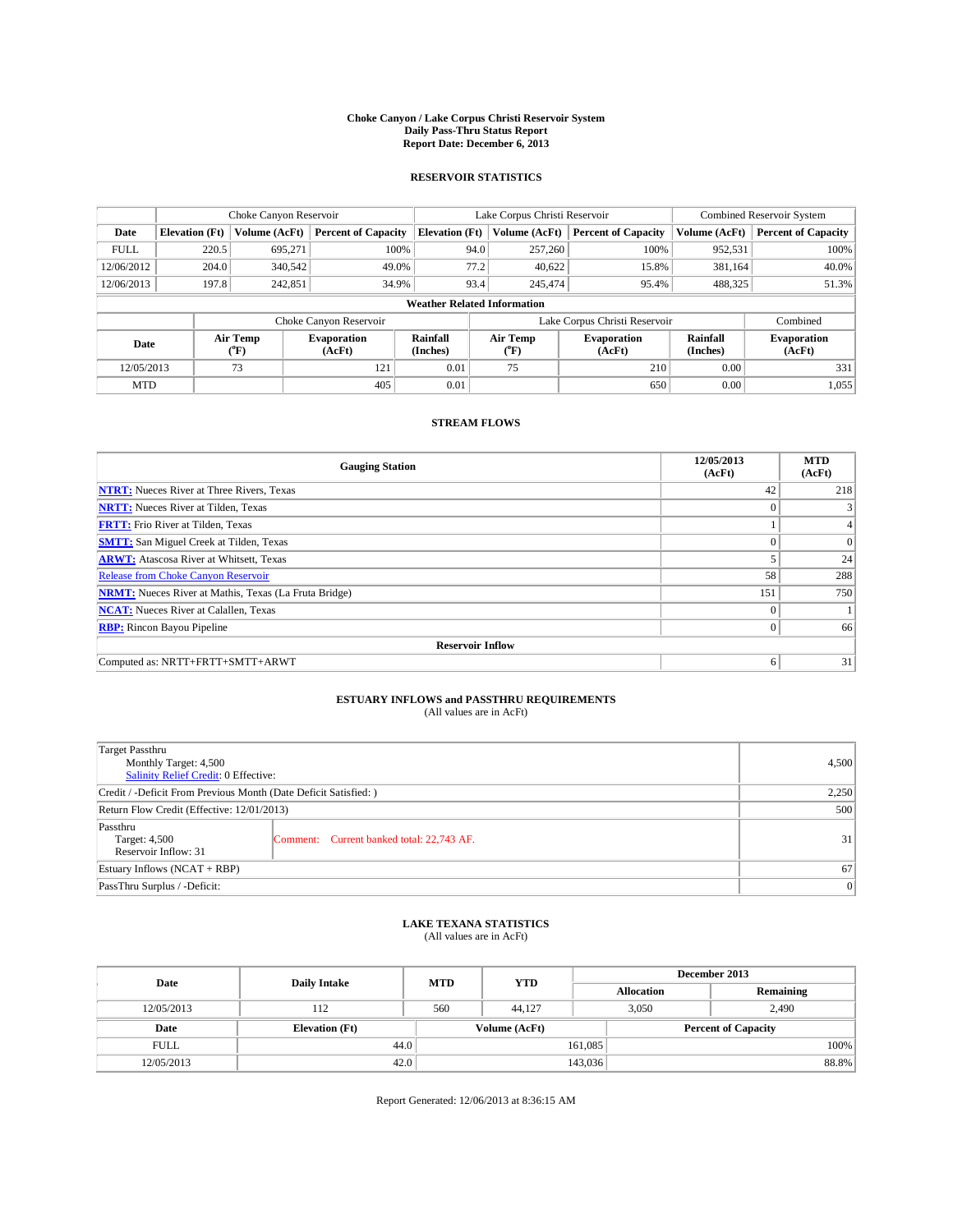#### **Choke Canyon / Lake Corpus Christi Reservoir System Daily Pass-Thru Status Report Report Date: December 7, 2013**

### **RESERVOIR STATISTICS**

|             | Choke Canyon Reservoir             |                  |                              |                       | Lake Corpus Christi Reservoir | <b>Combined Reservoir System</b> |                      |                              |  |
|-------------|------------------------------------|------------------|------------------------------|-----------------------|-------------------------------|----------------------------------|----------------------|------------------------------|--|
| Date        | <b>Elevation</b> (Ft)              | Volume (AcFt)    | <b>Percent of Capacity</b>   | <b>Elevation (Ft)</b> | Volume (AcFt)                 | <b>Percent of Capacity</b>       | Volume (AcFt)        | <b>Percent of Capacity</b>   |  |
| <b>FULL</b> | 220.5                              | 695.271          | 100%                         | 94.0                  | 257,260                       | 100%                             | 952,531              | 100%                         |  |
| 12/07/2012  | 203.9                              | 339,681          | 48.9%                        | 77.2                  | 40,622                        | 15.8%                            | 380,303              | 39.9%                        |  |
| 12/07/2013  | 197.7                              | 242,571          | 34.9%                        | 93.3                  | 245.294                       | 95.3%                            | 487,865              | 51.2%                        |  |
|             | <b>Weather Related Information</b> |                  |                              |                       |                               |                                  |                      |                              |  |
|             |                                    |                  | Choke Canyon Reservoir       |                       |                               | Lake Corpus Christi Reservoir    |                      | Combined                     |  |
| Date        |                                    | Air Temp<br>(°F) | <b>Evaporation</b><br>(AcFt) | Rainfall<br>(Inches)  | Air Temp<br>$(^{o}F)$         | <b>Evaporation</b><br>(AcFt)     | Rainfall<br>(Inches) | <b>Evaporation</b><br>(AcFt) |  |
| 12/06/2013  |                                    | 45               | 65                           | 0.00                  | 45                            | 84                               | 0.00                 | 149                          |  |
| <b>MTD</b>  |                                    |                  | 470                          | 0.01                  |                               | 734                              | 0.00                 | 1,204                        |  |

### **STREAM FLOWS**

| <b>Gauging Station</b>                                       | 12/06/2013<br>(AcFt) | <b>MTD</b><br>(AcFt) |  |  |  |  |  |
|--------------------------------------------------------------|----------------------|----------------------|--|--|--|--|--|
| <b>NTRT:</b> Nueces River at Three Rivers, Texas             | 42                   | 260                  |  |  |  |  |  |
| <b>NRTT:</b> Nueces River at Tilden, Texas                   | $\theta$             |                      |  |  |  |  |  |
| <b>FRTT:</b> Frio River at Tilden, Texas                     |                      |                      |  |  |  |  |  |
| <b>SMTT:</b> San Miguel Creek at Tilden, Texas               |                      | $\overline{0}$       |  |  |  |  |  |
| <b>ARWT:</b> Atascosa River at Whitsett, Texas               |                      | 28                   |  |  |  |  |  |
| <b>Release from Choke Canyon Reservoir</b>                   | 58                   | 345                  |  |  |  |  |  |
| <b>NRMT:</b> Nueces River at Mathis, Texas (La Fruta Bridge) | 153                  | 903                  |  |  |  |  |  |
| <b>NCAT:</b> Nueces River at Calallen, Texas                 | $\theta$             |                      |  |  |  |  |  |
| <b>RBP:</b> Rincon Bayou Pipeline                            | $\theta$             | 66                   |  |  |  |  |  |
| <b>Reservoir Inflow</b>                                      |                      |                      |  |  |  |  |  |
| Computed as: NRTT+FRTT+SMTT+ARWT                             | 5                    | 36                   |  |  |  |  |  |

# **ESTUARY INFLOWS and PASSTHRU REQUIREMENTS**<br>(All values are in AcFt)

| Target Passthru                                                  |                                           |    |
|------------------------------------------------------------------|-------------------------------------------|----|
| Monthly Target: 4,500<br>Salinity Relief Credit: 0 Effective:    | 4,500                                     |    |
| Credit / -Deficit From Previous Month (Date Deficit Satisfied: ) | 2,250                                     |    |
| Return Flow Credit (Effective: 12/01/2013)                       | 500                                       |    |
| Passthru<br>Target: 4,500<br>Reservoir Inflow: 36                | Comment: Current banked total: 22,743 AF. | 36 |
| Estuary Inflows (NCAT + RBP)                                     | 67                                        |    |
| PassThru Surplus / -Deficit:                                     | 0                                         |    |

# **LAKE TEXANA STATISTICS** (All values are in AcFt)

| Date        | <b>Daily Intake</b>   | <b>MTD</b> | <b>YTD</b>    | December 2013     |                            |           |
|-------------|-----------------------|------------|---------------|-------------------|----------------------------|-----------|
|             |                       |            |               | <b>Allocation</b> |                            | Remaining |
| 12/06/2013  | 112                   | 671        | 44.239        | 3,050             | 2,379                      |           |
| Date        | <b>Elevation</b> (Ft) |            | Volume (AcFt) |                   | <b>Percent of Capacity</b> |           |
| <b>FULL</b> | 44.0                  |            |               | 161,085           |                            | 100%      |
| 12/06/2013  | 42.0                  |            |               | 143,036           |                            | 88.8%     |

Report Generated: 12/07/2013 at 9:45:35 AM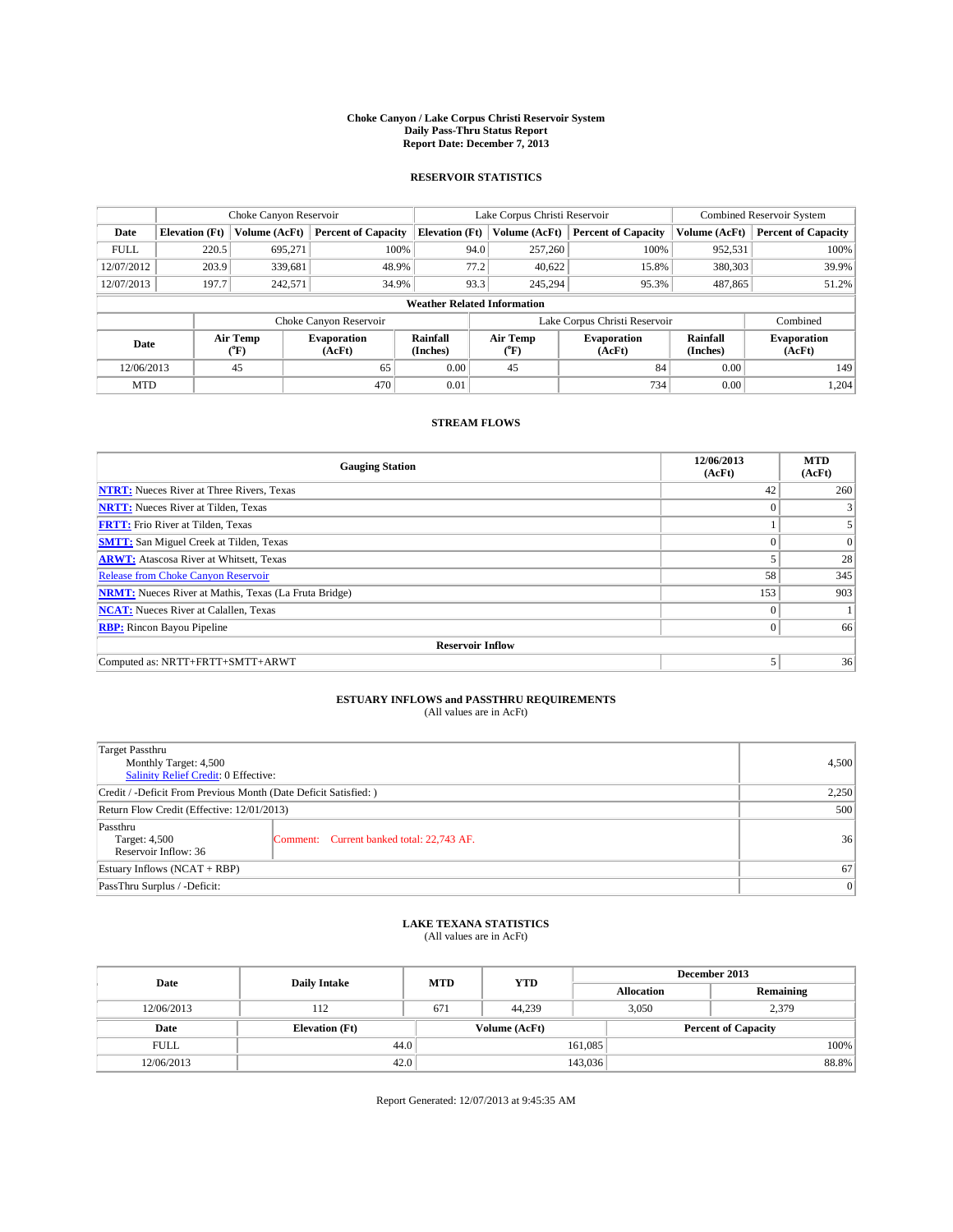#### **Choke Canyon / Lake Corpus Christi Reservoir System Daily Pass-Thru Status Report Report Date: December 8, 2013**

### **RESERVOIR STATISTICS**

|             | Choke Canyon Reservoir             |                  |                              |                       | Lake Corpus Christi Reservoir | <b>Combined Reservoir System</b> |                      |                              |  |
|-------------|------------------------------------|------------------|------------------------------|-----------------------|-------------------------------|----------------------------------|----------------------|------------------------------|--|
| Date        | <b>Elevation</b> (Ft)              | Volume (AcFt)    | <b>Percent of Capacity</b>   | <b>Elevation (Ft)</b> | Volume (AcFt)                 | <b>Percent of Capacity</b>       | Volume (AcFt)        | <b>Percent of Capacity</b>   |  |
| <b>FULL</b> | 220.5                              | 695.271          | 100%                         | 94.0                  | 257,260                       | 100%                             | 952,531              | 100%                         |  |
| 12/08/2012  | 203.9                              | 339,336          | 48.8%                        | 77.2                  | 40,622                        | 15.8%                            | 379,958              | 39.9%                        |  |
| 12/08/2013  | 197.7                              | 242,151          | 34.8%                        | 93.3                  | 243,675                       | 94.7%                            | 485,826              | 51.0%                        |  |
|             | <b>Weather Related Information</b> |                  |                              |                       |                               |                                  |                      |                              |  |
|             |                                    |                  | Choke Canyon Reservoir       |                       |                               | Lake Corpus Christi Reservoir    |                      | Combined                     |  |
| Date        |                                    | Air Temp<br>(°F) | <b>Evaporation</b><br>(AcFt) | Rainfall<br>(Inches)  | Air Temp<br>$(^{o}F)$         | <b>Evaporation</b><br>(AcFt)     | Rainfall<br>(Inches) | <b>Evaporation</b><br>(AcFt) |  |
| 12/07/2013  |                                    | 33               | 8                            | 0.02                  | 40                            | 10                               | 0.00                 | 18                           |  |
| <b>MTD</b>  |                                    |                  | 478                          | 0.03                  |                               | 744                              | 0.00                 | 1,222                        |  |

### **STREAM FLOWS**

| <b>Gauging Station</b>                                       | 12/07/2013<br>(AcFt) | <b>MTD</b><br>(AcFt) |  |  |  |  |
|--------------------------------------------------------------|----------------------|----------------------|--|--|--|--|
| <b>NTRT:</b> Nueces River at Three Rivers, Texas             | 42                   | 302                  |  |  |  |  |
| <b>NRTT:</b> Nueces River at Tilden, Texas                   |                      |                      |  |  |  |  |
| <b>FRTT:</b> Frio River at Tilden, Texas                     |                      |                      |  |  |  |  |
| <b>SMTT:</b> San Miguel Creek at Tilden, Texas               |                      | $\Omega$             |  |  |  |  |
| <b>ARWT:</b> Atascosa River at Whitsett, Texas               | 4                    | 32                   |  |  |  |  |
| Release from Choke Canyon Reservoir                          | 58                   | 403                  |  |  |  |  |
| <b>NRMT:</b> Nueces River at Mathis, Texas (La Fruta Bridge) | 119                  | 1,022                |  |  |  |  |
| <b>NCAT:</b> Nueces River at Calallen, Texas                 |                      | 8                    |  |  |  |  |
| <b>RBP:</b> Rincon Bayou Pipeline                            | 45                   | 111                  |  |  |  |  |
| <b>Reservoir Inflow</b>                                      |                      |                      |  |  |  |  |
| Computed as: NRTT+FRTT+SMTT+ARWT                             |                      | 41                   |  |  |  |  |

# **ESTUARY INFLOWS and PASSTHRU REQUIREMENTS**<br>(All values are in AcFt)

| Target Passthru                                                  |                                           |    |  |  |
|------------------------------------------------------------------|-------------------------------------------|----|--|--|
| Monthly Target: 4,500                                            |                                           |    |  |  |
| Salinity Relief Credit: 0 Effective:                             |                                           |    |  |  |
| Credit / -Deficit From Previous Month (Date Deficit Satisfied: ) |                                           |    |  |  |
| Return Flow Credit (Effective: 12/01/2013)                       |                                           |    |  |  |
| Passthru                                                         |                                           |    |  |  |
| Target: 4,500                                                    | Comment: Current banked total: 22,743 AF. | 41 |  |  |
| Reservoir Inflow: 41                                             |                                           |    |  |  |
| Estuary Inflows (NCAT + RBP)                                     |                                           |    |  |  |
| PassThru Surplus / -Deficit:                                     |                                           |    |  |  |

# **LAKE TEXANA STATISTICS** (All values are in AcFt)

| Date        | <b>Daily Intake</b>   | <b>MTD</b> | <b>YTD</b>    | December 2013 |                            |           |
|-------------|-----------------------|------------|---------------|---------------|----------------------------|-----------|
|             |                       |            |               |               | <b>Allocation</b>          | Remaining |
| 12/07/2013  | 112                   | 783        | 44.351        |               | 3,050<br>2.267             |           |
| Date        | <b>Elevation</b> (Ft) |            | Volume (AcFt) |               | <b>Percent of Capacity</b> |           |
| <b>FULL</b> | 44.0                  |            |               | 161,085       |                            | 100%      |
| 12/07/2013  | 42.0                  |            |               | 143,036       |                            | 88.8%     |

Report Generated: 12/08/2013 at 8:05:48 AM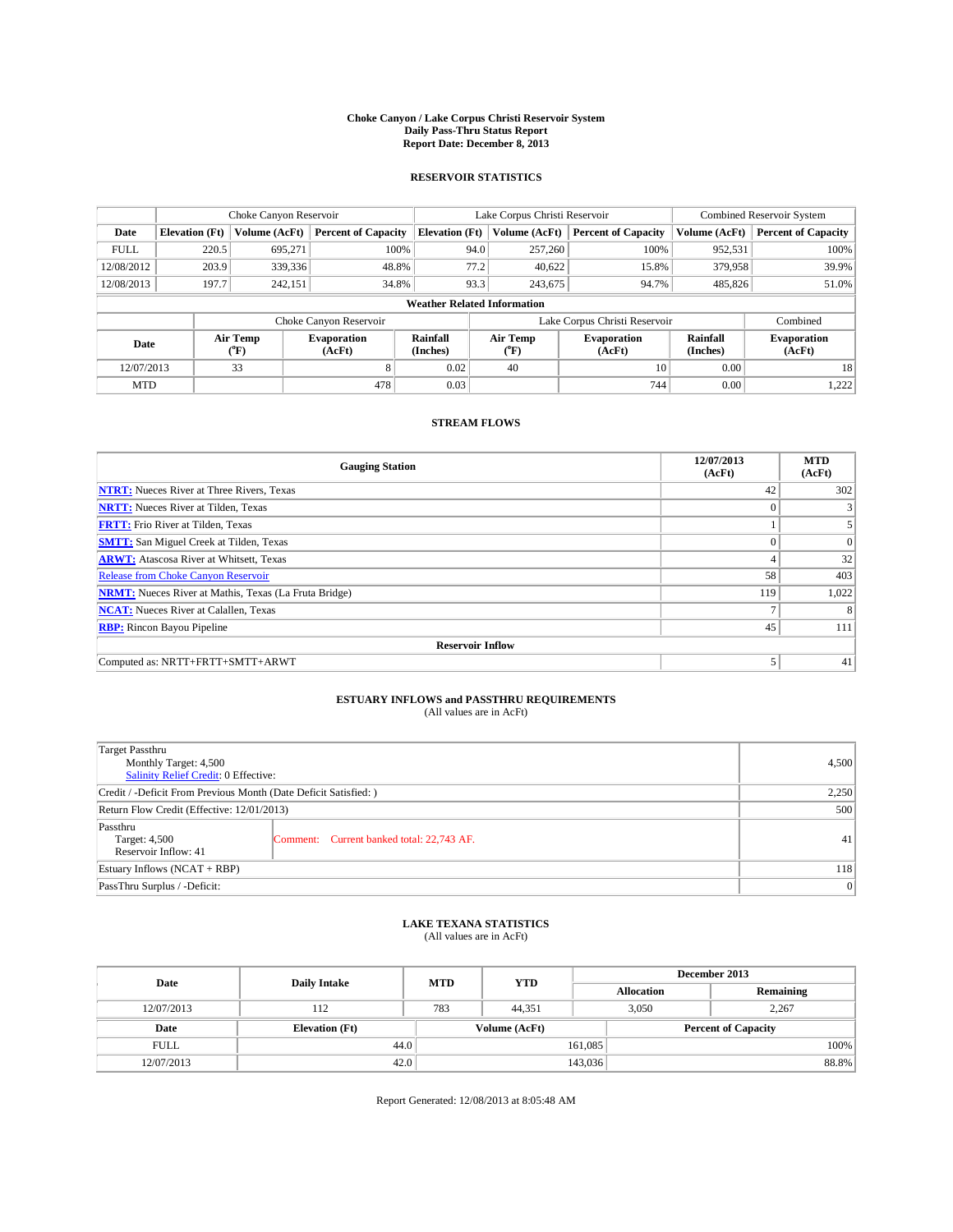#### **Choke Canyon / Lake Corpus Christi Reservoir System Daily Pass-Thru Status Report Report Date: December 9, 2013**

### **RESERVOIR STATISTICS**

|             | Choke Canyon Reservoir             |                  |                              |                       | Lake Corpus Christi Reservoir |                               |                      | <b>Combined Reservoir System</b> |  |
|-------------|------------------------------------|------------------|------------------------------|-----------------------|-------------------------------|-------------------------------|----------------------|----------------------------------|--|
| Date        | <b>Elevation</b> (Ft)              | Volume (AcFt)    | <b>Percent of Capacity</b>   | <b>Elevation (Ft)</b> | Volume (AcFt)                 | <b>Percent of Capacity</b>    | Volume (AcFt)        | <b>Percent of Capacity</b>       |  |
| <b>FULL</b> | 220.5                              | 695,271          | 100%                         |                       | 94.0<br>257,260               | 100%                          | 952,531              | 100%                             |  |
| 12/09/2012  | 203.9                              | 338,304          | 48.7%                        |                       | 77.2<br>40,686                | 15.8%                         | 378,990              | 39.8%                            |  |
| 12/09/2013  | 197.7                              | 241,736          | 34.8%                        | 93.2                  | 243.315                       | 94.6%                         | 485,051              | 50.9%                            |  |
|             | <b>Weather Related Information</b> |                  |                              |                       |                               |                               |                      |                                  |  |
|             |                                    |                  | Choke Canyon Reservoir       |                       |                               | Lake Corpus Christi Reservoir |                      | Combined                         |  |
| Date        |                                    | Air Temp<br>(°F) | <b>Evaporation</b><br>(AcFt) | Rainfall<br>(Inches)  | Air Temp<br>("F)              | <b>Evaporation</b><br>(AcFt)  | Rainfall<br>(Inches) | <b>Evaporation</b><br>(AcFt)     |  |
| 12/08/2013  |                                    | 44               | 16                           | 0.02                  | 46                            | 21                            | 0.12                 | 37                               |  |
| <b>MTD</b>  |                                    |                  | 494                          | 0.05                  |                               | 765                           | 0.12                 | 1,259                            |  |

### **STREAM FLOWS**

| <b>Gauging Station</b>                                       | 12/08/2013<br>(AcFt) | <b>MTD</b><br>(AcFt) |  |  |  |  |
|--------------------------------------------------------------|----------------------|----------------------|--|--|--|--|
| <b>NTRT:</b> Nueces River at Three Rivers, Texas             | 40                   | 341                  |  |  |  |  |
| <b>NRTT:</b> Nueces River at Tilden, Texas                   | $\theta$             |                      |  |  |  |  |
| <b>FRTT:</b> Frio River at Tilden, Texas                     |                      | 6                    |  |  |  |  |
| <b>SMTT:</b> San Miguel Creek at Tilden, Texas               | $\theta$             | $\overline{0}$       |  |  |  |  |
| <b>ARWT:</b> Atascosa River at Whitsett, Texas               |                      | 37                   |  |  |  |  |
| <b>Release from Choke Canyon Reservoir</b>                   | 58                   | 461                  |  |  |  |  |
| <b>NRMT:</b> Nueces River at Mathis, Texas (La Fruta Bridge) | 163                  | 1,185                |  |  |  |  |
| <b>NCAT:</b> Nueces River at Calallen, Texas                 | $\theta$             | 8                    |  |  |  |  |
| <b>RBP:</b> Rincon Bayou Pipeline                            | 28                   | 138                  |  |  |  |  |
| <b>Reservoir Inflow</b>                                      |                      |                      |  |  |  |  |
| Computed as: NRTT+FRTT+SMTT+ARWT                             | 5                    | 46                   |  |  |  |  |

# **ESTUARY INFLOWS and PASSTHRU REQUIREMENTS**<br>(All values are in AcFt)

| Target Passthru<br>Monthly Target: 4,500<br>Salinity Relief Credit: 0 Effective: | 4,500                                     |    |
|----------------------------------------------------------------------------------|-------------------------------------------|----|
| Credit / -Deficit From Previous Month (Date Deficit Satisfied: )                 | 2,250                                     |    |
| Return Flow Credit (Effective: 12/01/2013)                                       | 500                                       |    |
| Passthru<br>Target: 4,500<br>Reservoir Inflow: 46                                | Comment: Current banked total: 22,743 AF. | 46 |
| Estuary Inflows (NCAT + RBP)                                                     | 146                                       |    |
| PassThru Surplus / -Deficit:                                                     | 0                                         |    |

# **LAKE TEXANA STATISTICS** (All values are in AcFt)

| Date        | <b>Daily Intake</b>   | <b>MTD</b> | <b>YTD</b>    | December 2013     |                            |  |  |
|-------------|-----------------------|------------|---------------|-------------------|----------------------------|--|--|
|             |                       |            |               | <b>Allocation</b> | Remaining                  |  |  |
| 12/08/2013  | 112                   | 894        | 44,462        | 3,050             | 2,156                      |  |  |
| Date        | <b>Elevation</b> (Ft) |            | Volume (AcFt) |                   | <b>Percent of Capacity</b> |  |  |
| <b>FULL</b> | 44.0                  |            |               | 161,085           | 100%                       |  |  |
| 12/08/2013  | 42.0                  |            |               | 143,036           | 88.8%                      |  |  |

Report Generated: 12/09/2013 at 10:25:31 AM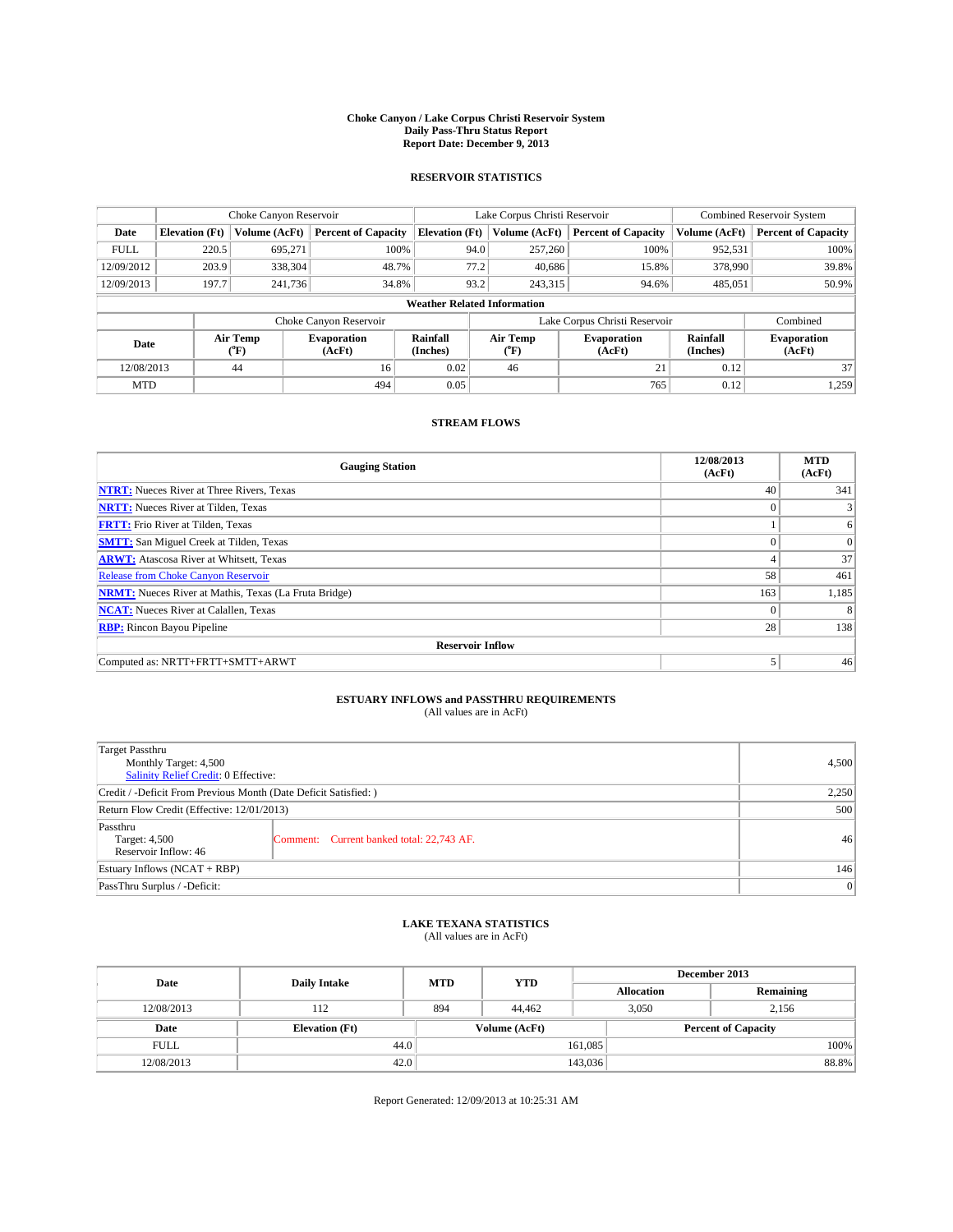#### **Choke Canyon / Lake Corpus Christi Reservoir System Daily Pass-Thru Status Report Report Date: December 10, 2013**

### **RESERVOIR STATISTICS**

|             | Choke Canyon Reservoir |                  |                              |                                    | Lake Corpus Christi Reservoir                    | Combined Reservoir System     |                      |                              |
|-------------|------------------------|------------------|------------------------------|------------------------------------|--------------------------------------------------|-------------------------------|----------------------|------------------------------|
| Date        | <b>Elevation</b> (Ft)  | Volume (AcFt)    | <b>Percent of Capacity</b>   | <b>Elevation (Ft)</b>              | Volume (AcFt)                                    | <b>Percent of Capacity</b>    | Volume (AcFt)        | <b>Percent of Capacity</b>   |
| <b>FULL</b> | 220.5                  | 695.271          | 100%                         | 94.0                               | 257,260                                          | 100%                          | 952,531              | 100%                         |
| 12/10/2012  | 203.8                  | 338,131          | 48.6%                        | 77.3                               | 41,651                                           | 16.2%                         | 379,782              | 39.9%                        |
| 12/10/2013  | 197.7                  | 241.736          | 34.8%                        | 93.3                               | 244,214                                          | 94.9%                         | 485,950              | 51.0%                        |
|             |                        |                  |                              | <b>Weather Related Information</b> |                                                  |                               |                      |                              |
|             |                        |                  | Choke Canyon Reservoir       |                                    |                                                  | Lake Corpus Christi Reservoir |                      | Combined                     |
| Date        |                        | Air Temp<br>(°F) | <b>Evaporation</b><br>(AcFt) | Rainfall<br>(Inches)               | Air Temp<br><b>Evaporation</b><br>(AcFt)<br>(°F) |                               | Rainfall<br>(Inches) | <b>Evaporation</b><br>(AcFt) |
| 12/09/2013  |                        | 47               | 8                            | 0.06                               | 50                                               | 10                            | 0.08                 | 18                           |
| <b>MTD</b>  |                        |                  | 502                          | 0.11                               |                                                  | 775                           | 0.20                 | 1,277                        |

### **STREAM FLOWS**

| <b>Gauging Station</b>                                       | 12/09/2013<br>(AcFt) | <b>MTD</b><br>(AcFt) |  |  |  |  |
|--------------------------------------------------------------|----------------------|----------------------|--|--|--|--|
| <b>NTRT:</b> Nueces River at Three Rivers, Texas             | 42                   | 383                  |  |  |  |  |
| <b>NRTT:</b> Nueces River at Tilden, Texas                   | $\theta$             |                      |  |  |  |  |
| <b>FRTT:</b> Frio River at Tilden, Texas                     |                      |                      |  |  |  |  |
| <b>SMTT:</b> San Miguel Creek at Tilden, Texas               |                      | $\overline{0}$       |  |  |  |  |
| <b>ARWT:</b> Atascosa River at Whitsett, Texas               |                      | 41                   |  |  |  |  |
| <b>Release from Choke Canyon Reservoir</b>                   | 58                   | 518                  |  |  |  |  |
| <b>NRMT:</b> Nueces River at Mathis, Texas (La Fruta Bridge) | 171                  | 1,356                |  |  |  |  |
| <b>NCAT:</b> Nueces River at Calallen, Texas                 | $\theta$             | 8                    |  |  |  |  |
| <b>RBP:</b> Rincon Bayou Pipeline                            | $\theta$             | 138                  |  |  |  |  |
| <b>Reservoir Inflow</b>                                      |                      |                      |  |  |  |  |
| Computed as: NRTT+FRTT+SMTT+ARWT                             | 5                    | 51                   |  |  |  |  |

# **ESTUARY INFLOWS and PASSTHRU REQUIREMENTS**<br>(All values are in AcFt)

| Target Passthru                                                  |                                           | 4,500 |  |  |
|------------------------------------------------------------------|-------------------------------------------|-------|--|--|
| Monthly Target: 4,500<br>Salinity Relief Credit: 0 Effective:    |                                           |       |  |  |
| Credit / -Deficit From Previous Month (Date Deficit Satisfied: ) |                                           |       |  |  |
| Return Flow Credit (Effective: 12/01/2013)                       |                                           |       |  |  |
| Passthru<br>Target: 4,500<br>Reservoir Inflow: 51                | Comment: Current banked total: 22,743 AF. | 51    |  |  |
| Estuary Inflows (NCAT + RBP)                                     |                                           |       |  |  |
| PassThru Surplus / -Deficit:                                     | 0                                         |       |  |  |

# **LAKE TEXANA STATISTICS** (All values are in AcFt)

| Date        | <b>Daily Intake</b>   | <b>MTD</b>    | <b>YTD</b> | December 2013              |       |           |       |
|-------------|-----------------------|---------------|------------|----------------------------|-------|-----------|-------|
|             |                       |               |            | <b>Allocation</b>          |       | Remaining |       |
| 12/09/2013  | 112                   | 1.006         | 44,574     |                            | 3,050 | 2.044     |       |
| Date        | <b>Elevation</b> (Ft) | Volume (AcFt) |            | <b>Percent of Capacity</b> |       |           |       |
| <b>FULL</b> | 44.0                  |               |            | 161,085                    |       |           | 100%  |
| 12/09/2013  | 41.9                  |               |            | 142,163                    |       |           | 88.3% |

Report Generated: 12/10/2013 at 8:23:53 AM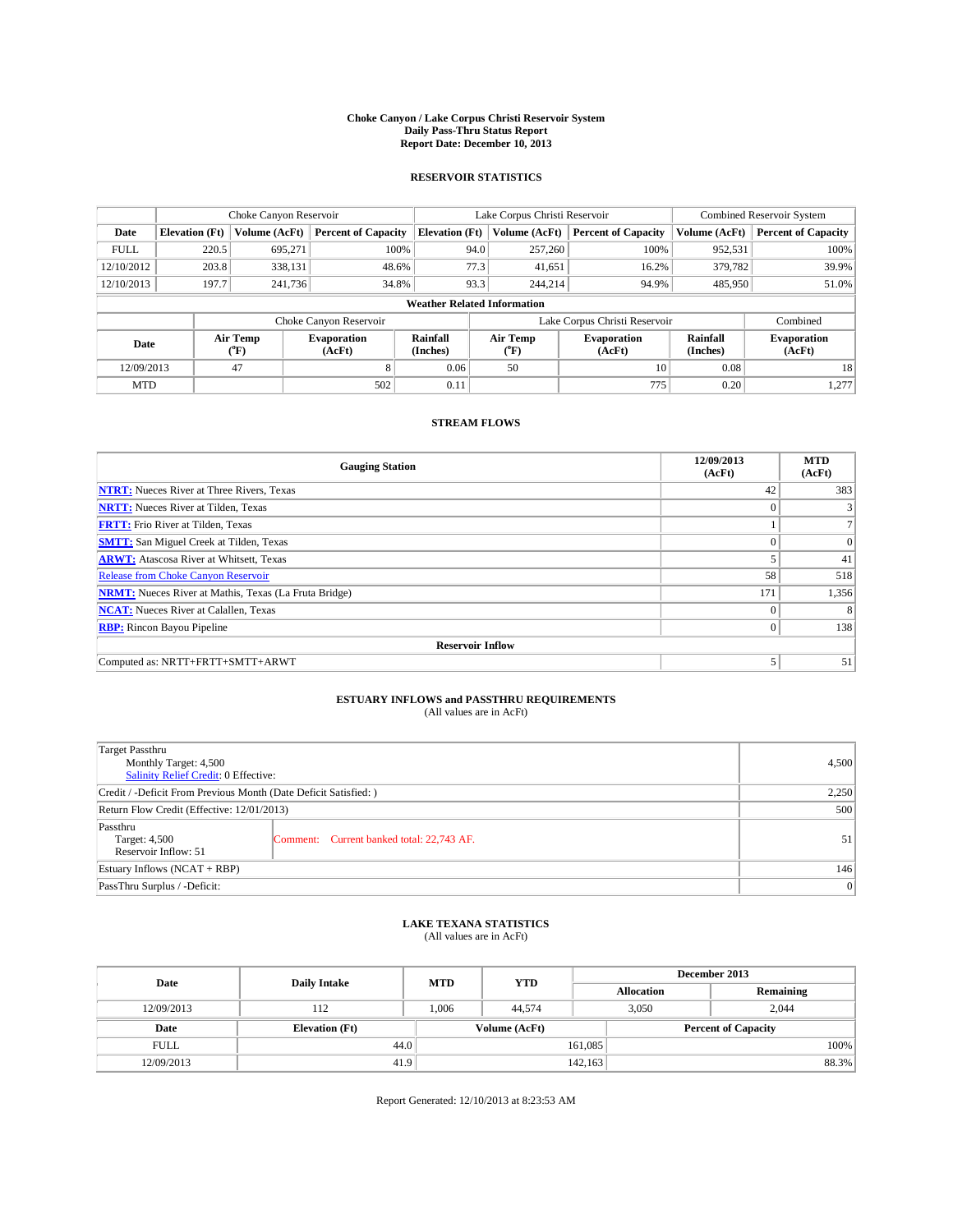#### **Choke Canyon / Lake Corpus Christi Reservoir System Daily Pass-Thru Status Report Report Date: December 11, 2013**

### **RESERVOIR STATISTICS**

|             |                       | Choke Canyon Reservoir |                              |                                    | Lake Corpus Christi Reservoir                | <b>Combined Reservoir System</b> |                      |                              |
|-------------|-----------------------|------------------------|------------------------------|------------------------------------|----------------------------------------------|----------------------------------|----------------------|------------------------------|
| Date        | <b>Elevation</b> (Ft) | Volume (AcFt)          | <b>Percent of Capacity</b>   | <b>Elevation (Ft)</b>              | Volume (AcFt)                                | <b>Percent of Capacity</b>       | Volume (AcFt)        | <b>Percent of Capacity</b>   |
| <b>FULL</b> | 220.5                 | 695.271                | 100%                         | 94.0                               | 257,260                                      | 100%                             | 952,531              | 100%                         |
| 12/11/2012  | 203.8                 | 338,131                | 48.6%                        | 77.2                               | 40,814                                       | 15.9%                            | 378,945              | 39.8%                        |
| 12/11/2013  | 197.7                 | 241,323                | 34.7%                        | 93.2                               | 242.597                                      | 94.3%                            | 483,920              | 50.8%                        |
|             |                       |                        |                              | <b>Weather Related Information</b> |                                              |                                  |                      |                              |
|             |                       |                        | Choke Canyon Reservoir       |                                    |                                              | Lake Corpus Christi Reservoir    |                      | Combined                     |
| Date        |                       | Air Temp<br>(°F)       | <b>Evaporation</b><br>(AcFt) | Rainfall<br>(Inches)               | Air Temp<br>Evaporation<br>(AcFt)<br>$(^oF)$ |                                  | Rainfall<br>(Inches) | <b>Evaporation</b><br>(AcFt) |
| 12/10/2013  |                       | 49                     | 81                           | 0.00                               | 47                                           | 125                              | 0.00                 | 206                          |
| <b>MTD</b>  |                       |                        | 583                          | 0.11                               |                                              | 900                              | 0.20                 | 1,483                        |

### **STREAM FLOWS**

| <b>Gauging Station</b>                                       | 12/10/2013<br>(AcFt) | <b>MTD</b><br>(AcFt) |  |  |  |  |
|--------------------------------------------------------------|----------------------|----------------------|--|--|--|--|
| <b>NTRT:</b> Nueces River at Three Rivers, Texas             | 42                   | 425                  |  |  |  |  |
| <b>NRTT:</b> Nueces River at Tilden, Texas                   | $\theta$             |                      |  |  |  |  |
| <b>FRTT:</b> Frio River at Tilden, Texas                     |                      |                      |  |  |  |  |
| <b>SMTT:</b> San Miguel Creek at Tilden, Texas               |                      | $\overline{0}$       |  |  |  |  |
| <b>ARWT:</b> Atascosa River at Whitsett, Texas               |                      | 46                   |  |  |  |  |
| <b>Release from Choke Canyon Reservoir</b>                   | 58                   | 576                  |  |  |  |  |
| <b>NRMT:</b> Nueces River at Mathis, Texas (La Fruta Bridge) | 183                  | 1,538                |  |  |  |  |
| <b>NCAT:</b> Nueces River at Calallen, Texas                 | $\theta$             | 8                    |  |  |  |  |
| <b>RBP:</b> Rincon Bayou Pipeline                            | $\theta$             | 138                  |  |  |  |  |
| <b>Reservoir Inflow</b>                                      |                      |                      |  |  |  |  |
| Computed as: NRTT+FRTT+SMTT+ARWT                             | 5                    | 57                   |  |  |  |  |

# **ESTUARY INFLOWS and PASSTHRU REQUIREMENTS**<br>(All values are in AcFt)

| Target Passthru                                                  |                                           |                 |  |  |
|------------------------------------------------------------------|-------------------------------------------|-----------------|--|--|
| Monthly Target: 4,500<br>Salinity Relief Credit: 0 Effective:    |                                           |                 |  |  |
| Credit / -Deficit From Previous Month (Date Deficit Satisfied: ) |                                           |                 |  |  |
| Return Flow Credit (Effective: 12/01/2013)                       |                                           |                 |  |  |
| Passthru<br>Target: 4,500<br>Reservoir Inflow: 57                | Comment: Current banked total: 22,743 AF. | 57 <sup>1</sup> |  |  |
| Estuary Inflows (NCAT + RBP)                                     |                                           |                 |  |  |
| PassThru Surplus / -Deficit:                                     | 0                                         |                 |  |  |

# **LAKE TEXANA STATISTICS** (All values are in AcFt)

| Date        | <b>Daily Intake</b>   | <b>MTD</b>    | <b>YTD</b> | December 2013     |                            |           |  |
|-------------|-----------------------|---------------|------------|-------------------|----------------------------|-----------|--|
|             |                       |               |            | <b>Allocation</b> |                            | Remaining |  |
| 12/10/2013  | 112                   | 1.118         | 44,685     |                   | 1.932<br>3,050             |           |  |
| Date        | <b>Elevation</b> (Ft) | Volume (AcFt) |            |                   | <b>Percent of Capacity</b> |           |  |
| <b>FULL</b> | 44.0                  |               |            | 161,085           |                            | 100%      |  |
| 12/10/2013  | 41.9                  |               |            | 142,163           |                            | 88.3%     |  |

Report Generated: 12/11/2013 at 9:25:14 AM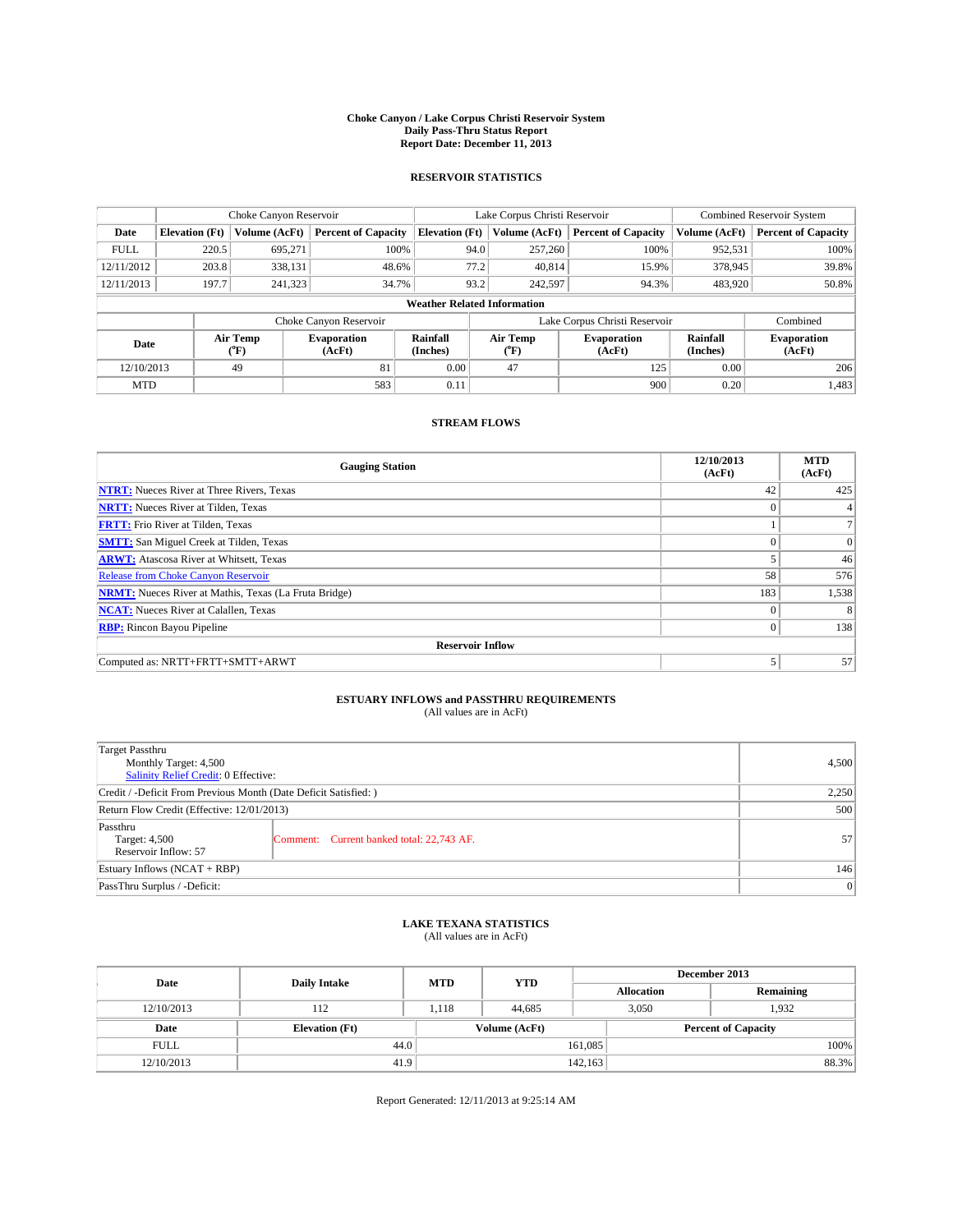#### **Choke Canyon / Lake Corpus Christi Reservoir System Daily Pass-Thru Status Report Report Date: December 12, 2013**

### **RESERVOIR STATISTICS**

|             | Choke Canyon Reservoir             |                  |                              |                       | Lake Corpus Christi Reservoir                                | <b>Combined Reservoir System</b> |                      |                              |  |
|-------------|------------------------------------|------------------|------------------------------|-----------------------|--------------------------------------------------------------|----------------------------------|----------------------|------------------------------|--|
| Date        | <b>Elevation</b> (Ft)              | Volume (AcFt)    | <b>Percent of Capacity</b>   | <b>Elevation</b> (Ft) | Volume (AcFt)                                                | <b>Percent of Capacity</b>       | Volume (AcFt)        | <b>Percent of Capacity</b>   |  |
| <b>FULL</b> | 220.5                              | 695.271          | 100%                         | 94.0                  | 257,260                                                      | 100%                             | 952,531              | 100%                         |  |
| 12/12/2012  | 203.7                              | 336,238          | 48.4%                        | 77.2                  | 40,686                                                       | 15.8%                            | 376,924              | 39.6%                        |  |
| 12/12/2013  | 197.6                              | 241,047          | 34.7%                        | 93.2                  | 242,238                                                      | 94.2%                            | 483,285              | 50.7%                        |  |
|             | <b>Weather Related Information</b> |                  |                              |                       |                                                              |                                  |                      |                              |  |
|             |                                    |                  | Choke Canyon Reservoir       |                       |                                                              | Lake Corpus Christi Reservoir    |                      | Combined                     |  |
| Date        |                                    | Air Temp<br>(°F) | <b>Evaporation</b><br>(AcFt) | Rainfall<br>(Inches)  | Air Temp<br><b>Evaporation</b><br>(AcFt)<br>$\rm ^{(^o}\!F)$ |                                  | Rainfall<br>(Inches) | <b>Evaporation</b><br>(AcFt) |  |
| 12/11/2013  |                                    | 49               | 64                           | 0.00                  | 52                                                           | 73                               | 0.00                 | 137                          |  |
| <b>MTD</b>  |                                    |                  | 647                          | 0.11                  |                                                              | 973                              | 0.20                 | 1,620                        |  |

### **STREAM FLOWS**

| <b>Gauging Station</b>                                       | 12/11/2013<br>(AcFt) | <b>MTD</b><br>(AcFt) |  |  |  |  |
|--------------------------------------------------------------|----------------------|----------------------|--|--|--|--|
| <b>NTRT:</b> Nueces River at Three Rivers, Texas             | 40                   | 464                  |  |  |  |  |
| <b>NRTT:</b> Nueces River at Tilden, Texas                   | $\theta$             |                      |  |  |  |  |
| <b>FRTT:</b> Frio River at Tilden, Texas                     |                      | 8                    |  |  |  |  |
| <b>SMTT:</b> San Miguel Creek at Tilden, Texas               |                      | $\overline{0}$       |  |  |  |  |
| <b>ARWT:</b> Atascosa River at Whitsett, Texas               |                      | 51                   |  |  |  |  |
| <b>Release from Choke Canyon Reservoir</b>                   | 58                   | 633                  |  |  |  |  |
| <b>NRMT:</b> Nueces River at Mathis, Texas (La Fruta Bridge) | 151                  | 1,689                |  |  |  |  |
| <b>NCAT:</b> Nueces River at Calallen, Texas                 | $\theta$             | 8                    |  |  |  |  |
| <b>RBP:</b> Rincon Bayou Pipeline                            | $\theta$             | 138                  |  |  |  |  |
| <b>Reservoir Inflow</b>                                      |                      |                      |  |  |  |  |
| Computed as: NRTT+FRTT+SMTT+ARWT                             | 6                    | 63                   |  |  |  |  |

# **ESTUARY INFLOWS and PASSTHRU REQUIREMENTS**<br>(All values are in AcFt)

| Target Passthru<br>Monthly Target: 4,500<br>Salinity Relief Credit: 0 Effective: |                                           |    |  |  |
|----------------------------------------------------------------------------------|-------------------------------------------|----|--|--|
| Credit / -Deficit From Previous Month (Date Deficit Satisfied: )                 |                                           |    |  |  |
| Return Flow Credit (Effective: 12/01/2013)                                       |                                           |    |  |  |
| Passthru<br>Target: 4,500<br>Reservoir Inflow: 63                                | Comment: Current banked total: 22,743 AF. | 63 |  |  |
| Estuary Inflows $(NCAT + RBP)$                                                   |                                           |    |  |  |
| PassThru Surplus / -Deficit:                                                     | 0                                         |    |  |  |

# **LAKE TEXANA STATISTICS** (All values are in AcFt)

| Date        | <b>Daily Intake</b>   | <b>MTD</b>    | <b>YTD</b> | December 2013     |                            |           |  |
|-------------|-----------------------|---------------|------------|-------------------|----------------------------|-----------|--|
|             |                       |               |            | <b>Allocation</b> |                            | Remaining |  |
| 12/11/2013  | 111                   | 1.229         | 44.797     |                   | 3,050<br>1.821             |           |  |
| Date        | <b>Elevation</b> (Ft) | Volume (AcFt) |            |                   | <b>Percent of Capacity</b> |           |  |
| <b>FULL</b> | 44.0                  |               |            | 161,085           |                            | 100%      |  |
| 12/11/2013  | 41.8                  |               |            | 141,293           |                            | 87.7%     |  |

Report Generated: 12/12/2013 at 8:11:29 AM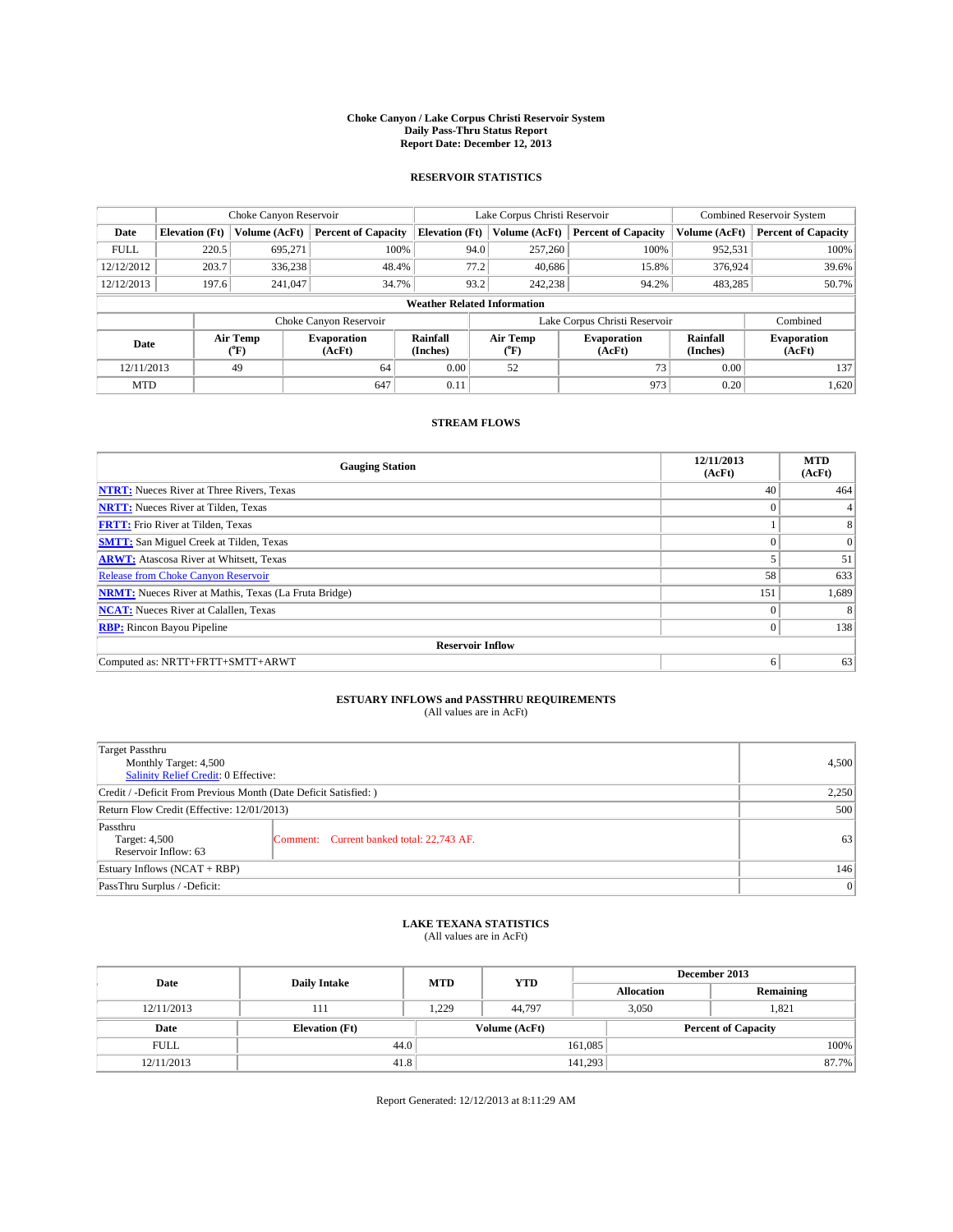#### **Choke Canyon / Lake Corpus Christi Reservoir System Daily Pass-Thru Status Report Report Date: December 13, 2013**

### **RESERVOIR STATISTICS**

|             |                       | Choke Canyon Reservoir |                              |                                    | Lake Corpus Christi Reservoir | <b>Combined Reservoir System</b> |                      |                              |
|-------------|-----------------------|------------------------|------------------------------|------------------------------------|-------------------------------|----------------------------------|----------------------|------------------------------|
| Date        | <b>Elevation</b> (Ft) | Volume (AcFt)          | <b>Percent of Capacity</b>   | <b>Elevation (Ft)</b>              | Volume (AcFt)                 | <b>Percent of Capacity</b>       | Volume (AcFt)        | <b>Percent of Capacity</b>   |
| <b>FULL</b> | 220.5                 | 695,271                | 100%                         | 94.0                               | 257,260                       | 100%                             | 952,531              | 100%                         |
| 12/13/2012  | 203.8                 | 337,271                | 48.5%                        | 77.2                               | 40,750                        | 15.8%                            | 378,021              | 39.7%                        |
| 12/13/2013  | 197.7                 | 242.011                | 34.8%                        | 93.1                               | 241.341                       | 93.8%                            | 483,352              | 50.7%                        |
|             |                       |                        |                              | <b>Weather Related Information</b> |                               |                                  |                      |                              |
|             |                       |                        | Choke Canyon Reservoir       |                                    | Lake Corpus Christi Reservoir |                                  | Combined             |                              |
| Date        |                       | Air Temp<br>(°F)       | <b>Evaporation</b><br>(AcFt) | Rainfall<br>(Inches)               | Air Temp<br>(°F)              | <b>Evaporation</b><br>(AcFt)     | Rainfall<br>(Inches) | <b>Evaporation</b><br>(AcFt) |
| 12/12/2013  |                       | 53                     | 65                           | 0.00                               | 53                            | 63                               | 0.00                 | 128                          |
|             | <b>MTD</b>            |                        | 712                          | 0.11                               |                               | 1,036                            | 0.20                 | 1.748                        |

### **STREAM FLOWS**

| <b>Gauging Station</b>                                       | 12/12/2013<br>(AcFt) | <b>MTD</b><br>(AcFt) |
|--------------------------------------------------------------|----------------------|----------------------|
| <b>NTRT:</b> Nueces River at Three Rivers, Texas             | 40                   | 504                  |
| <b>NRTT:</b> Nueces River at Tilden, Texas                   | $\theta$             |                      |
| <b>FRTT:</b> Frio River at Tilden, Texas                     |                      | 9                    |
| <b>SMTT:</b> San Miguel Creek at Tilden, Texas               |                      | $\overline{0}$       |
| <b>ARWT:</b> Atascosa River at Whitsett, Texas               |                      | 56                   |
| <b>Release from Choke Canyon Reservoir</b>                   | 58                   | 691                  |
| <b>NRMT:</b> Nueces River at Mathis, Texas (La Fruta Bridge) | 163                  | 1,852                |
| <b>NCAT:</b> Nueces River at Calallen, Texas                 | $\theta$             | 8                    |
| <b>RBP:</b> Rincon Bayou Pipeline                            | $\Omega$             | 138                  |
| <b>Reservoir Inflow</b>                                      |                      |                      |
| Computed as: NRTT+FRTT+SMTT+ARWT                             | 6                    | 68                   |

# **ESTUARY INFLOWS and PASSTHRU REQUIREMENTS**<br>(All values are in AcFt)

| Target Passthru<br>Monthly Target: 4,500<br>Salinity Relief Credit: 0 Effective: |                                           |    |  |  |
|----------------------------------------------------------------------------------|-------------------------------------------|----|--|--|
| Credit / -Deficit From Previous Month (Date Deficit Satisfied: )                 |                                           |    |  |  |
| Return Flow Credit (Effective: 12/01/2013)                                       |                                           |    |  |  |
| Passthru<br>Target: 4,500<br>Reservoir Inflow: 68                                | Comment: Current banked total: 22,743 AF. | 68 |  |  |
| Estuary Inflows $(NCAT + RBP)$                                                   |                                           |    |  |  |
| PassThru Surplus / -Deficit:                                                     |                                           |    |  |  |

# **LAKE TEXANA STATISTICS** (All values are in AcFt)

| Date        | <b>Daily Intake</b>   | <b>MTD</b>    | <b>YTD</b> | December 2013     |                            |           |  |
|-------------|-----------------------|---------------|------------|-------------------|----------------------------|-----------|--|
|             |                       |               |            | <b>Allocation</b> |                            | Remaining |  |
| 12/12/2013  | 111                   | 1.340         | 44,908     |                   | 3,050<br>1,710             |           |  |
| Date        | <b>Elevation</b> (Ft) | Volume (AcFt) |            |                   | <b>Percent of Capacity</b> |           |  |
| <b>FULL</b> | 44.0                  |               |            | 161,085           |                            | 100%      |  |
| 12/12/2013  | 41.7                  |               |            | 140,426           |                            | 87.2%     |  |

Report Generated: 12/13/2013 at 9:16:26 AM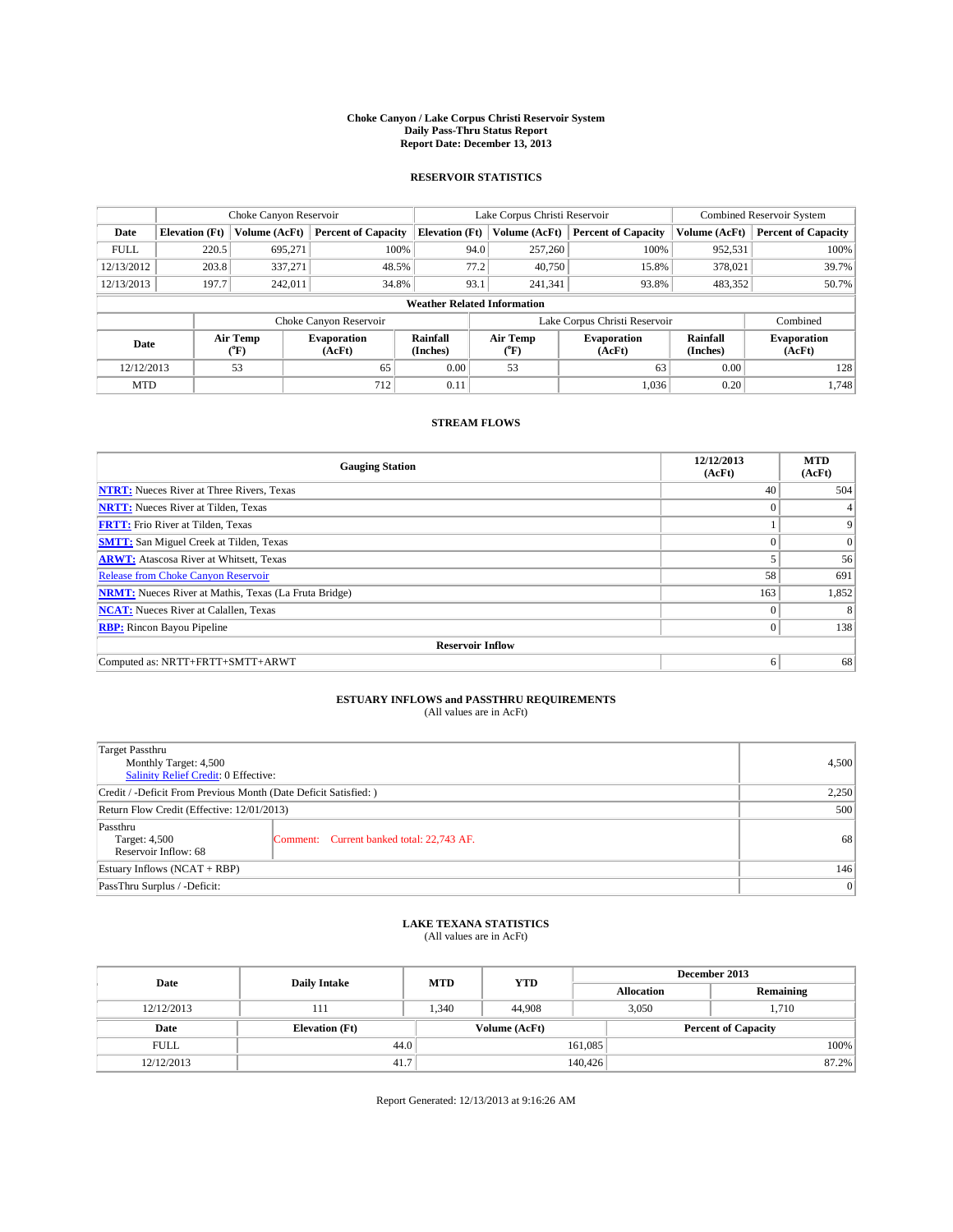#### **Choke Canyon / Lake Corpus Christi Reservoir System Daily Pass-Thru Status Report Report Date: December 14, 2013**

### **RESERVOIR STATISTICS**

|             |                       | Choke Canyon Reservoir |                              |                                    | Lake Corpus Christi Reservoir | <b>Combined Reservoir System</b> |                      |                              |
|-------------|-----------------------|------------------------|------------------------------|------------------------------------|-------------------------------|----------------------------------|----------------------|------------------------------|
| Date        | <b>Elevation</b> (Ft) | Volume (AcFt)          | <b>Percent of Capacity</b>   | <b>Elevation (Ft)</b>              | Volume (AcFt)                 | <b>Percent of Capacity</b>       | Volume (AcFt)        | <b>Percent of Capacity</b>   |
| <b>FULL</b> | 220.5                 | 695,271                | 100%                         | 94.0                               | 257,260                       | 100%                             | 952,531              | 100%                         |
| 12/14/2012  | 203.7                 | 335,041                | 48.2%                        | 77.2                               | 40,750                        | 15.8%                            | 375,791              | 39.5%                        |
| 12/14/2013  | 197.6                 | 240,909                | 34.6%                        | 93.2                               | 241,879                       | 94.0%                            | 482,788              | 50.7%                        |
|             |                       |                        |                              | <b>Weather Related Information</b> |                               |                                  |                      |                              |
|             |                       |                        | Choke Canyon Reservoir       |                                    | Lake Corpus Christi Reservoir |                                  | Combined             |                              |
| Date        |                       | Air Temp<br>(°F)       | <b>Evaporation</b><br>(AcFt) | Rainfall<br>(Inches)               | Air Temp<br>(°F)              | <b>Evaporation</b><br>(AcFt)     | Rainfall<br>(Inches) | <b>Evaporation</b><br>(AcFt) |
| 12/13/2013  |                       | 54                     | 16                           | 0.00                               | 59                            | 94                               | 0.00                 | 110                          |
|             | <b>MTD</b>            |                        | 728                          | 0.11                               |                               | 1,130                            | 0.20                 | 1,858                        |

### **STREAM FLOWS**

| <b>Gauging Station</b>                                       | 12/13/2013<br>(AcFt) | <b>MTD</b><br>(AcFt) |
|--------------------------------------------------------------|----------------------|----------------------|
| <b>NTRT:</b> Nueces River at Three Rivers, Texas             | 40                   | 544                  |
| <b>NRTT:</b> Nueces River at Tilden, Texas                   | $\theta$             |                      |
| <b>FRTT:</b> Frio River at Tilden, Texas                     |                      | 9                    |
| <b>SMTT:</b> San Miguel Creek at Tilden, Texas               |                      | $\overline{0}$       |
| <b>ARWT:</b> Atascosa River at Whitsett, Texas               |                      | 61                   |
| <b>Release from Choke Canyon Reservoir</b>                   | 58                   | 748                  |
| <b>NRMT:</b> Nueces River at Mathis, Texas (La Fruta Bridge) | 155                  | 2,007                |
| <b>NCAT:</b> Nueces River at Calallen, Texas                 | $\theta$             | 8                    |
| <b>RBP:</b> Rincon Bayou Pipeline                            | $\theta$             | 138                  |
| <b>Reservoir Inflow</b>                                      |                      |                      |
| Computed as: NRTT+FRTT+SMTT+ARWT                             | 6                    | 74                   |

# **ESTUARY INFLOWS and PASSTHRU REQUIREMENTS**<br>(All values are in AcFt)

| Target Passthru<br>Monthly Target: 4,500<br>Salinity Relief Credit: 0 Effective: |                                           |    |  |  |
|----------------------------------------------------------------------------------|-------------------------------------------|----|--|--|
| Credit / -Deficit From Previous Month (Date Deficit Satisfied: )                 |                                           |    |  |  |
| Return Flow Credit (Effective: 12/01/2013)                                       |                                           |    |  |  |
| Passthru<br>Target: 4,500<br>Reservoir Inflow: 74                                | Comment: Current banked total: 22,743 AF. | 74 |  |  |
| Estuary Inflows $(NCAT + RBP)$                                                   |                                           |    |  |  |
| PassThru Surplus / -Deficit:                                                     |                                           |    |  |  |

# **LAKE TEXANA STATISTICS** (All values are in AcFt)

| Date        | <b>Daily Intake</b>   | <b>MTD</b> | <b>YTD</b>    | December 2013     |                            |           |       |
|-------------|-----------------------|------------|---------------|-------------------|----------------------------|-----------|-------|
|             |                       |            |               | <b>Allocation</b> |                            | Remaining |       |
| 12/13/2013  | 111                   | 1.452      | 45,019        |                   | 3,050<br>1,598             |           |       |
| Date        | <b>Elevation</b> (Ft) |            | Volume (AcFt) |                   | <b>Percent of Capacity</b> |           |       |
| <b>FULL</b> | 44.0                  |            |               | 161,085           |                            |           | 100%  |
| 12/13/2013  | 41.7                  |            |               | 140,423           |                            |           | 87.2% |

Report Generated: 12/14/2013 at 8:32:33 AM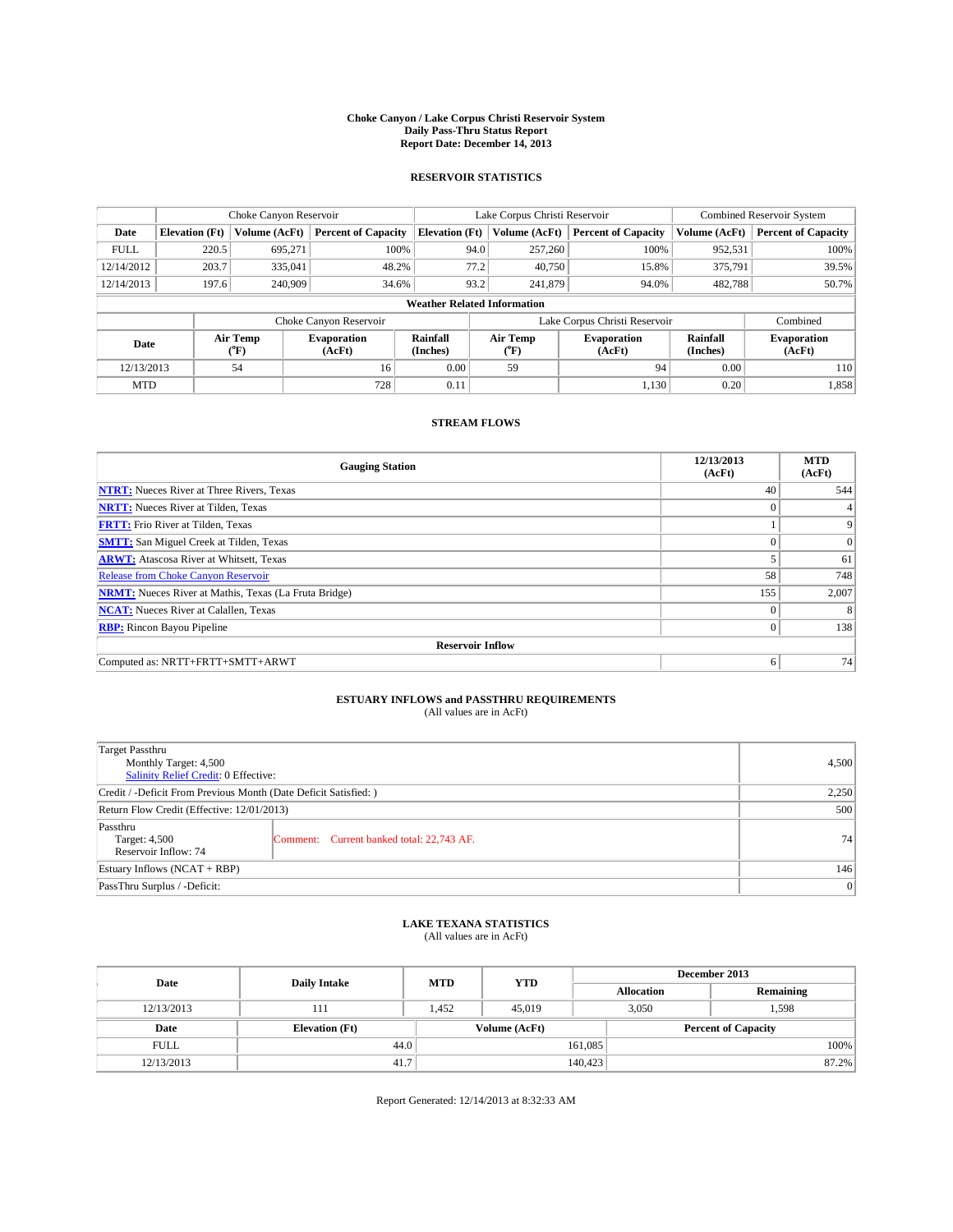#### **Choke Canyon / Lake Corpus Christi Reservoir System Daily Pass-Thru Status Report Report Date: December 15, 2013**

### **RESERVOIR STATISTICS**

|             |                       | Choke Canyon Reservoir |                              |                                    | Lake Corpus Christi Reservoir | <b>Combined Reservoir System</b> |                      |                              |
|-------------|-----------------------|------------------------|------------------------------|------------------------------------|-------------------------------|----------------------------------|----------------------|------------------------------|
| Date        | <b>Elevation</b> (Ft) | Volume (AcFt)          | <b>Percent of Capacity</b>   | <b>Elevation (Ft)</b>              | Volume (AcFt)                 | <b>Percent of Capacity</b>       | Volume (AcFt)        | <b>Percent of Capacity</b>   |
| <b>FULL</b> | 220.5                 | 695,271                | 100%                         | 94.0                               | 257,260                       | 100%                             | 952,531              | 100%                         |
| 12/15/2012  | 203.8                 | 336,582                | 48.4%                        | 77.2                               | 40,814                        | 15.9%                            | 377,396              | 39.6%                        |
| 12/15/2013  | 197.6                 | 240,909                | 34.6%                        | 93.1                               | 241.341                       | 93.8%                            | 482,250              | 50.6%                        |
|             |                       |                        |                              | <b>Weather Related Information</b> |                               |                                  |                      |                              |
|             |                       |                        | Choke Canyon Reservoir       |                                    | Lake Corpus Christi Reservoir |                                  |                      |                              |
| Date        |                       | Air Temp<br>(°F)       | <b>Evaporation</b><br>(AcFt) | Rainfall<br>(Inches)               | Air Temp<br>(°F)              | <b>Evaporation</b><br>(AcFt)     | Rainfall<br>(Inches) | <b>Evaporation</b><br>(AcFt) |
| 12/14/2013  |                       | 64                     | 89                           | 0.00                               | 64                            | 198                              | 0.00                 | 287                          |
|             | <b>MTD</b>            |                        | 817                          | 0.11                               |                               | 1,328                            | 0.20                 | 2,145                        |

### **STREAM FLOWS**

| <b>Gauging Station</b>                                       | 12/14/2013<br>(AcFt) | <b>MTD</b><br>(AcFt) |
|--------------------------------------------------------------|----------------------|----------------------|
| <b>NTRT:</b> Nueces River at Three Rivers, Texas             | 40                   | 584                  |
| <b>NRTT:</b> Nueces River at Tilden, Texas                   | $\theta$             |                      |
| <b>FRTT:</b> Frio River at Tilden, Texas                     |                      | 10                   |
| <b>SMTT:</b> San Miguel Creek at Tilden, Texas               |                      | $\overline{0}$       |
| <b>ARWT:</b> Atascosa River at Whitsett, Texas               |                      | 66                   |
| <b>Release from Choke Canyon Reservoir</b>                   | 58                   | 806                  |
| <b>NRMT:</b> Nueces River at Mathis, Texas (La Fruta Bridge) | 159                  | 2,166                |
| <b>NCAT:</b> Nueces River at Calallen, Texas                 | $\theta$             | 8                    |
| <b>RBP:</b> Rincon Bayou Pipeline                            | $\mathbf{0}$         | 138                  |
| <b>Reservoir Inflow</b>                                      |                      |                      |
| Computed as: NRTT+FRTT+SMTT+ARWT                             | 6                    | 80                   |

# **ESTUARY INFLOWS and PASSTHRU REQUIREMENTS**<br>(All values are in AcFt)

| Target Passthru<br>Monthly Target: 4,500<br>Salinity Relief Credit: 0 Effective: |                                           | 4,500 |  |  |
|----------------------------------------------------------------------------------|-------------------------------------------|-------|--|--|
| Credit / -Deficit From Previous Month (Date Deficit Satisfied: )                 |                                           |       |  |  |
| Return Flow Credit (Effective: 12/01/2013)                                       | 500                                       |       |  |  |
| Passthru<br>Target: 4,500<br>Reservoir Inflow: 80                                | Comment: Current banked total: 22,743 AF. | 80    |  |  |
| Estuary Inflows (NCAT + RBP)                                                     | 146                                       |       |  |  |
| PassThru Surplus / -Deficit:                                                     |                                           |       |  |  |

# **LAKE TEXANA STATISTICS** (All values are in AcFt)

| Date        | <b>Daily Intake</b>   | <b>MTD</b>    | <b>YTD</b> | December 2013     |                            |           |      |
|-------------|-----------------------|---------------|------------|-------------------|----------------------------|-----------|------|
|             |                       |               |            | <b>Allocation</b> |                            | Remaining |      |
| 12/14/2013  | 111                   | 1.563         | 45.131     |                   | 3,050<br>1,487             |           |      |
| Date        | <b>Elevation</b> (Ft) | Volume (AcFt) |            |                   | <b>Percent of Capacity</b> |           |      |
| <b>FULL</b> | 44.0                  |               |            | 161,085           |                            |           | 100% |
| 12/14/2013  | 41.7                  |               |            | 140,426           |                            | 87.2%     |      |

Report Generated: 12/15/2013 at 8:21:22 AM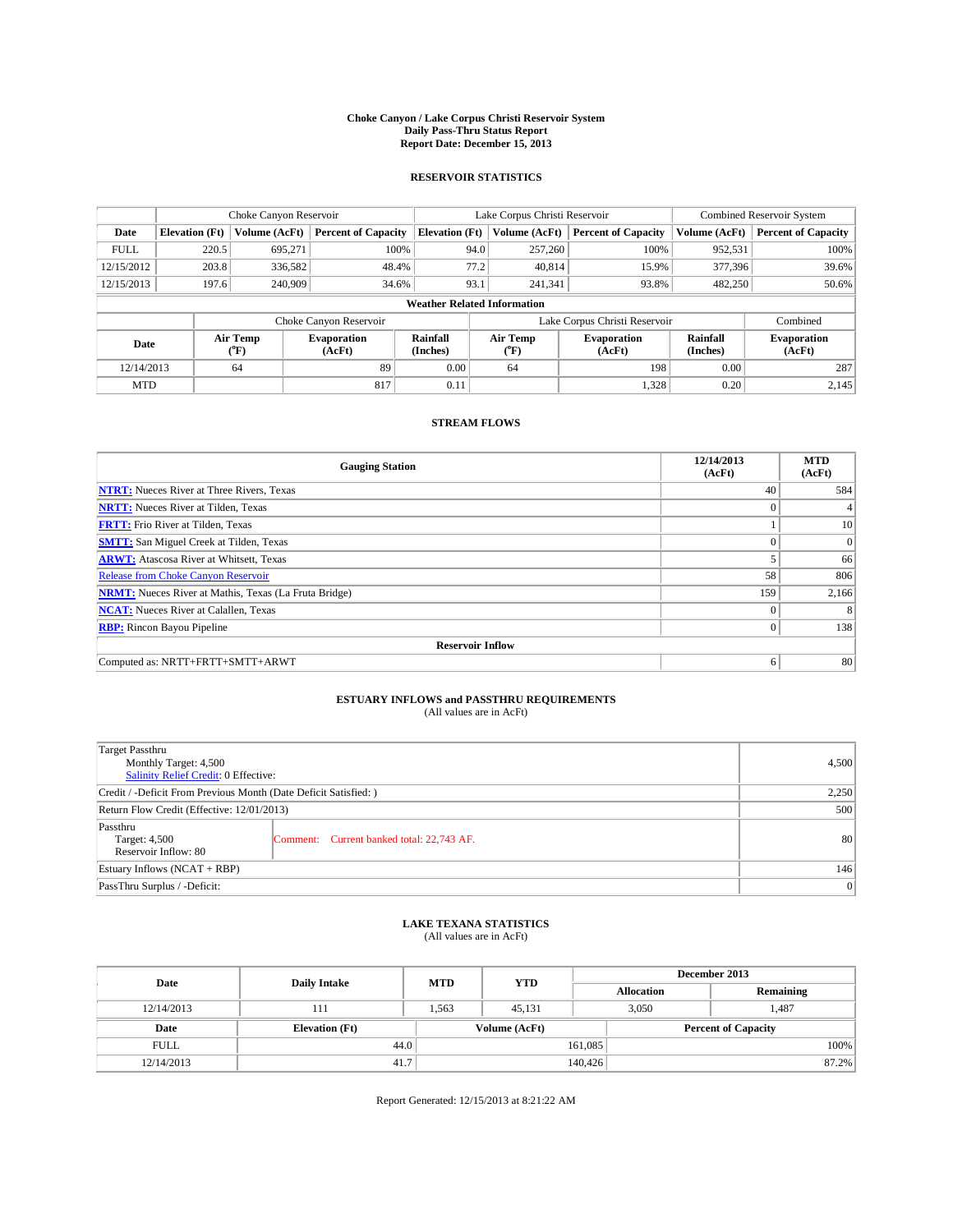#### **Choke Canyon / Lake Corpus Christi Reservoir System Daily Pass-Thru Status Report Report Date: December 16, 2013**

### **RESERVOIR STATISTICS**

|             | Choke Canyon Reservoir |                  |                              |                                    | Lake Corpus Christi Reservoir | <b>Combined Reservoir System</b> |                      |                              |
|-------------|------------------------|------------------|------------------------------|------------------------------------|-------------------------------|----------------------------------|----------------------|------------------------------|
| Date        | <b>Elevation</b> (Ft)  | Volume (AcFt)    | <b>Percent of Capacity</b>   | <b>Elevation (Ft)</b>              | Volume (AcFt)                 | <b>Percent of Capacity</b>       | Volume (AcFt)        | <b>Percent of Capacity</b>   |
| <b>FULL</b> | 220.5                  | 695,271          | 100%                         | 94.0                               | 257,260                       | 100%                             | 952,531              | 100%                         |
| 12/16/2012  | 203.7                  | 335,381          | 48.2%                        | 77.2                               | 40,814                        | 15.9%                            | 376,195              | 39.5%                        |
| 12/16/2013  | 197.7                  | 241,323          | 34.7%                        | 93.1                               | 240,446                       | 93.5%                            | 481.769              | 50.6%                        |
|             |                        |                  |                              | <b>Weather Related Information</b> |                               |                                  |                      |                              |
|             |                        |                  | Choke Canyon Reservoir       |                                    |                               | Lake Corpus Christi Reservoir    |                      | Combined                     |
| Date        |                        | Air Temp<br>(°F) | <b>Evaporation</b><br>(AcFt) | Rainfall<br>(Inches)               | Air Temp<br>(°F)              | <b>Evaporation</b><br>(AcFt)     | Rainfall<br>(Inches) | <b>Evaporation</b><br>(AcFt) |
| 12/15/2013  |                        | 59               | 64                           | 0.00                               | 59                            | 115                              | 0.00                 | 179                          |
| <b>MTD</b>  |                        |                  | 881                          | 0.11                               |                               | 1.443                            | 0.20                 | 2,324                        |

### **STREAM FLOWS**

| <b>Gauging Station</b>                                       | 12/15/2013<br>(AcFt) | <b>MTD</b><br>(AcFt) |
|--------------------------------------------------------------|----------------------|----------------------|
| <b>NTRT:</b> Nueces River at Three Rivers, Texas             | 40                   | 623                  |
| <b>NRTT:</b> Nueces River at Tilden, Texas                   | $\theta$             |                      |
| <b>FRTT:</b> Frio River at Tilden, Texas                     |                      | 11                   |
| <b>SMTT:</b> San Miguel Creek at Tilden, Texas               |                      | $\overline{0}$       |
| <b>ARWT:</b> Atascosa River at Whitsett, Texas               |                      | 70                   |
| <b>Release from Choke Canyon Reservoir</b>                   | 58                   | 863                  |
| <b>NRMT:</b> Nueces River at Mathis, Texas (La Fruta Bridge) | 151                  | 2,316                |
| <b>NCAT:</b> Nueces River at Calallen, Texas                 | $\theta$             | 8                    |
| <b>RBP:</b> Rincon Bayou Pipeline                            | $\Omega$             | 138                  |
| <b>Reservoir Inflow</b>                                      |                      |                      |
| Computed as: NRTT+FRTT+SMTT+ARWT                             | 5                    | 85                   |

# **ESTUARY INFLOWS and PASSTHRU REQUIREMENTS**<br>(All values are in AcFt)

| Target Passthru<br>Monthly Target: 4,500                         |                                           |    |  |  |  |
|------------------------------------------------------------------|-------------------------------------------|----|--|--|--|
| Salinity Relief Credit: 0 Effective:                             |                                           |    |  |  |  |
| Credit / -Deficit From Previous Month (Date Deficit Satisfied: ) |                                           |    |  |  |  |
| Return Flow Credit (Effective: 12/01/2013)                       |                                           |    |  |  |  |
| Passthru<br>Target: 4,500<br>Reservoir Inflow: 85                | Comment: Current banked total: 22,743 AF. | 85 |  |  |  |
| Estuary Inflows (NCAT + RBP)                                     |                                           |    |  |  |  |
| PassThru Surplus / -Deficit:                                     |                                           | 0  |  |  |  |

# **LAKE TEXANA STATISTICS** (All values are in AcFt)

| Date        | <b>Daily Intake</b>   | <b>MTD</b> | <b>YTD</b>    | December 2013              |                |           |  |
|-------------|-----------------------|------------|---------------|----------------------------|----------------|-----------|--|
|             |                       |            |               | <b>Allocation</b>          |                | Remaining |  |
| 12/15/2013  | 112                   | 1.675      | 45.242        |                            | 3,050<br>1,375 |           |  |
| Date        | <b>Elevation</b> (Ft) |            | Volume (AcFt) | <b>Percent of Capacity</b> |                |           |  |
| <b>FULL</b> | 44.0                  |            |               | 161,085                    |                | 100%      |  |
| 12/15/2013  | 41.6                  |            |               | 139,526                    |                | 86.6%     |  |

Report Generated: 12/16/2013 at 8:18:58 AM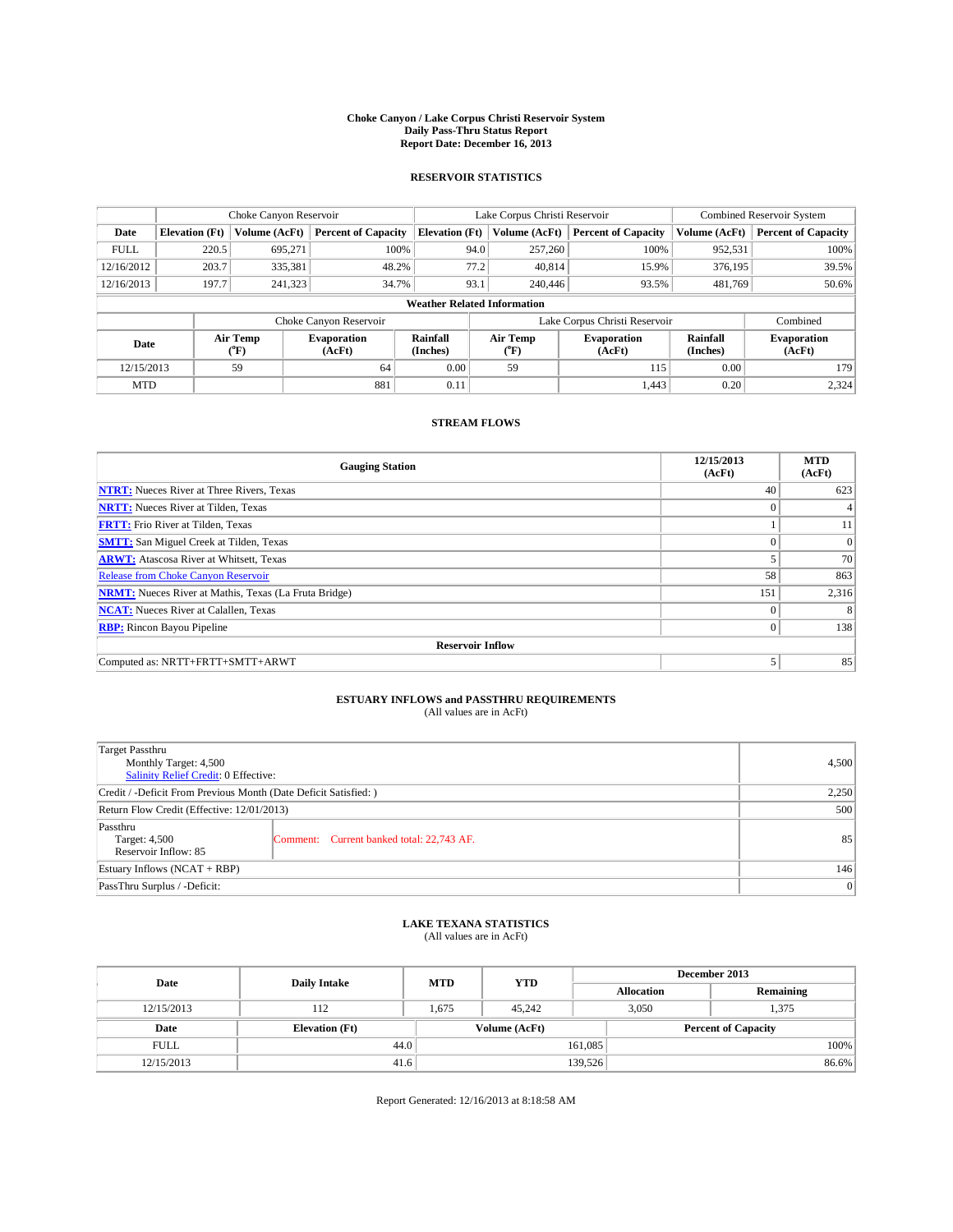#### **Choke Canyon / Lake Corpus Christi Reservoir System Daily Pass-Thru Status Report Report Date: December 17, 2013**

### **RESERVOIR STATISTICS**

|             |                       | Choke Canyon Reservoir |                              |                                    | Lake Corpus Christi Reservoir | <b>Combined Reservoir System</b> |                      |                              |
|-------------|-----------------------|------------------------|------------------------------|------------------------------------|-------------------------------|----------------------------------|----------------------|------------------------------|
| Date        | <b>Elevation</b> (Ft) | Volume (AcFt)          | <b>Percent of Capacity</b>   | <b>Elevation (Ft)</b>              | Volume (AcFt)                 | <b>Percent of Capacity</b>       | Volume (AcFt)        | <b>Percent of Capacity</b>   |
| <b>FULL</b> | 220.5                 | 695.271                | 100%                         | 94.0                               | 257,260                       | 100%                             | 952,531              | 100%                         |
| 12/17/2012  | 203.6                 | 334,362                | 48.1%                        | 77.2                               | 40,814                        | 15.9%                            | 375,176              | 39.4%                        |
| 12/17/2013  | 197.6                 | 240,772                | 34.6%                        | 93.1                               | 240,446                       | 93.5%                            | 481,218              | 50.5%                        |
|             |                       |                        |                              | <b>Weather Related Information</b> |                               |                                  |                      |                              |
|             |                       |                        | Choke Canyon Reservoir       |                                    |                               | Lake Corpus Christi Reservoir    |                      | Combined                     |
| Date        |                       | Air Temp<br>(°F)       | <b>Evaporation</b><br>(AcFt) | Rainfall<br>(Inches)               | Air Temp<br>$(^{o}F)$         | <b>Evaporation</b><br>(AcFt)     | Rainfall<br>(Inches) | <b>Evaporation</b><br>(AcFt) |
| 12/16/2013  |                       | 68                     | 80                           | 0.00                               | 66                            | 94                               | 0.00                 | 174                          |
| <b>MTD</b>  |                       |                        | 961                          | 0.11                               |                               | 1,537                            | 0.20                 | 2,498                        |

### **STREAM FLOWS**

| <b>Gauging Station</b>                                       | 12/16/2013<br>(AcFt) | <b>MTD</b><br>(AcFt) |
|--------------------------------------------------------------|----------------------|----------------------|
| <b>NTRT:</b> Nueces River at Three Rivers, Texas             | 40                   | 663                  |
| <b>NRTT:</b> Nueces River at Tilden, Texas                   | $\theta$             |                      |
| <b>FRTT:</b> Frio River at Tilden, Texas                     |                      | 11                   |
| <b>SMTT:</b> San Miguel Creek at Tilden, Texas               |                      | $\overline{0}$       |
| <b>ARWT:</b> Atascosa River at Whitsett, Texas               |                      | 75                   |
| <b>Release from Choke Canyon Reservoir</b>                   | 58                   | 921                  |
| <b>NRMT:</b> Nueces River at Mathis, Texas (La Fruta Bridge) | 151                  | 2,467                |
| <b>NCAT:</b> Nueces River at Calallen, Texas                 |                      | 13                   |
| <b>RBP:</b> Rincon Bayou Pipeline                            | $\theta$             | 138                  |
| <b>Reservoir Inflow</b>                                      |                      |                      |
| Computed as: NRTT+FRTT+SMTT+ARWT                             | 5                    | 91                   |

# **ESTUARY INFLOWS and PASSTHRU REQUIREMENTS**<br>(All values are in AcFt)

| Target Passthru<br>Monthly Target: 4,500<br>Salinity Relief Credit: 0 Effective: |                                           |    |  |  |  |
|----------------------------------------------------------------------------------|-------------------------------------------|----|--|--|--|
| Credit / -Deficit From Previous Month (Date Deficit Satisfied: )                 |                                           |    |  |  |  |
| Return Flow Credit (Effective: 12/01/2013)                                       |                                           |    |  |  |  |
| Passthru<br>Target: 4,500<br>Reservoir Inflow: 91                                | Comment: Current banked total: 22,743 AF. | 91 |  |  |  |
| Estuary Inflows (NCAT + RBP)                                                     |                                           |    |  |  |  |
| PassThru Surplus / -Deficit:                                                     |                                           | 0  |  |  |  |

# **LAKE TEXANA STATISTICS** (All values are in AcFt)

| Date        | <b>Daily Intake</b>   | <b>MTD</b> | <b>YTD</b>    | December 2013              |                |           |       |
|-------------|-----------------------|------------|---------------|----------------------------|----------------|-----------|-------|
|             |                       |            |               | <b>Allocation</b>          |                | Remaining |       |
| 12/16/2013  | 111                   | 1.786      | 45.354        |                            | 3,050<br>1,264 |           |       |
| Date        | <b>Elevation</b> (Ft) |            | Volume (AcFt) | <b>Percent of Capacity</b> |                |           |       |
| <b>FULL</b> | 44.0                  |            |               | 161,085                    |                |           | 100%  |
| 12/16/2013  | 41.6                  |            |               | 139,562                    |                |           | 86.6% |

Report Generated: 12/17/2013 at 8:05:25 AM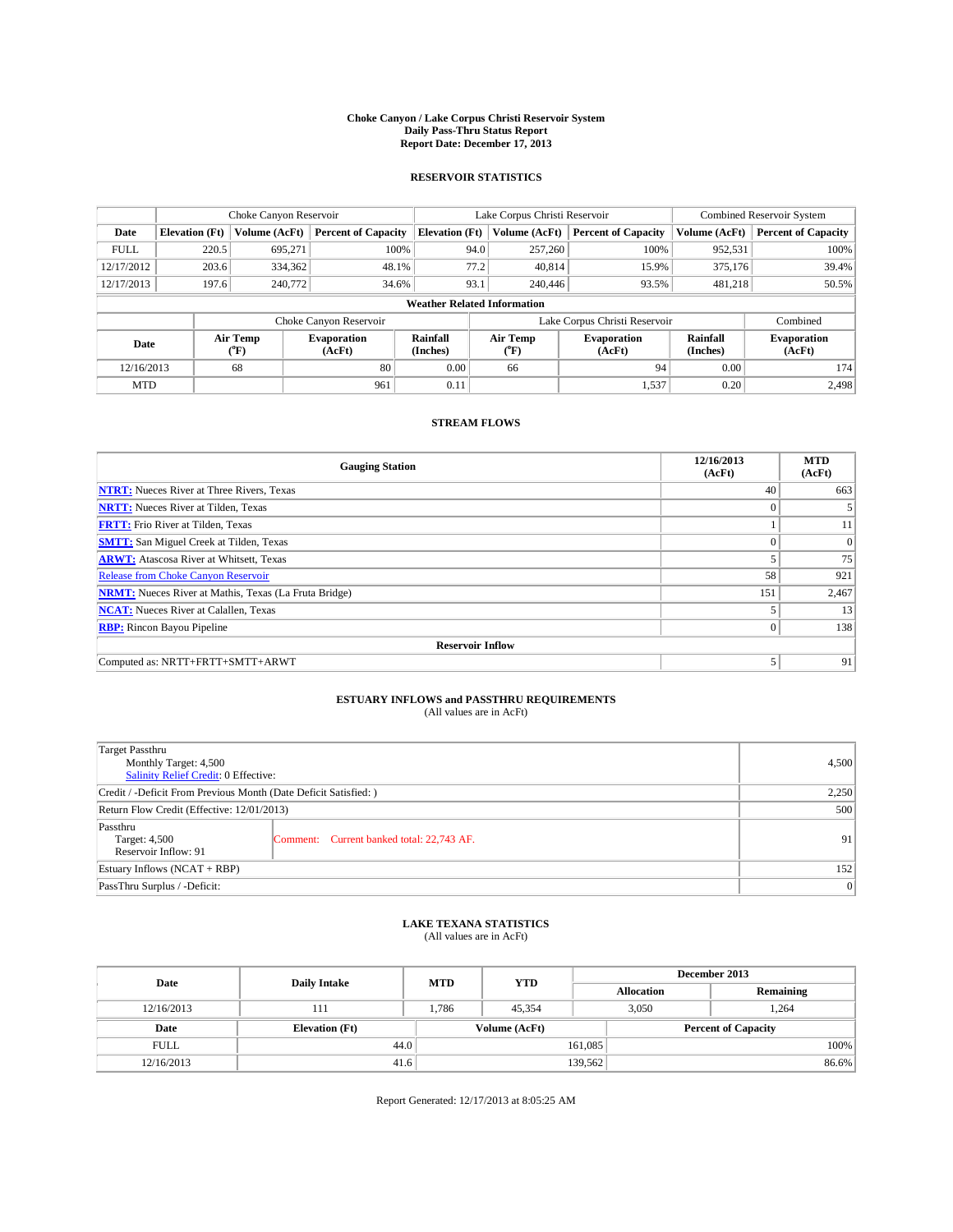#### **Choke Canyon / Lake Corpus Christi Reservoir System Daily Pass-Thru Status Report Report Date: December 18, 2013**

### **RESERVOIR STATISTICS**

|             | Choke Canyon Reservoir                                                                                                       |               |                            |                                    | Lake Corpus Christi Reservoir | <b>Combined Reservoir System</b> |               |                            |
|-------------|------------------------------------------------------------------------------------------------------------------------------|---------------|----------------------------|------------------------------------|-------------------------------|----------------------------------|---------------|----------------------------|
| Date        | <b>Elevation</b> (Ft)                                                                                                        | Volume (AcFt) | <b>Percent of Capacity</b> | <b>Elevation (Ft)</b>              | Volume (AcFt)                 | <b>Percent of Capacity</b>       | Volume (AcFt) | <b>Percent of Capacity</b> |
| <b>FULL</b> | 220.5                                                                                                                        | 695,271       | 100%                       | 94.0                               | 257,260                       | 100%                             | 952,531       | 100%                       |
| 12/18/2012  | 203.7                                                                                                                        | 335,211       | 48.2%                      | 77.2                               | 40,942                        | 15.9%                            | 376,153       | 39.5%                      |
| 12/18/2013  | 197.7                                                                                                                        | 241,460       | 34.7%                      | 93.1                               | 240,088                       | 93.3%                            | 481,548       | 50.6%                      |
|             |                                                                                                                              |               |                            | <b>Weather Related Information</b> |                               |                                  |               |                            |
|             |                                                                                                                              |               | Choke Canyon Reservoir     |                                    |                               | Lake Corpus Christi Reservoir    |               | Combined                   |
| Date        | Air Temp<br>Air Temp<br>Rainfall<br><b>Evaporation</b><br><b>Evaporation</b><br>(Inches)<br>(AcFt)<br>(AcFt)<br>(°F)<br>(°F) |               |                            | Rainfall<br>(Inches)               | <b>Evaporation</b><br>(AcFt)  |                                  |               |                            |
| 12/17/2013  |                                                                                                                              | 69            | 65                         | 0.00                               | 71                            | 115                              | 0.00          | 180                        |
| <b>MTD</b>  |                                                                                                                              |               | 1.026                      | 0.11                               |                               | 1,652                            | 0.20          | 2,678                      |

### **STREAM FLOWS**

| <b>Gauging Station</b>                                       | 12/17/2013<br>(AcFt) | <b>MTD</b><br>(AcFt) |  |  |  |  |
|--------------------------------------------------------------|----------------------|----------------------|--|--|--|--|
| <b>NTRT:</b> Nueces River at Three Rivers, Texas             | 40                   | 703                  |  |  |  |  |
| <b>NRTT:</b> Nueces River at Tilden, Texas                   | $\theta$             |                      |  |  |  |  |
| <b>FRTT:</b> Frio River at Tilden, Texas                     |                      | 12                   |  |  |  |  |
| <b>SMTT:</b> San Miguel Creek at Tilden, Texas               |                      | $\overline{0}$       |  |  |  |  |
| <b>ARWT:</b> Atascosa River at Whitsett, Texas               |                      | 80                   |  |  |  |  |
| <b>Release from Choke Canyon Reservoir</b>                   | 58                   | 979                  |  |  |  |  |
| <b>NRMT:</b> Nueces River at Mathis, Texas (La Fruta Bridge) | 151                  | 2,618                |  |  |  |  |
| <b>NCAT:</b> Nueces River at Calallen, Texas                 | 4                    | 18                   |  |  |  |  |
| <b>RBP:</b> Rincon Bayou Pipeline                            | 17                   | 155                  |  |  |  |  |
| <b>Reservoir Inflow</b>                                      |                      |                      |  |  |  |  |
| Computed as: NRTT+FRTT+SMTT+ARWT                             | 6                    | 96                   |  |  |  |  |

# **ESTUARY INFLOWS and PASSTHRU REQUIREMENTS**<br>(All values are in AcFt)

| Target Passthru<br>Monthly Target: 4,500<br>Salinity Relief Credit: 0 Effective: | 4,500                                     |    |  |  |  |
|----------------------------------------------------------------------------------|-------------------------------------------|----|--|--|--|
| Credit / -Deficit From Previous Month (Date Deficit Satisfied: )                 |                                           |    |  |  |  |
| Return Flow Credit (Effective: 12/01/2013)                                       |                                           |    |  |  |  |
| Passthru<br>Target: 4,500<br>Reservoir Inflow: 96                                | Comment: Current banked total: 22,743 AF. | 96 |  |  |  |
| Estuary Inflows (NCAT + RBP)                                                     | 173                                       |    |  |  |  |
| PassThru Surplus / -Deficit:                                                     |                                           | 0  |  |  |  |

# **LAKE TEXANA STATISTICS** (All values are in AcFt)

| Date        | <b>Daily Intake</b>   | <b>MTD</b> | <b>YTD</b>    | December 2013              |                |           |  |
|-------------|-----------------------|------------|---------------|----------------------------|----------------|-----------|--|
|             |                       |            |               | <b>Allocation</b>          |                | Remaining |  |
| 12/17/2013  | 112                   | 1,898      | 45.465        |                            | 3,050<br>1,152 |           |  |
| Date        | <b>Elevation</b> (Ft) |            | Volume (AcFt) | <b>Percent of Capacity</b> |                |           |  |
| <b>FULL</b> | 44.0                  |            |               | 161,085                    |                | 100%      |  |
| 12/17/2013  | 41.6                  |            |               | 139,562                    |                | 86.6%     |  |

Report Generated: 12/18/2013 at 8:08:06 AM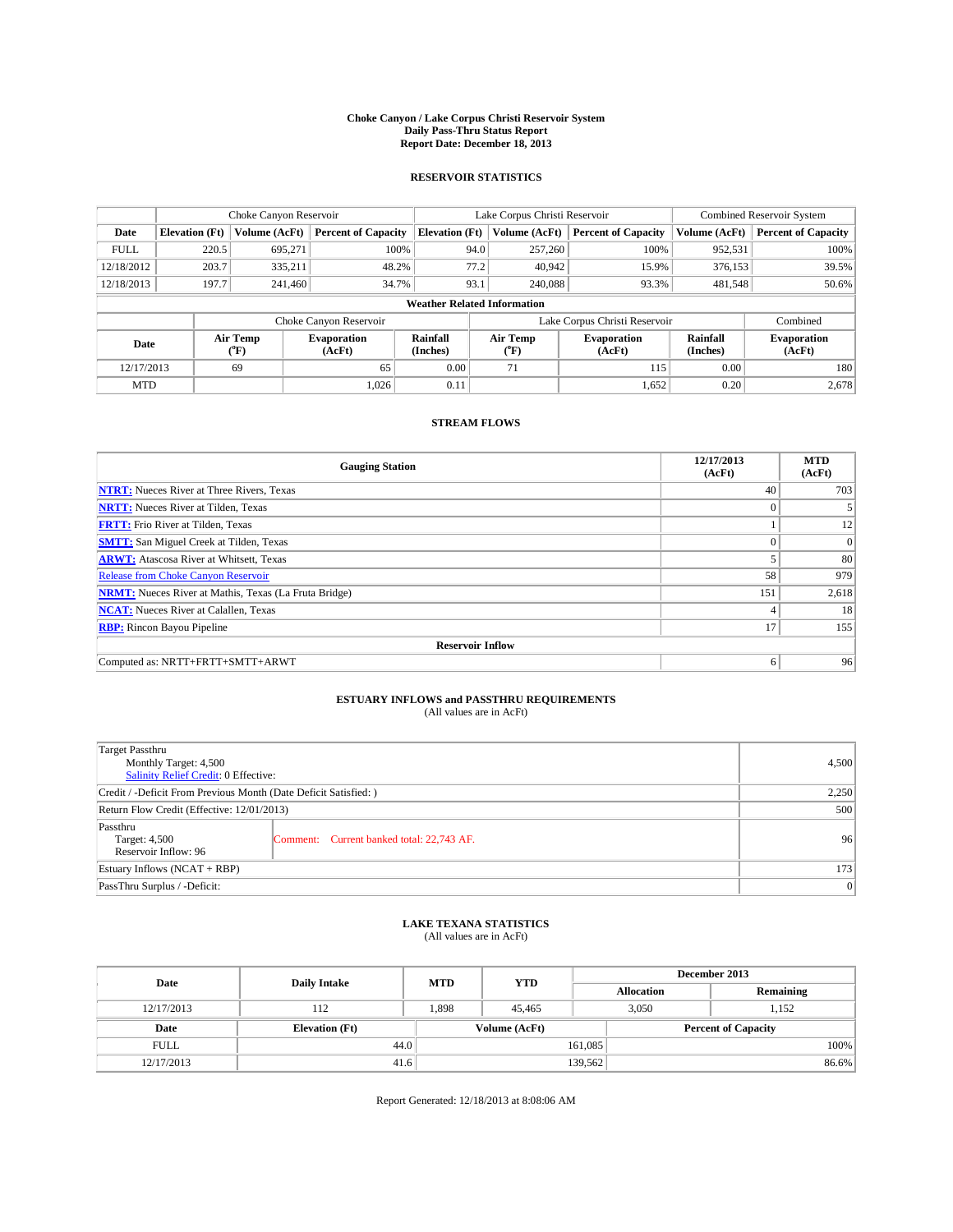#### **Choke Canyon / Lake Corpus Christi Reservoir System Daily Pass-Thru Status Report Report Date: December 19, 2013**

### **RESERVOIR STATISTICS**

|             |                                    | Choke Canyon Reservoir |                              |                       | Lake Corpus Christi Reservoir | Combined Reservoir System     |                      |                              |  |
|-------------|------------------------------------|------------------------|------------------------------|-----------------------|-------------------------------|-------------------------------|----------------------|------------------------------|--|
| Date        | <b>Elevation</b> (Ft)              | Volume (AcFt)          | <b>Percent of Capacity</b>   | <b>Elevation</b> (Ft) | Volume (AcFt)                 | <b>Percent of Capacity</b>    | Volume (AcFt)        | <b>Percent of Capacity</b>   |  |
| <b>FULL</b> | 220.5                              | 695.271                | 100%                         | 94.0                  | 257,260                       | 100%                          | 952,531              | 100%                         |  |
| 12/19/2012  | 203.6                              | 334,022                | 48.0%                        | 77.2                  | 40,750                        | 15.8%                         | 374,772              | 39.3%                        |  |
| 12/19/2013  | 197.7                              | 241,598                | 34.7%                        | 93.0                  | 239,909                       | 93.3%                         | 481,507              | 50.6%                        |  |
|             | <b>Weather Related Information</b> |                        |                              |                       |                               |                               |                      |                              |  |
|             |                                    |                        | Choke Canyon Reservoir       |                       |                               | Lake Corpus Christi Reservoir |                      | Combined                     |  |
| Date        |                                    | Air Temp<br>(°F)       | <b>Evaporation</b><br>(AcFt) | Rainfall<br>(Inches)  | Air Temp<br>$\rm ^{(^o}\!F)$  | <b>Evaporation</b><br>(AcFt)  | Rainfall<br>(Inches) | <b>Evaporation</b><br>(AcFt) |  |
| 12/18/2013  |                                    | 74                     | 89                           | 0.00                  | 74                            | 146                           | 0.00                 | 235                          |  |
| <b>MTD</b>  |                                    |                        | 1,115                        | 0.11                  |                               | 1,798                         | 0.20                 | 2,913                        |  |

### **STREAM FLOWS**

| <b>Gauging Station</b>                                       | 12/18/2013<br>(AcFt) | <b>MTD</b><br>(AcFt) |  |  |  |  |  |
|--------------------------------------------------------------|----------------------|----------------------|--|--|--|--|--|
| <b>NTRT:</b> Nueces River at Three Rivers, Texas             | 40                   | 742                  |  |  |  |  |  |
| <b>NRTT:</b> Nueces River at Tilden, Texas                   | $\theta$             |                      |  |  |  |  |  |
| <b>FRTT:</b> Frio River at Tilden, Texas                     |                      | 12                   |  |  |  |  |  |
| <b>SMTT:</b> San Miguel Creek at Tilden, Texas               |                      | $\overline{0}$       |  |  |  |  |  |
| <b>ARWT:</b> Atascosa River at Whitsett, Texas               | 6                    | 86                   |  |  |  |  |  |
| <b>Release from Choke Canyon Reservoir</b>                   | 58                   | 1,036                |  |  |  |  |  |
| <b>NRMT:</b> Nueces River at Mathis, Texas (La Fruta Bridge) | 149                  | 2,767                |  |  |  |  |  |
| <b>NCAT:</b> Nueces River at Calallen, Texas                 | $\theta$             | 18                   |  |  |  |  |  |
| <b>RBP:</b> Rincon Bayou Pipeline                            | $\mathbf{0}$         | 155                  |  |  |  |  |  |
| <b>Reservoir Inflow</b>                                      |                      |                      |  |  |  |  |  |
| Computed as: NRTT+FRTT+SMTT+ARWT                             | 6                    | 103                  |  |  |  |  |  |

# **ESTUARY INFLOWS and PASSTHRU REQUIREMENTS**<br>(All values are in AcFt)

| Target Passthru<br>Monthly Target: 4,500<br>Salinity Relief Credit: 0 Effective: | 4,500                                     |     |  |  |
|----------------------------------------------------------------------------------|-------------------------------------------|-----|--|--|
| Credit / -Deficit From Previous Month (Date Deficit Satisfied: )                 |                                           |     |  |  |
| Return Flow Credit (Effective: 12/01/2013)                                       |                                           |     |  |  |
| Passthru<br>Target: 4,500<br>Reservoir Inflow: 103                               | Comment: Current banked total: 22,743 AF. | 103 |  |  |
| Estuary Inflows (NCAT + RBP)                                                     |                                           |     |  |  |
| PassThru Surplus / -Deficit:                                                     | 0                                         |     |  |  |

# **LAKE TEXANA STATISTICS** (All values are in AcFt)

| Date        | <b>Daily Intake</b>   | <b>MTD</b> | <b>YTD</b>    | December 2013 |                            |           |  |
|-------------|-----------------------|------------|---------------|---------------|----------------------------|-----------|--|
|             |                       |            |               |               | <b>Allocation</b>          | Remaining |  |
| 12/18/2013  | 112                   | 2,009      | 45.577        |               | 3,050<br>1,041             |           |  |
| Date        | <b>Elevation</b> (Ft) |            | Volume (AcFt) |               | <b>Percent of Capacity</b> |           |  |
| <b>FULL</b> | 44.0                  |            |               | 161,085       |                            | 100%      |  |
| 12/18/2013  | 41.6                  |            |               | 139,562       |                            | 86.6%     |  |

Report Generated: 12/19/2013 at 7:55:11 AM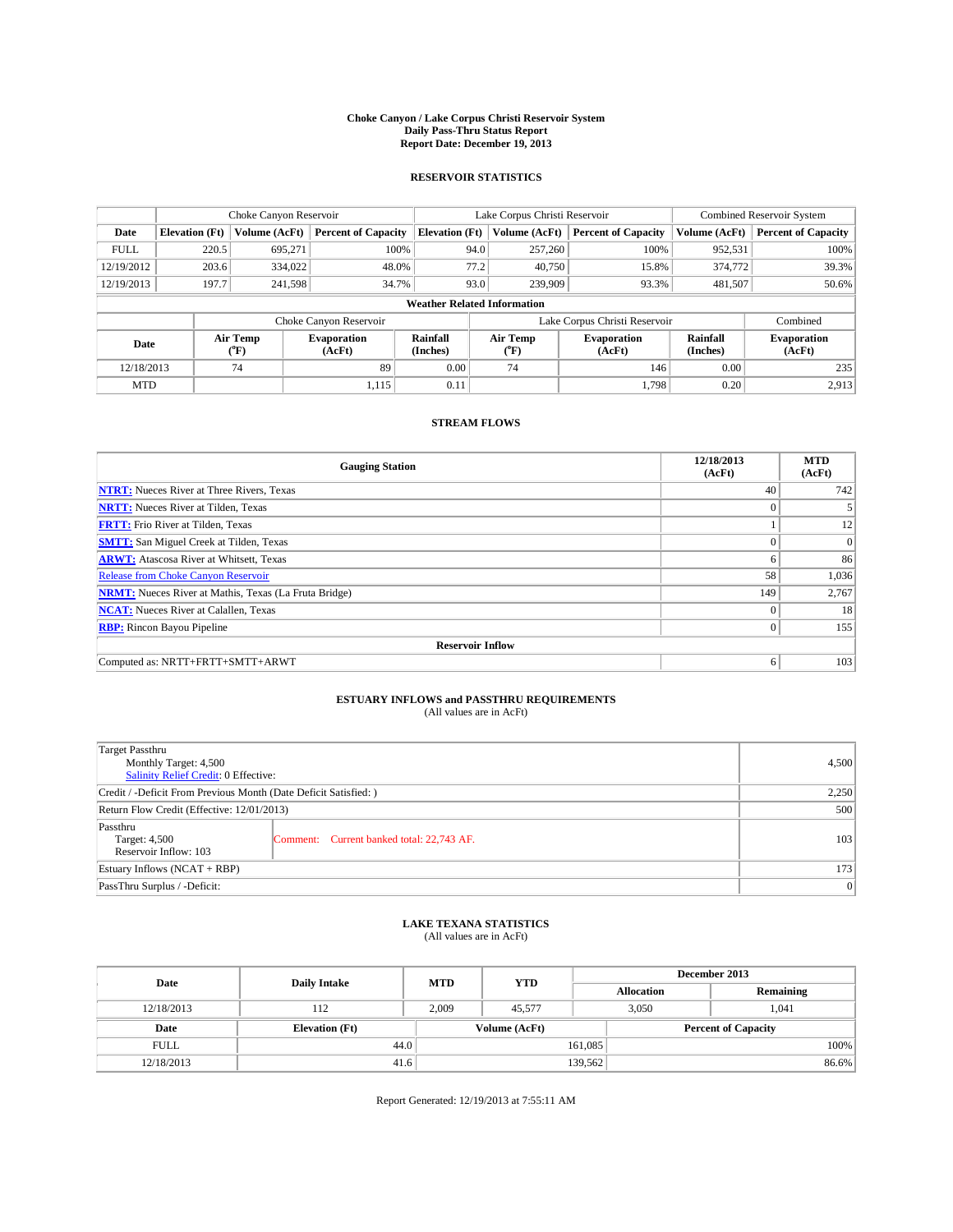#### **Choke Canyon / Lake Corpus Christi Reservoir System Daily Pass-Thru Status Report Report Date: December 20, 2013**

### **RESERVOIR STATISTICS**

|             |                                    | Choke Canyon Reservoir |                              |                       | Lake Corpus Christi Reservoir | <b>Combined Reservoir System</b> |                      |                              |  |
|-------------|------------------------------------|------------------------|------------------------------|-----------------------|-------------------------------|----------------------------------|----------------------|------------------------------|--|
| Date        | <b>Elevation</b> (Ft)              | Volume (AcFt)          | <b>Percent of Capacity</b>   | <b>Elevation (Ft)</b> | Volume (AcFt)                 | <b>Percent of Capacity</b>       | Volume (AcFt)        | <b>Percent of Capacity</b>   |  |
| <b>FULL</b> | 220.5                              | 695.271                | 100%                         | 94.0                  | 257,260                       | 100%                             | 952,531              | 100%                         |  |
| 12/20/2012  | 203.6                              | 334,362                | 48.1%                        | 77.2                  | 40,430                        | 15.7%                            | 374,792              | 39.3%                        |  |
| 12/20/2013  | 197.6                              | 239,945                | 34.5%                        | 93.0                  | 239,193                       | 93.0%                            | 479,138              | 50.3%                        |  |
|             | <b>Weather Related Information</b> |                        |                              |                       |                               |                                  |                      |                              |  |
|             |                                    |                        | Choke Canyon Reservoir       |                       |                               | Lake Corpus Christi Reservoir    |                      | Combined                     |  |
| Date        |                                    | Air Temp<br>(°F)       | <b>Evaporation</b><br>(AcFt) | Rainfall<br>(Inches)  | Air Temp<br>(°F)              | <b>Evaporation</b><br>(AcFt)     | Rainfall<br>(Inches) | <b>Evaporation</b><br>(AcFt) |  |
| 12/19/2013  |                                    | 81                     | 88                           | 0.00                  | 81                            | 125                              | 0.00                 | 213                          |  |
| <b>MTD</b>  |                                    |                        | 1,203                        | 0.11                  |                               | 1,923                            | 0.20                 | 3,126                        |  |

### **STREAM FLOWS**

| <b>Gauging Station</b>                                       | 12/19/2013<br>(AcFt) | <b>MTD</b><br>(AcFt) |  |  |  |  |  |
|--------------------------------------------------------------|----------------------|----------------------|--|--|--|--|--|
| <b>NTRT:</b> Nueces River at Three Rivers, Texas             | 40                   | 782                  |  |  |  |  |  |
| <b>NRTT:</b> Nueces River at Tilden, Texas                   | $\theta$             |                      |  |  |  |  |  |
| <b>FRTT:</b> Frio River at Tilden, Texas                     |                      | 13                   |  |  |  |  |  |
| <b>SMTT:</b> San Miguel Creek at Tilden, Texas               |                      | $\overline{0}$       |  |  |  |  |  |
| <b>ARWT:</b> Atascosa River at Whitsett, Texas               | 6                    | 91                   |  |  |  |  |  |
| <b>Release from Choke Canyon Reservoir</b>                   | 58                   | 1,094                |  |  |  |  |  |
| <b>NRMT:</b> Nueces River at Mathis, Texas (La Fruta Bridge) | 149                  | 2,916                |  |  |  |  |  |
| <b>NCAT:</b> Nueces River at Calallen, Texas                 | $\theta$             | 18                   |  |  |  |  |  |
| <b>RBP:</b> Rincon Bayou Pipeline                            | $\mathbf{0}$         | 155                  |  |  |  |  |  |
| <b>Reservoir Inflow</b>                                      |                      |                      |  |  |  |  |  |
| Computed as: NRTT+FRTT+SMTT+ARWT                             | 6                    | 109                  |  |  |  |  |  |

# **ESTUARY INFLOWS and PASSTHRU REQUIREMENTS**<br>(All values are in AcFt)

| <b>Target Passthru</b>                                           |                                           |     |  |
|------------------------------------------------------------------|-------------------------------------------|-----|--|
| Monthly Target: 4,500<br>Salinity Relief Credit: 0 Effective:    | 4,500                                     |     |  |
| Credit / -Deficit From Previous Month (Date Deficit Satisfied: ) | 2,250                                     |     |  |
| Return Flow Credit (Effective: 12/01/2013)                       |                                           |     |  |
| Passthru<br>Target: 4,500<br>Reservoir Inflow: 109               | Comment: Current banked total: 22,743 AF. | 109 |  |
| Estuary Inflows (NCAT + RBP)                                     | 173                                       |     |  |
| PassThru Surplus / -Deficit:                                     | 0                                         |     |  |

# **LAKE TEXANA STATISTICS** (All values are in AcFt)

| Date        | <b>Daily Intake</b>   | <b>MTD</b> | <b>YTD</b>    | December 2013     |                            |           |  |
|-------------|-----------------------|------------|---------------|-------------------|----------------------------|-----------|--|
|             |                       |            |               | <b>Allocation</b> |                            | Remaining |  |
| 12/19/2013  | 112                   | 2,121      | 45.689        | 3,050             | 929                        |           |  |
| Date        | <b>Elevation</b> (Ft) |            | Volume (AcFt) |                   | <b>Percent of Capacity</b> |           |  |
| <b>FULL</b> | 44.0                  |            |               | 161,085           |                            | 100%      |  |
| 12/19/2013  | 41.5                  |            |               | 138,700           |                            | 86.1%     |  |

Report Generated: 12/20/2013 at 7:59:48 AM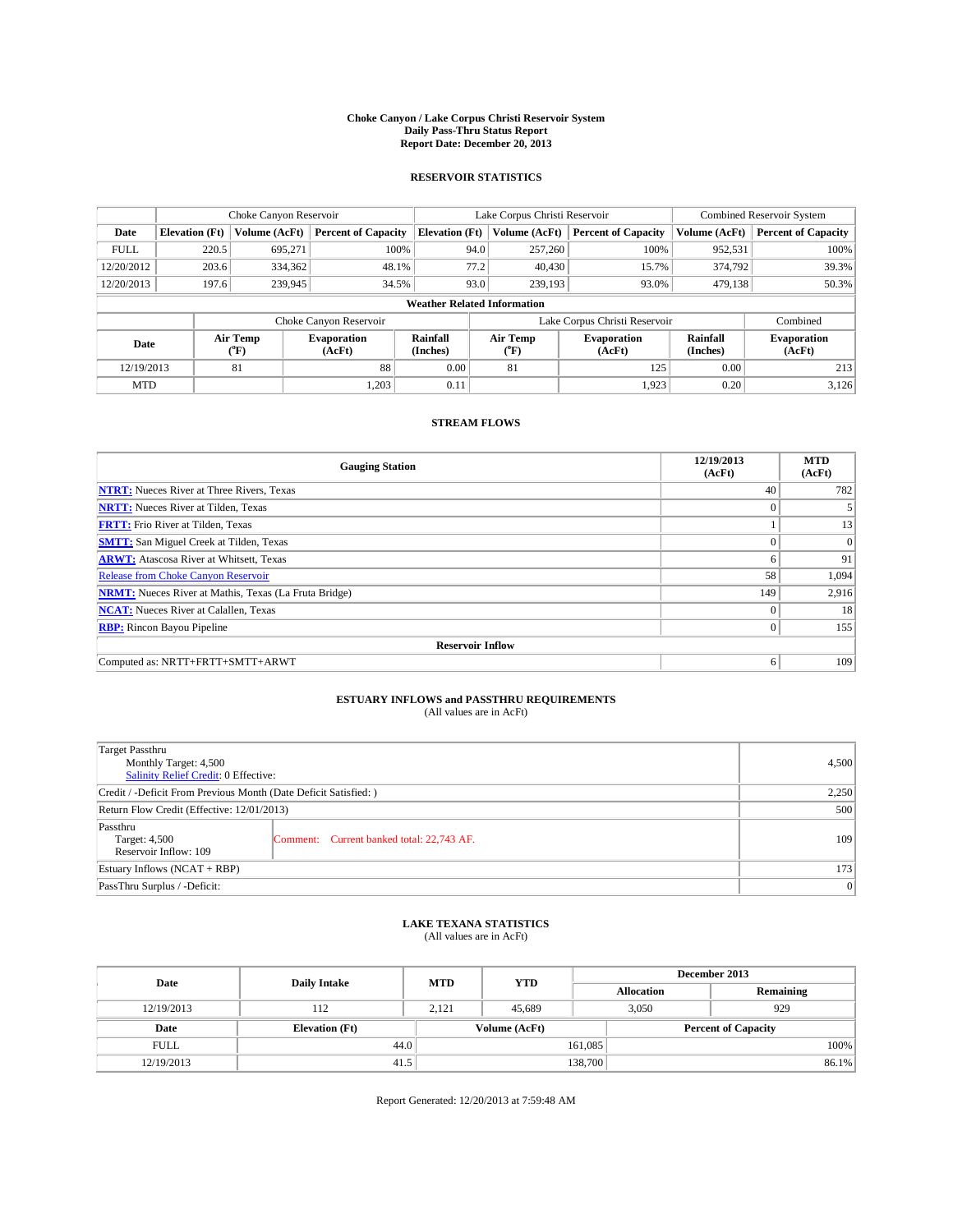#### **Choke Canyon / Lake Corpus Christi Reservoir System Daily Pass-Thru Status Report Report Date: December 21, 2013**

### **RESERVOIR STATISTICS**

|             | Choke Canyon Reservoir             |                  |                              |                       | Lake Corpus Christi Reservoir | <b>Combined Reservoir System</b> |                      |                              |  |
|-------------|------------------------------------|------------------|------------------------------|-----------------------|-------------------------------|----------------------------------|----------------------|------------------------------|--|
| Date        | <b>Elevation</b> (Ft)              | Volume (AcFt)    | <b>Percent of Capacity</b>   | <b>Elevation (Ft)</b> | Volume (AcFt)                 | <b>Percent of Capacity</b>       | Volume (AcFt)        | <b>Percent of Capacity</b>   |  |
| <b>FULL</b> | 220.5                              | 695,271          | 100%                         | 94.0                  | 257,260                       | 100%                             | 952,531              | 100%                         |  |
| 12/21/2012  | 203.6                              | 333,682          | 48.0%                        | 77.2                  | 40,750                        | 15.8%                            | 374,432              | 39.3%                        |  |
| 12/21/2013  | 197.5                              | 239.118          | 34.4%                        | 93.0                  | 239,014                       | 92.9%                            | 478,132              | 50.2%                        |  |
|             | <b>Weather Related Information</b> |                  |                              |                       |                               |                                  |                      |                              |  |
|             |                                    |                  | Choke Canyon Reservoir       |                       |                               | Lake Corpus Christi Reservoir    |                      | Combined                     |  |
| Date        |                                    | Air Temp<br>(°F) | <b>Evaporation</b><br>(AcFt) | Rainfall<br>(Inches)  | Air Temp<br>("F)              | <b>Evaporation</b><br>(AcFt)     | Rainfall<br>(Inches) | <b>Evaporation</b><br>(AcFt) |  |
| 12/20/2013  |                                    | 80               | 88                           | 0.02                  | 82                            | 187                              | 0.00                 | 275                          |  |
| <b>MTD</b>  |                                    |                  | 1,291                        | 0.13                  |                               | 2.110                            | 0.20                 | 3,401                        |  |

### **STREAM FLOWS**

| <b>Gauging Station</b>                                       | 12/20/2013<br>(AcFt) | <b>MTD</b><br>(AcFt) |  |  |  |  |  |
|--------------------------------------------------------------|----------------------|----------------------|--|--|--|--|--|
| <b>NTRT:</b> Nueces River at Three Rivers, Texas             | 38                   | 820                  |  |  |  |  |  |
| <b>NRTT:</b> Nueces River at Tilden, Texas                   | $\theta$             |                      |  |  |  |  |  |
| <b>FRTT:</b> Frio River at Tilden, Texas                     |                      | 14                   |  |  |  |  |  |
| <b>SMTT:</b> San Miguel Creek at Tilden, Texas               | $\theta$             | $\overline{0}$       |  |  |  |  |  |
| <b>ARWT:</b> Atascosa River at Whitsett, Texas               | 6                    | 97                   |  |  |  |  |  |
| <b>Release from Choke Canyon Reservoir</b>                   | 58                   | 1,151                |  |  |  |  |  |
| <b>NRMT:</b> Nueces River at Mathis, Texas (La Fruta Bridge) | 149                  | 3,065                |  |  |  |  |  |
| <b>NCAT:</b> Nueces River at Calallen, Texas                 | $\theta$             | 18                   |  |  |  |  |  |
| <b>RBP:</b> Rincon Bayou Pipeline                            | $\Omega$             | 155                  |  |  |  |  |  |
| <b>Reservoir Inflow</b>                                      |                      |                      |  |  |  |  |  |
| Computed as: NRTT+FRTT+SMTT+ARWT                             | Ξ                    | 116                  |  |  |  |  |  |

# **ESTUARY INFLOWS and PASSTHRU REQUIREMENTS**<br>(All values are in AcFt)

| Target Passthru<br>Monthly Target: 4,500                         |                                           |     |  |  |
|------------------------------------------------------------------|-------------------------------------------|-----|--|--|
| Salinity Relief Credit: 0 Effective:                             |                                           |     |  |  |
| Credit / -Deficit From Previous Month (Date Deficit Satisfied: ) |                                           |     |  |  |
| Return Flow Credit (Effective: 12/01/2013)                       |                                           |     |  |  |
| Passthru<br>Target: 4,500<br>Reservoir Inflow: 116               | Comment: Current banked total: 22,743 AF. | 116 |  |  |
| Estuary Inflows (NCAT + RBP)                                     |                                           |     |  |  |
| PassThru Surplus / -Deficit:                                     | 0                                         |     |  |  |

# **LAKE TEXANA STATISTICS** (All values are in AcFt)

| Date        | <b>Daily Intake</b>   | <b>MTD</b> | <b>YTD</b>    | December 2013     |                            |           |  |
|-------------|-----------------------|------------|---------------|-------------------|----------------------------|-----------|--|
|             |                       |            |               | <b>Allocation</b> |                            | Remaining |  |
| 12/20/2013  | 111                   | 2,233      | 45,800        | 3,050             | 817                        |           |  |
| Date        | <b>Elevation</b> (Ft) |            | Volume (AcFt) |                   | <b>Percent of Capacity</b> |           |  |
| <b>FULL</b> | 44.0                  |            |               | 161,085           |                            | 100%      |  |
| 12/20/2013  | 41.5                  |            |               | 138,700           |                            | 86.1%     |  |

Report Generated: 12/21/2013 at 7:48:26 AM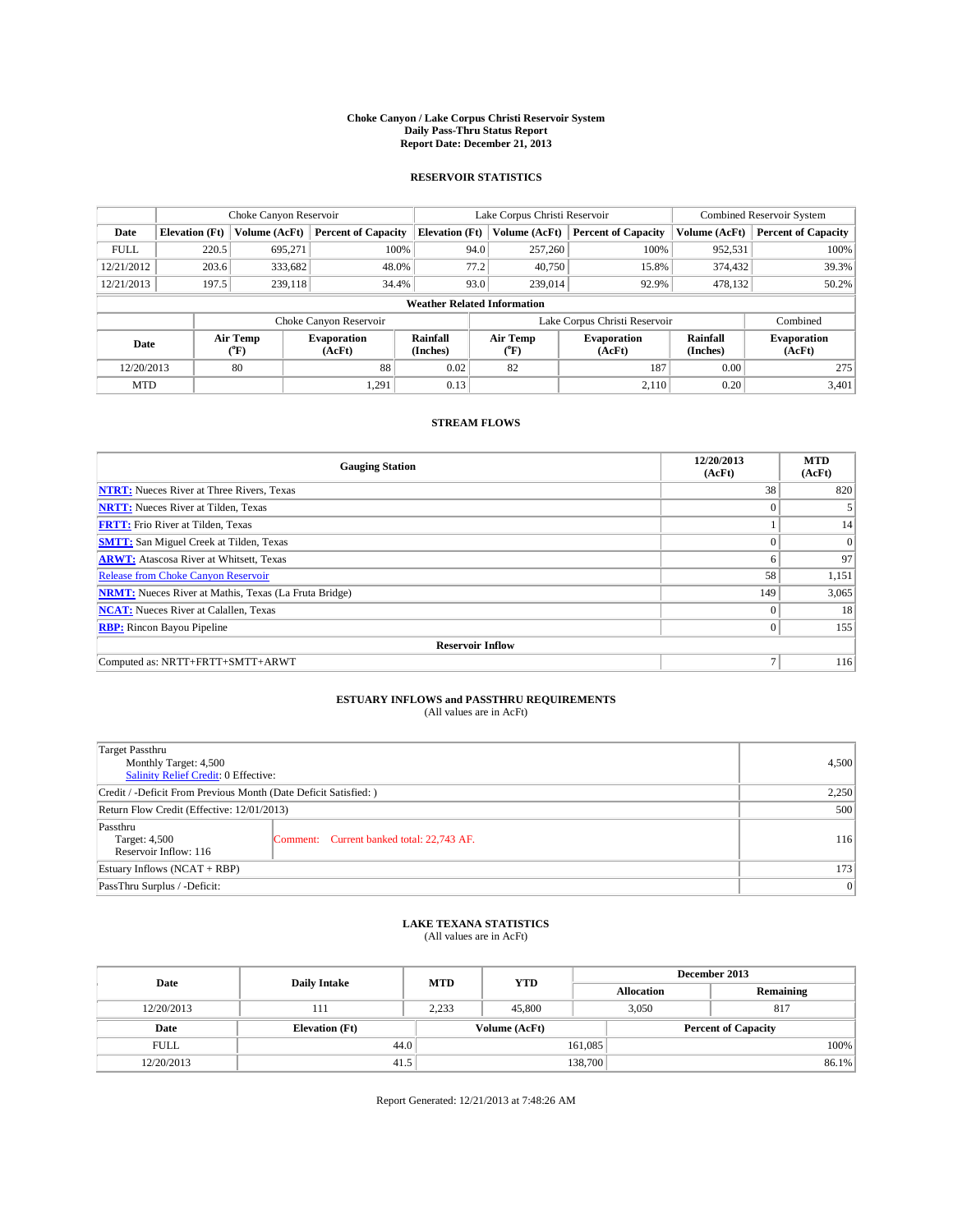#### **Choke Canyon / Lake Corpus Christi Reservoir System Daily Pass-Thru Status Report Report Date: December 22, 2013**

### **RESERVOIR STATISTICS**

|             |                                    | Choke Canyon Reservoir |                              |                       | Lake Corpus Christi Reservoir | <b>Combined Reservoir System</b> |               |                              |  |
|-------------|------------------------------------|------------------------|------------------------------|-----------------------|-------------------------------|----------------------------------|---------------|------------------------------|--|
| Date        | <b>Elevation</b> (Ft)              | Volume (AcFt)          | <b>Percent of Capacity</b>   | <b>Elevation (Ft)</b> | Volume (AcFt)                 | <b>Percent of Capacity</b>       | Volume (AcFt) | <b>Percent of Capacity</b>   |  |
| <b>FULL</b> | 220.5                              | 695,271                | 100%                         | 94.0                  | 257,260                       | 100%                             | 952,531       | 100%                         |  |
| 12/22/2012  | 203.6                              | 333,852                | 48.0%                        | 77.2                  | 40,686                        | 15.8%                            | 374,538       | 39.3%                        |  |
| 12/22/2013  | 197.6                              | 240,221                | 34.6%                        | 93.0                  | 239,909                       | 93.3%                            | 480.130       | 50.4%                        |  |
|             | <b>Weather Related Information</b> |                        |                              |                       |                               |                                  |               |                              |  |
|             |                                    |                        | Choke Canyon Reservoir       |                       | Lake Corpus Christi Reservoir |                                  |               | Combined                     |  |
| Date        |                                    | Air Temp<br>(°F)       | <b>Evaporation</b><br>(AcFt) | Rainfall<br>(Inches)  | Air Temp<br>(°F)              | <b>Evaporation</b><br>(AcFt)     |               | <b>Evaporation</b><br>(AcFt) |  |
| 12/21/2013  | 80<br>72                           |                        | 0.00                         | 76                    | 125                           | 0.00                             | 205           |                              |  |
| <b>MTD</b>  |                                    |                        | 1,371                        | 0.13                  |                               | 2,235                            | 0.20          | 3,606                        |  |

### **STREAM FLOWS**

| <b>Gauging Station</b>                                       | 12/21/2013<br>(AcFt) | <b>MTD</b><br>(AcFt) |  |  |  |  |  |
|--------------------------------------------------------------|----------------------|----------------------|--|--|--|--|--|
| <b>NTRT:</b> Nueces River at Three Rivers, Texas             | 38                   | 858                  |  |  |  |  |  |
| <b>NRTT:</b> Nueces River at Tilden, Texas                   |                      |                      |  |  |  |  |  |
| <b>FRTT:</b> Frio River at Tilden, Texas                     |                      | 15                   |  |  |  |  |  |
| <b>SMTT:</b> San Miguel Creek at Tilden, Texas               |                      | $\Omega$             |  |  |  |  |  |
| <b>ARWT:</b> Atascosa River at Whitsett, Texas               | 6                    | 103                  |  |  |  |  |  |
| Release from Choke Canyon Reservoir                          | 58                   | 1,209                |  |  |  |  |  |
| <b>NRMT:</b> Nueces River at Mathis, Texas (La Fruta Bridge) | 151                  | 3,216                |  |  |  |  |  |
| <b>NCAT:</b> Nueces River at Calallen, Texas                 | $\theta$             | 18                   |  |  |  |  |  |
| <b>RBP:</b> Rincon Bayou Pipeline                            | $\Omega$             | 155                  |  |  |  |  |  |
| <b>Reservoir Inflow</b>                                      |                      |                      |  |  |  |  |  |
| Computed as: NRTT+FRTT+SMTT+ARWT                             | Ξ                    | 123                  |  |  |  |  |  |

# **ESTUARY INFLOWS and PASSTHRU REQUIREMENTS**<br>(All values are in AcFt)

| Target Passthru                                                  |                                           |     |  |  |
|------------------------------------------------------------------|-------------------------------------------|-----|--|--|
| Monthly Target: 4,500                                            |                                           |     |  |  |
| Salinity Relief Credit: 0 Effective:                             |                                           |     |  |  |
| Credit / -Deficit From Previous Month (Date Deficit Satisfied: ) |                                           |     |  |  |
| Return Flow Credit (Effective: 12/01/2013)                       |                                           |     |  |  |
| Passthru                                                         |                                           |     |  |  |
| Target: 4,500                                                    | Comment: Current banked total: 22,743 AF. | 123 |  |  |
| Reservoir Inflow: 123                                            |                                           |     |  |  |
| Estuary Inflows (NCAT + RBP)                                     |                                           |     |  |  |
| PassThru Surplus / -Deficit:                                     | 0                                         |     |  |  |

# **LAKE TEXANA STATISTICS** (All values are in AcFt)

| Date        | <b>Daily Intake</b>   | <b>MTD</b> | <b>YTD</b>    | December 2013     |                            |           |  |
|-------------|-----------------------|------------|---------------|-------------------|----------------------------|-----------|--|
|             |                       |            |               | <b>Allocation</b> |                            | Remaining |  |
| 12/21/2013  | 111                   | 2.344      | 45.912        |                   | 3,050<br>706               |           |  |
| Date        | <b>Elevation</b> (Ft) |            | Volume (AcFt) |                   | <b>Percent of Capacity</b> |           |  |
| <b>FULL</b> | 44.0                  |            |               | 161,085           |                            | 100%      |  |
| 12/21/2013  | 41.5                  |            |               | 138,700           |                            | 86.1%     |  |

Report Generated: 12/22/2013 at 7:52:43 AM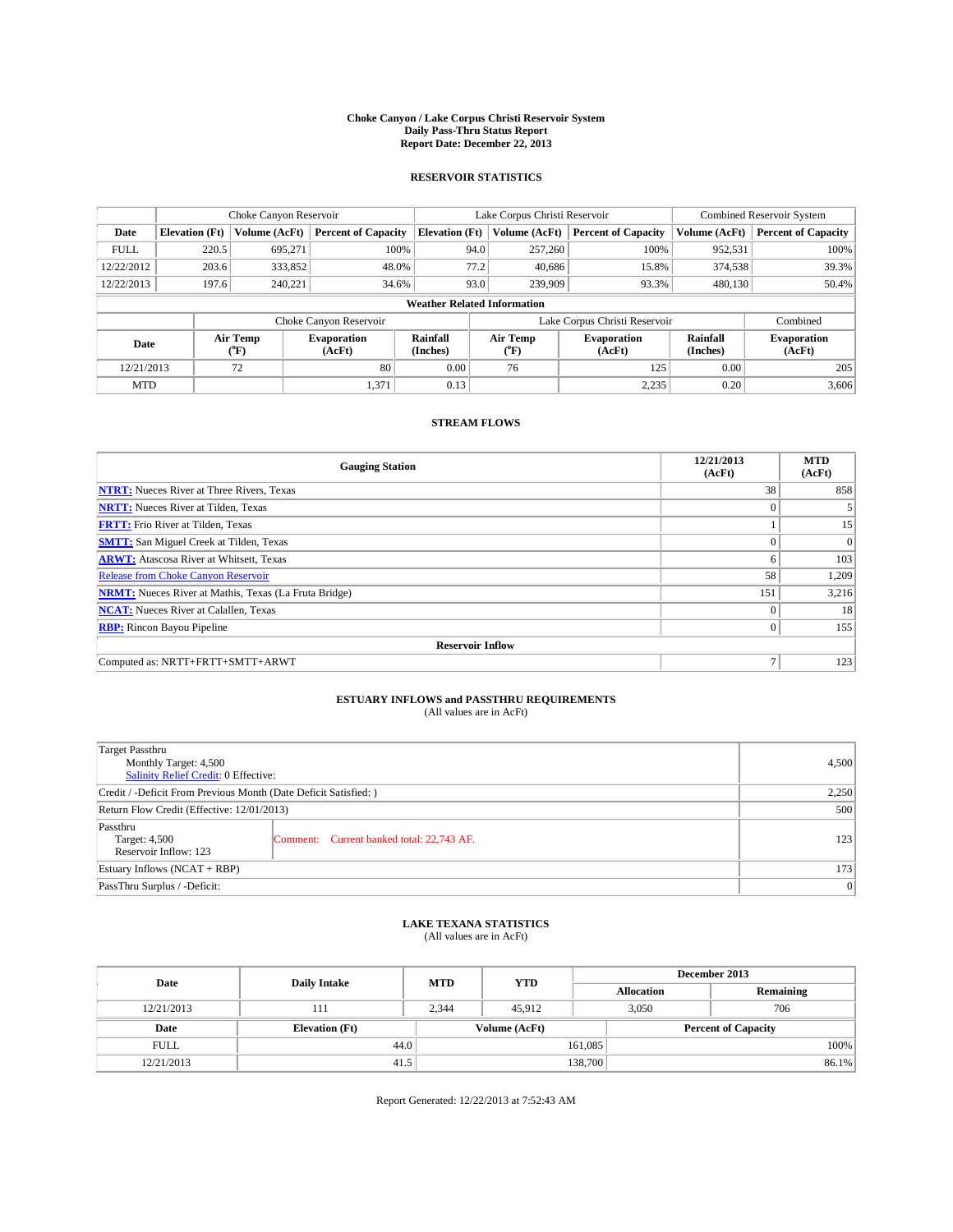#### **Choke Canyon / Lake Corpus Christi Reservoir System Daily Pass-Thru Status Report Report Date: December 23, 2013**

### **RESERVOIR STATISTICS**

|             |                                    | Choke Canyon Reservoir |                              |                       | Lake Corpus Christi Reservoir | <b>Combined Reservoir System</b> |                      |                              |  |
|-------------|------------------------------------|------------------------|------------------------------|-----------------------|-------------------------------|----------------------------------|----------------------|------------------------------|--|
| Date        | <b>Elevation</b> (Ft)              | Volume (AcFt)          | <b>Percent of Capacity</b>   | <b>Elevation (Ft)</b> | Volume (AcFt)                 | <b>Percent of Capacity</b>       | Volume (AcFt)        | <b>Percent of Capacity</b>   |  |
| <b>FULL</b> | 220.5                              | 695,271                | 100%                         | 94.0                  | 257,260                       | 100%                             | 952,531              | 100%                         |  |
| 12/23/2012  | 203.6                              | 333,173                | 47.9%                        | 77.2                  | 40,686                        | 15.8%                            | 373,859              | 39.2%                        |  |
| 12/23/2013  | 197.6                              | 240,221                | 34.6%                        | 93.0                  | 239,193                       | 93.0%                            | 479,414              | 50.3%                        |  |
|             | <b>Weather Related Information</b> |                        |                              |                       |                               |                                  |                      |                              |  |
|             |                                    |                        | Choke Canyon Reservoir       |                       | Lake Corpus Christi Reservoir |                                  | Combined             |                              |  |
| Date        |                                    | Air Temp<br>(°F)       | <b>Evaporation</b><br>(AcFt) | Rainfall<br>(Inches)  | Air Temp<br>(°F)              | <b>Evaporation</b><br>(AcFt)     | Rainfall<br>(Inches) | <b>Evaporation</b><br>(AcFt) |  |
| 12/22/2013  |                                    | 70                     | 161                          | 0.00                  | 69                            | 250                              | 0.00                 | 411                          |  |
| <b>MTD</b>  |                                    |                        | 1,532                        | 0.13                  |                               | 2,485                            | 0.20                 | 4,017                        |  |

### **STREAM FLOWS**

| <b>Gauging Station</b>                                       | 12/22/2013<br>(AcFt) | <b>MTD</b><br>(AcFt) |  |  |  |  |  |
|--------------------------------------------------------------|----------------------|----------------------|--|--|--|--|--|
| <b>NTRT:</b> Nueces River at Three Rivers, Texas             | 38                   | 895                  |  |  |  |  |  |
| <b>NRTT:</b> Nueces River at Tilden, Texas                   | $\theta$             |                      |  |  |  |  |  |
| <b>FRTT:</b> Frio River at Tilden, Texas                     |                      | 15                   |  |  |  |  |  |
| <b>SMTT:</b> San Miguel Creek at Tilden, Texas               | $\theta$             | $\overline{0}$       |  |  |  |  |  |
| <b>ARWT:</b> Atascosa River at Whitsett, Texas               | 6                    | 109                  |  |  |  |  |  |
| <b>Release from Choke Canyon Reservoir</b>                   | 58                   | 1,266                |  |  |  |  |  |
| <b>NRMT:</b> Nueces River at Mathis, Texas (La Fruta Bridge) | 153                  | 3,369                |  |  |  |  |  |
| <b>NCAT:</b> Nueces River at Calallen, Texas                 | $\theta$             | 18                   |  |  |  |  |  |
| <b>RBP:</b> Rincon Bayou Pipeline                            | $\Omega$             | 155                  |  |  |  |  |  |
| <b>Reservoir Inflow</b>                                      |                      |                      |  |  |  |  |  |
| Computed as: NRTT+FRTT+SMTT+ARWT                             | $\overline{ }$       | 130                  |  |  |  |  |  |

# **ESTUARY INFLOWS and PASSTHRU REQUIREMENTS**<br>(All values are in AcFt)

| Target Passthru<br>Monthly Target: 4,500                         |                                           |     |  |  |
|------------------------------------------------------------------|-------------------------------------------|-----|--|--|
| Salinity Relief Credit: 0 Effective:                             |                                           |     |  |  |
| Credit / -Deficit From Previous Month (Date Deficit Satisfied: ) |                                           |     |  |  |
| Return Flow Credit (Effective: 12/01/2013)                       |                                           |     |  |  |
| Passthru<br>Target: 4,500<br>Reservoir Inflow: 130               | Comment: Current banked total: 22,743 AF. | 130 |  |  |
| Estuary Inflows (NCAT + RBP)                                     |                                           |     |  |  |
| PassThru Surplus / -Deficit:                                     |                                           |     |  |  |

# **LAKE TEXANA STATISTICS** (All values are in AcFt)

| Date        | <b>Daily Intake</b>   | <b>MTD</b> | <b>YTD</b>    | December 2013     |                            |           |  |
|-------------|-----------------------|------------|---------------|-------------------|----------------------------|-----------|--|
|             |                       |            |               | <b>Allocation</b> |                            | Remaining |  |
| 12/22/2013  | 112                   | 2,455      | 46,023        |                   | 3,050<br>595               |           |  |
| Date        | <b>Elevation</b> (Ft) |            | Volume (AcFt) |                   | <b>Percent of Capacity</b> |           |  |
| <b>FULL</b> | 44.0                  |            |               | 161,085           |                            | 100%      |  |
| 12/22/2013  | 41.5                  |            |               | 138,700           |                            | 86.1%     |  |

Report Generated: 12/23/2013 at 8:19:11 AM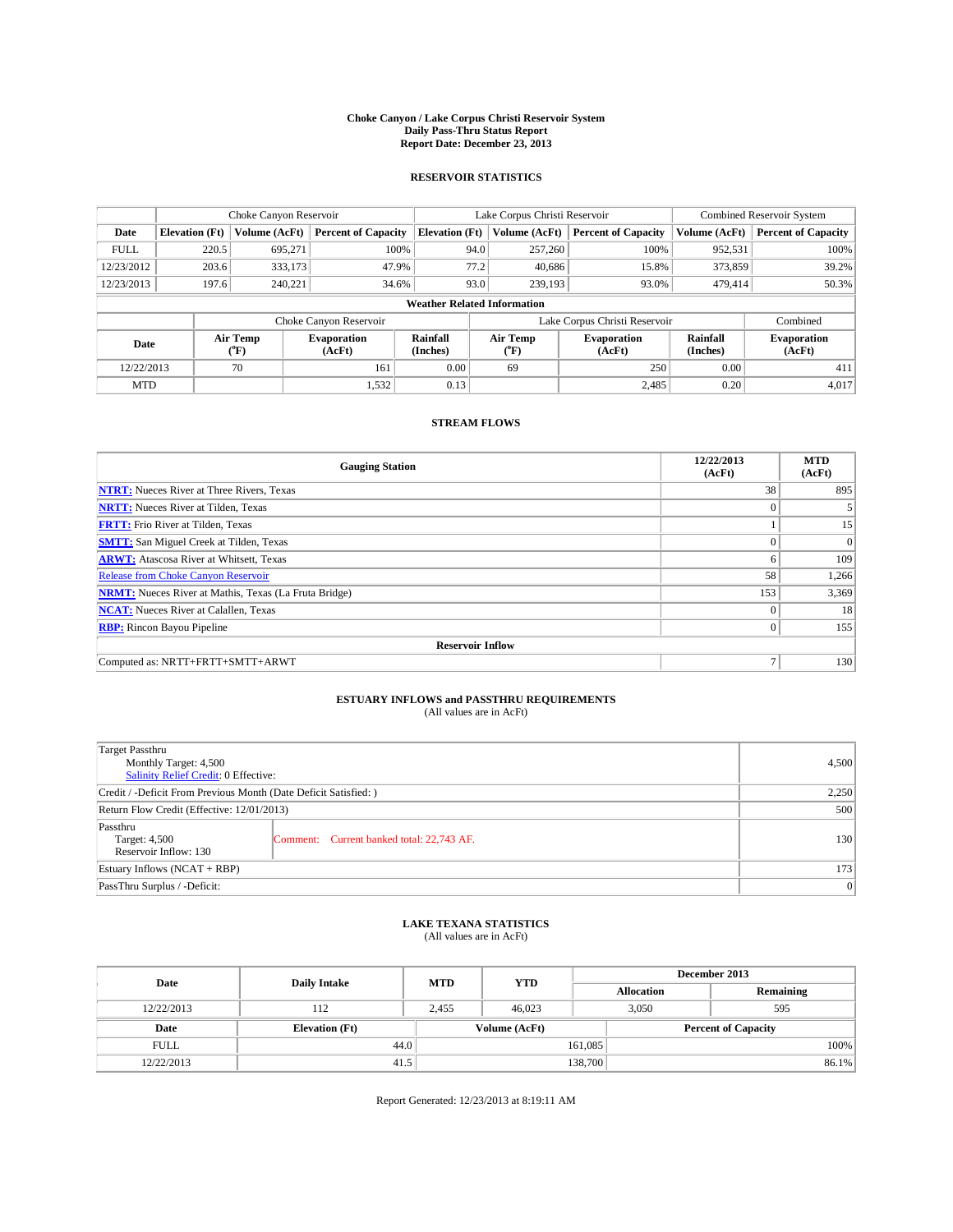#### **Choke Canyon / Lake Corpus Christi Reservoir System Daily Pass-Thru Status Report Report Date: December 24, 2013**

### **RESERVOIR STATISTICS**

|             |                                    | Choke Canyon Reservoir |                              |                       | Lake Corpus Christi Reservoir | Combined Reservoir System    |                      |                              |  |
|-------------|------------------------------------|------------------------|------------------------------|-----------------------|-------------------------------|------------------------------|----------------------|------------------------------|--|
| Date        | <b>Elevation</b> (Ft)              | <b>Volume (AcFt)</b>   | <b>Percent of Capacity</b>   | <b>Elevation (Ft)</b> | Volume (AcFt)                 | <b>Percent of Capacity</b>   | Volume (AcFt)        | <b>Percent of Capacity</b>   |  |
| <b>FULL</b> | 220.5                              | 695.271                | 100%                         | 94.0                  | 257,260                       | 100%                         | 952,531              | 100%                         |  |
| 12/24/2012  | 203.5                              | 332,493                | 47.8%                        | 77.2                  | 40,686                        | 15.8%                        | 373,179              | 39.2%                        |  |
| 12/24/2013  | 197.6                              | 240,634                | 34.6%                        | 93.0                  | 238,300                       | 92.6%                        | 478,934              | 50.3%                        |  |
|             | <b>Weather Related Information</b> |                        |                              |                       |                               |                              |                      |                              |  |
|             |                                    |                        | Choke Canyon Reservoir       |                       | Lake Corpus Christi Reservoir |                              |                      |                              |  |
| Date        |                                    | Air Temp<br>(°F)       | <b>Evaporation</b><br>(AcFt) | Rainfall<br>(Inches)  | Air Temp<br>(°F)              | <b>Evaporation</b><br>(AcFt) | Rainfall<br>(Inches) | <b>Evaporation</b><br>(AcFt) |  |
| 12/23/2013  |                                    | 97<br>57               |                              | 0.00                  | 59                            | 260                          | 0.00                 | 357                          |  |
| <b>MTD</b>  |                                    |                        | 1.629                        | 0.13                  |                               | 2.745                        | 0.20                 | 4,374                        |  |

### **STREAM FLOWS**

| <b>Gauging Station</b>                                       | 12/23/2013<br>(AcFt) | <b>MTD</b><br>(AcFt) |  |  |  |  |
|--------------------------------------------------------------|----------------------|----------------------|--|--|--|--|
| <b>NTRT:</b> Nueces River at Three Rivers, Texas             | 64                   | 959                  |  |  |  |  |
| <b>NRTT:</b> Nueces River at Tilden, Texas                   |                      |                      |  |  |  |  |
| <b>FRTT:</b> Frio River at Tilden, Texas                     |                      | 16                   |  |  |  |  |
| <b>SMTT:</b> San Miguel Creek at Tilden, Texas               |                      | $\Omega$             |  |  |  |  |
| <b>ARWT:</b> Atascosa River at Whitsett, Texas               |                      | 115                  |  |  |  |  |
| <b>Release from Choke Canyon Reservoir</b>                   | 58                   | 1,324                |  |  |  |  |
| <b>NRMT:</b> Nueces River at Mathis, Texas (La Fruta Bridge) | 153                  | 3,521                |  |  |  |  |
| <b>NCAT:</b> Nueces River at Calallen, Texas                 |                      | 18                   |  |  |  |  |
| <b>RBP:</b> Rincon Bayou Pipeline                            | $\Omega$             | 155                  |  |  |  |  |
| <b>Reservoir Inflow</b>                                      |                      |                      |  |  |  |  |
| Computed as: (NTRT+FRTT+SMTT)-Release From Choke Canyon      | 7                    | 136                  |  |  |  |  |

# **ESTUARY INFLOWS and PASSTHRU REQUIREMENTS**<br>(All values are in AcFt)

| Target Passthru                                                  |                                           |     |  |  |
|------------------------------------------------------------------|-------------------------------------------|-----|--|--|
| Monthly Target: 4,500<br>Salinity Relief Credit: 0 Effective:    |                                           |     |  |  |
| Credit / -Deficit From Previous Month (Date Deficit Satisfied: ) |                                           |     |  |  |
| Return Flow Credit (Effective: 12/01/2013)                       |                                           |     |  |  |
| Passthru<br>Target: 4,500<br>Reservoir Inflow: 136               | Comment: Current banked total: 22,743 AF. | 136 |  |  |
| Estuary Inflows (NCAT + RBP)                                     |                                           |     |  |  |
| PassThru Surplus / -Deficit:                                     |                                           |     |  |  |

# **LAKE TEXANA STATISTICS** (All values are in AcFt)

| Date        | <b>Daily Intake</b>   | <b>MTD</b> | <b>YTD</b>    | December 2013     |                            |           |  |
|-------------|-----------------------|------------|---------------|-------------------|----------------------------|-----------|--|
|             |                       |            |               | <b>Allocation</b> |                            | Remaining |  |
| 12/23/2013  | 111                   | 2.567      | 46.135        |                   | 3,050<br>483               |           |  |
| Date        | <b>Elevation</b> (Ft) |            | Volume (AcFt) |                   | <b>Percent of Capacity</b> |           |  |
| <b>FULL</b> | 44.0                  |            |               | 161,085           |                            | 100%      |  |
| 12/23/2013  | 41.5                  |            |               | 138,700           |                            | 86.1%     |  |

Report Generated: 12/24/2013 at 8:14:38 AM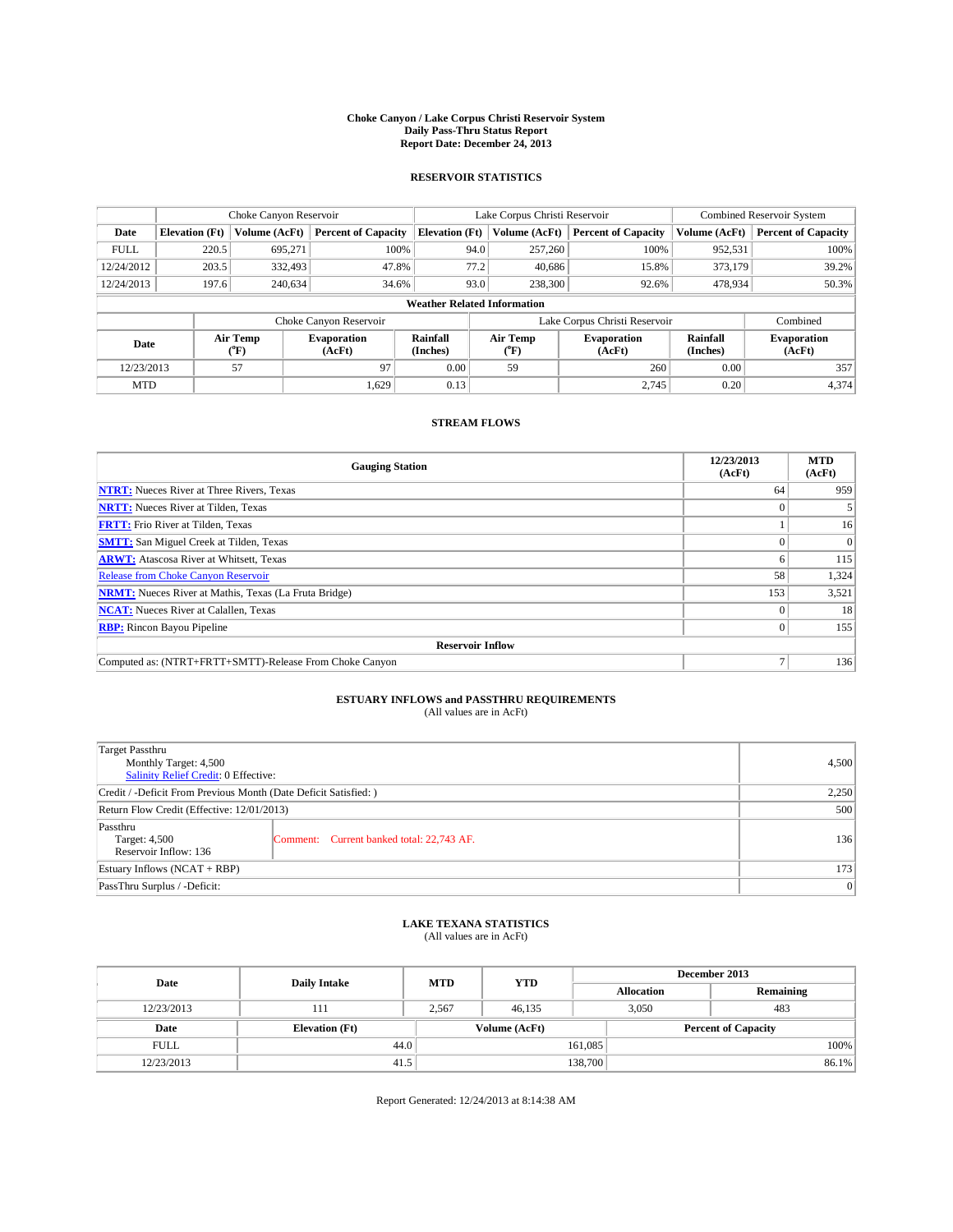#### **Choke Canyon / Lake Corpus Christi Reservoir System Daily Pass-Thru Status Report Report Date: December 25, 2013**

### **RESERVOIR STATISTICS**

|             | Choke Canyon Reservoir             |                  |                              |                       | Lake Corpus Christi Reservoir | <b>Combined Reservoir System</b> |               |                              |  |
|-------------|------------------------------------|------------------|------------------------------|-----------------------|-------------------------------|----------------------------------|---------------|------------------------------|--|
| Date        | <b>Elevation</b> (Ft)              | Volume (AcFt)    | <b>Percent of Capacity</b>   | <b>Elevation</b> (Ft) | Volume (AcFt)                 | <b>Percent of Capacity</b>       | Volume (AcFt) | <b>Percent of Capacity</b>   |  |
| <b>FULL</b> | 220.5                              | 695.271          | 100%                         | 94.0                  | 257,260                       | 100%                             | 952,531       | 100%                         |  |
| 12/25/2012  | 203.4                              | 331,134          | 47.6%                        | 77.1                  | 40,240                        | 15.6%                            | 371,374       | 39.0%                        |  |
| 12/25/2013  | 197.6                              | 240,772          | 34.6%                        | 93.0                  | 238,300                       | 92.6%                            | 479,072       | 50.3%                        |  |
|             | <b>Weather Related Information</b> |                  |                              |                       |                               |                                  |               |                              |  |
|             |                                    |                  | Choke Canyon Reservoir       |                       |                               | Lake Corpus Christi Reservoir    |               | Combined                     |  |
| Date        |                                    | Air Temp<br>(°F) | <b>Evaporation</b><br>(AcFt) | Rainfall<br>(Inches)  | Air Temp<br>$\rm ^{(^o}\!F)$  | <b>Evaporation</b><br>(AcFt)     |               | <b>Evaporation</b><br>(AcFt) |  |
| 12/24/2013  |                                    | 97<br>61         |                              | 0.00                  | 62                            | 42                               | 0.00          | 139                          |  |
| <b>MTD</b>  |                                    |                  | 1.726                        | 0.13                  |                               | 2,787                            | 0.20          | 4,513                        |  |

### **STREAM FLOWS**

| <b>Gauging Station</b>                                       | 12/24/2013<br>(AcFt) | <b>MTD</b><br>(AcFt) |  |  |  |  |
|--------------------------------------------------------------|----------------------|----------------------|--|--|--|--|
| <b>NTRT:</b> Nueces River at Three Rivers, Texas             | 64                   | 1,022                |  |  |  |  |
| <b>NRTT:</b> Nueces River at Tilden, Texas                   |                      |                      |  |  |  |  |
| <b>FRTT:</b> Frio River at Tilden, Texas                     |                      | 17                   |  |  |  |  |
| <b>SMTT:</b> San Miguel Creek at Tilden, Texas               |                      | $\Omega$             |  |  |  |  |
| <b>ARWT:</b> Atascosa River at Whitsett, Texas               |                      | 120                  |  |  |  |  |
| <b>Release from Choke Canyon Reservoir</b>                   | 58                   | 1,382                |  |  |  |  |
| <b>NRMT:</b> Nueces River at Mathis, Texas (La Fruta Bridge) | 151                  | 3,672                |  |  |  |  |
| <b>NCAT:</b> Nueces River at Calallen, Texas                 |                      | 18                   |  |  |  |  |
| <b>RBP:</b> Rincon Bayou Pipeline                            | $\Omega$             | 155                  |  |  |  |  |
| <b>Reservoir Inflow</b>                                      |                      |                      |  |  |  |  |
| Computed as: (NTRT+FRTT+SMTT)-Release From Choke Canyon      | 7                    | 143                  |  |  |  |  |

# **ESTUARY INFLOWS and PASSTHRU REQUIREMENTS**<br>(All values are in AcFt)

| Target Passthru<br>Monthly Target: 4,500<br>Salinity Relief Credit: 0 Effective: |                                           |     |  |  |
|----------------------------------------------------------------------------------|-------------------------------------------|-----|--|--|
| Credit / -Deficit From Previous Month (Date Deficit Satisfied: )                 | 2,250                                     |     |  |  |
| Return Flow Credit (Effective: 12/01/2013)                                       | 500                                       |     |  |  |
| Passthru<br>Target: 4,500<br>Reservoir Inflow: 143                               | Comment: Current banked total: 22,743 AF. | 143 |  |  |
| Estuary Inflows $(NCAT + RBP)$                                                   | 173                                       |     |  |  |
| PassThru Surplus / -Deficit:                                                     | 0                                         |     |  |  |

# **LAKE TEXANA STATISTICS** (All values are in AcFt)

| Date        | <b>Daily Intake</b>   | <b>MTD</b> | <b>YTD</b>    | December 2013     |                            |           |  |
|-------------|-----------------------|------------|---------------|-------------------|----------------------------|-----------|--|
|             |                       |            |               | <b>Allocation</b> |                            | Remaining |  |
| 12/24/2013  | 112                   | 2.678      | 46,246        |                   | 372<br>3,050               |           |  |
| Date        | <b>Elevation</b> (Ft) |            | Volume (AcFt) |                   | <b>Percent of Capacity</b> |           |  |
| <b>FULL</b> | 44.0                  |            |               | 161,085           |                            | 100%      |  |
| 12/24/2013  | 41.4                  |            |               | 137,841           |                            | 85.6%     |  |

Report Generated: 12/25/2013 at 8:12:57 AM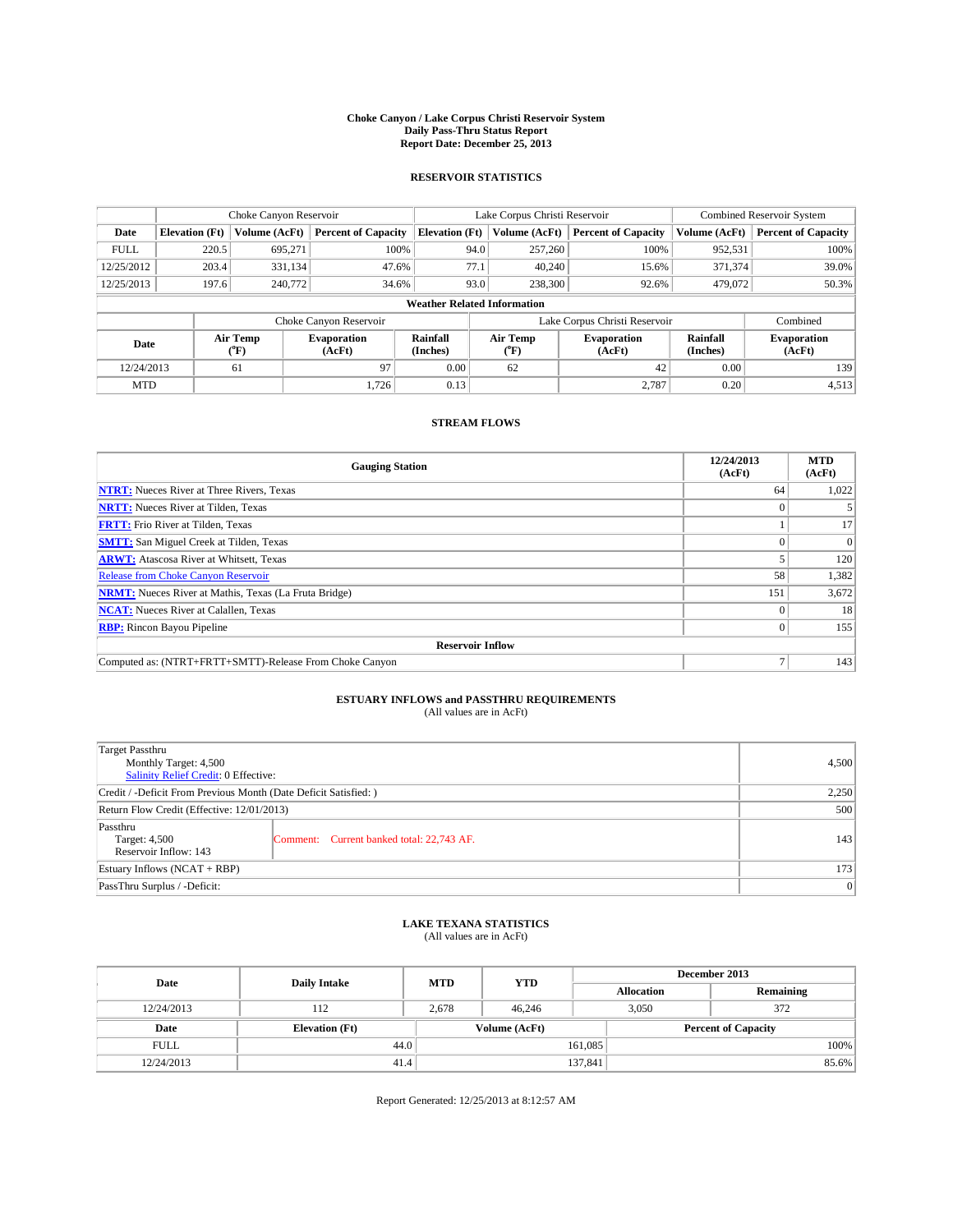#### **Choke Canyon / Lake Corpus Christi Reservoir System Daily Pass-Thru Status Report Report Date: December 26, 2013**

### **RESERVOIR STATISTICS**

|             | Choke Canyon Reservoir             |                      |                              |                       | Lake Corpus Christi Reservoir | Combined Reservoir System     |                      |                              |  |
|-------------|------------------------------------|----------------------|------------------------------|-----------------------|-------------------------------|-------------------------------|----------------------|------------------------------|--|
| Date        | <b>Elevation</b> (Ft)              | <b>Volume (AcFt)</b> | <b>Percent of Capacity</b>   | <b>Elevation (Ft)</b> | Volume (AcFt)                 | <b>Percent of Capacity</b>    | Volume (AcFt)        | <b>Percent of Capacity</b>   |  |
| <b>FULL</b> | 220.5                              | 695.271              | 100%                         | 94.0                  | 257,260                       | 100%                          | 952,531              | 100%                         |  |
| 12/26/2012  | 203.5                              | 331,474              | 47.7%                        | 77.2                  | 40,558                        | 15.8%                         | 372,032              | 39.1%                        |  |
| 12/26/2013  | 197.6                              | 240,634              | 34.6%                        | 92.9                  | 238,121                       | 92.6%                         | 478,755              | 50.3%                        |  |
|             | <b>Weather Related Information</b> |                      |                              |                       |                               |                               |                      |                              |  |
|             |                                    |                      | Choke Canyon Reservoir       |                       |                               | Lake Corpus Christi Reservoir |                      | Combined                     |  |
| Date        | Air Temp<br>(°F)                   |                      | <b>Evaporation</b><br>(AcFt) | Rainfall<br>(Inches)  | Air Temp<br>(°F)              | <b>Evaporation</b><br>(AcFt)  | Rainfall<br>(Inches) | <b>Evaporation</b><br>(AcFt) |  |
| 12/25/2013  |                                    | 63                   | 32                           | 0.10                  | 65                            | 62                            | 0.02                 | 94                           |  |
| <b>MTD</b>  |                                    |                      | 1.758                        | 0.23                  |                               | 2,849                         | 0.22                 | 4,607                        |  |

### **STREAM FLOWS**

| <b>Gauging Station</b>                                       | 12/25/2013<br>(AcFt) | <b>MTD</b><br>(AcFt) |  |  |  |  |
|--------------------------------------------------------------|----------------------|----------------------|--|--|--|--|
| <b>NTRT:</b> Nueces River at Three Rivers, Texas             | 64                   | 1,086                |  |  |  |  |
| <b>NRTT:</b> Nueces River at Tilden, Texas                   |                      |                      |  |  |  |  |
| <b>FRTT:</b> Frio River at Tilden, Texas                     |                      | 17                   |  |  |  |  |
| <b>SMTT:</b> San Miguel Creek at Tilden, Texas               |                      | $\Omega$             |  |  |  |  |
| <b>ARWT:</b> Atascosa River at Whitsett, Texas               |                      | 124                  |  |  |  |  |
| <b>Release from Choke Canyon Reservoir</b>                   | 58                   | 1,439                |  |  |  |  |
| <b>NRMT:</b> Nueces River at Mathis, Texas (La Fruta Bridge) | 151                  | 3,823                |  |  |  |  |
| <b>NCAT:</b> Nueces River at Calallen, Texas                 |                      | 18                   |  |  |  |  |
| <b>RBP:</b> Rincon Bayou Pipeline                            | $\Omega$             | 155                  |  |  |  |  |
| <b>Reservoir Inflow</b>                                      |                      |                      |  |  |  |  |
| Computed as: (NTRT+FRTT+SMTT)-Release From Choke Canyon      |                      | 149                  |  |  |  |  |

# **ESTUARY INFLOWS and PASSTHRU REQUIREMENTS**<br>(All values are in AcFt)

| Target Passthru<br>Monthly Target: 4,500<br>Salinity Relief Credit: 0 Effective: | 4,500                                     |     |
|----------------------------------------------------------------------------------|-------------------------------------------|-----|
| Credit / -Deficit From Previous Month (Date Deficit Satisfied: )                 | 2,250                                     |     |
| Return Flow Credit (Effective: 12/01/2013)                                       | 500                                       |     |
| Passthru<br>Target: 4,500<br>Reservoir Inflow: 149                               | Comment: Current banked total: 22,743 AF. | 149 |
| Estuary Inflows (NCAT + RBP)                                                     | 173                                       |     |
| PassThru Surplus / -Deficit:                                                     | 0                                         |     |

# **LAKE TEXANA STATISTICS** (All values are in AcFt)

| Date        | <b>Daily Intake</b>   | <b>MTD</b> | <b>YTD</b>    | December 2013     |                            |           |  |
|-------------|-----------------------|------------|---------------|-------------------|----------------------------|-----------|--|
|             |                       |            |               | <b>Allocation</b> |                            | Remaining |  |
| 12/25/2013  | 112                   | 2.790      | 46,358        |                   | 260<br>3,050               |           |  |
| Date        | <b>Elevation</b> (Ft) |            | Volume (AcFt) |                   | <b>Percent of Capacity</b> |           |  |
| <b>FULL</b> | 44.0                  |            |               | 161,085           |                            | 100%      |  |
| 12/25/2013  | 41.4                  |            |               | 137,841           |                            | 85.6%     |  |

Report Generated: 12/26/2013 at 8:07:47 AM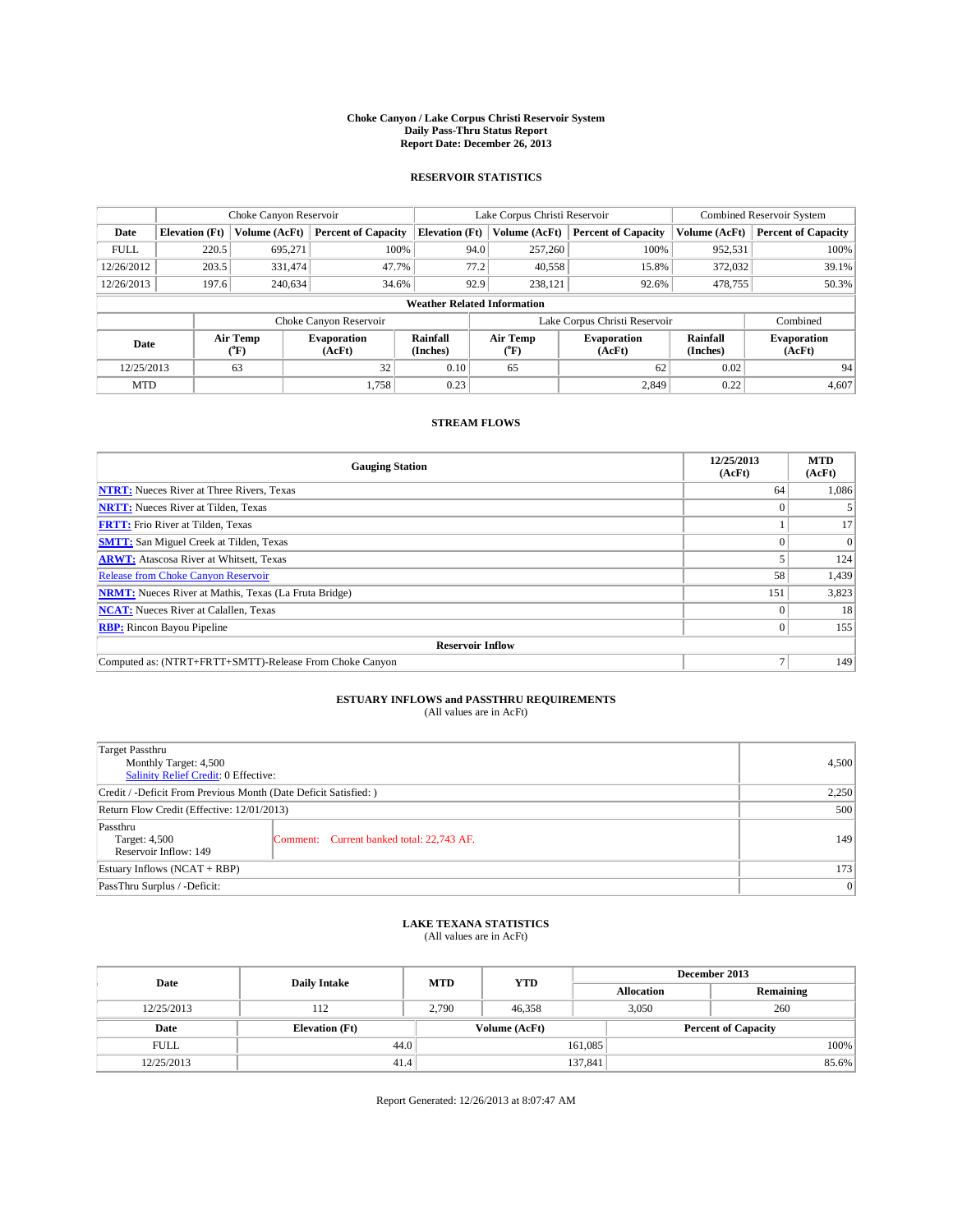#### **Choke Canyon / Lake Corpus Christi Reservoir System Daily Pass-Thru Status Report Report Date: December 27, 2013**

### **RESERVOIR STATISTICS**

|             | Choke Canyon Reservoir             |                      |                              |                       | Lake Corpus Christi Reservoir | Combined Reservoir System     |                      |                              |  |
|-------------|------------------------------------|----------------------|------------------------------|-----------------------|-------------------------------|-------------------------------|----------------------|------------------------------|--|
| Date        | <b>Elevation</b> (Ft)              | <b>Volume (AcFt)</b> | <b>Percent of Capacity</b>   | <b>Elevation (Ft)</b> | Volume (AcFt)                 | <b>Percent of Capacity</b>    | Volume (AcFt)        | <b>Percent of Capacity</b>   |  |
| <b>FULL</b> | 220.5                              | 695.271              | 100%                         | 94.0                  | 257,260                       | 100%                          | 952,531              | 100%                         |  |
| 12/27/2012  | 203.4                              | 330,964              | 47.6%                        | 77.2                  | 40.494                        | 15.7%                         | 371,458              | 39.0%                        |  |
| 12/27/2013  | 197.6                              | 240,083              | 34.5%                        | 92.9                  | 237,942                       | 92.5%                         | 478,025              | 50.2%                        |  |
|             | <b>Weather Related Information</b> |                      |                              |                       |                               |                               |                      |                              |  |
|             |                                    |                      | Choke Canyon Reservoir       |                       |                               | Lake Corpus Christi Reservoir |                      | Combined                     |  |
| Date        |                                    | Air Temp<br>(°F)     | <b>Evaporation</b><br>(AcFt) | Rainfall<br>(Inches)  | Air Temp<br>(°F)              | <b>Evaporation</b><br>(AcFt)  | Rainfall<br>(Inches) | <b>Evaporation</b><br>(AcFt) |  |
| 12/26/2013  |                                    | 46<br>8              |                              | 0.27                  | 52                            | 10                            | 0.16                 | 18                           |  |
| <b>MTD</b>  |                                    |                      | 1.766                        | 0.50                  |                               | 2,859                         | 0.38                 | 4,625                        |  |

### **STREAM FLOWS**

| <b>Gauging Station</b>                                       | 12/26/2013<br>(AcFt) | <b>MTD</b><br>(AcFt) |  |  |  |  |
|--------------------------------------------------------------|----------------------|----------------------|--|--|--|--|
| <b>NTRT:</b> Nueces River at Three Rivers, Texas             | 66                   | 1,151                |  |  |  |  |
| <b>NRTT:</b> Nueces River at Tilden, Texas                   |                      | 6                    |  |  |  |  |
| <b>FRTT:</b> Frio River at Tilden, Texas                     |                      | 18                   |  |  |  |  |
| <b>SMTT:</b> San Miguel Creek at Tilden, Texas               |                      | $\Omega$             |  |  |  |  |
| <b>ARWT:</b> Atascosa River at Whitsett, Texas               |                      | 130                  |  |  |  |  |
| <b>Release from Choke Canyon Reservoir</b>                   | 58                   | 1,497                |  |  |  |  |
| <b>NRMT:</b> Nueces River at Mathis, Texas (La Fruta Bridge) | 151                  | 3,974                |  |  |  |  |
| <b>NCAT:</b> Nueces River at Calallen, Texas                 |                      | 18                   |  |  |  |  |
| <b>RBP:</b> Rincon Bayou Pipeline                            | $\Omega$             | 155                  |  |  |  |  |
| <b>Reservoir Inflow</b>                                      |                      |                      |  |  |  |  |
| Computed as: (NTRT+FRTT+SMTT)-Release From Choke Canyon      | 9                    | 158                  |  |  |  |  |

# **ESTUARY INFLOWS and PASSTHRU REQUIREMENTS**<br>(All values are in AcFt)

| Target Passthru                                                  |                                           |     |  |  |
|------------------------------------------------------------------|-------------------------------------------|-----|--|--|
| Monthly Target: 4,500                                            | 4,500                                     |     |  |  |
| Salinity Relief Credit: 0 Effective:                             |                                           |     |  |  |
| Credit / -Deficit From Previous Month (Date Deficit Satisfied: ) |                                           |     |  |  |
| Return Flow Credit (Effective: 12/01/2013)                       |                                           |     |  |  |
| Passthru                                                         |                                           |     |  |  |
| Target: 4,500                                                    | Comment: Current banked total: 22,743 AF. | 158 |  |  |
| Reservoir Inflow: 158                                            |                                           |     |  |  |
| Estuary Inflows (NCAT + RBP)                                     |                                           |     |  |  |
| PassThru Surplus / -Deficit:                                     | 0                                         |     |  |  |

# **LAKE TEXANA STATISTICS** (All values are in AcFt)

| Date        | <b>Daily Intake</b>   | <b>MTD</b> | <b>YTD</b>    | December 2013     |                            |           |  |
|-------------|-----------------------|------------|---------------|-------------------|----------------------------|-----------|--|
|             |                       |            |               | <b>Allocation</b> |                            | Remaining |  |
| 12/26/2013  | 111                   | 2.901      | 46,469        |                   | 3,050<br>149               |           |  |
| Date        | <b>Elevation</b> (Ft) |            | Volume (AcFt) |                   | <b>Percent of Capacity</b> |           |  |
| <b>FULL</b> | 44.0                  |            |               | 161,085           |                            | 100%      |  |
| 12/26/2013  | 41.4                  |            |               | 137,841           |                            | 85.6%     |  |

Report Generated: 12/27/2013 at 8:10:03 AM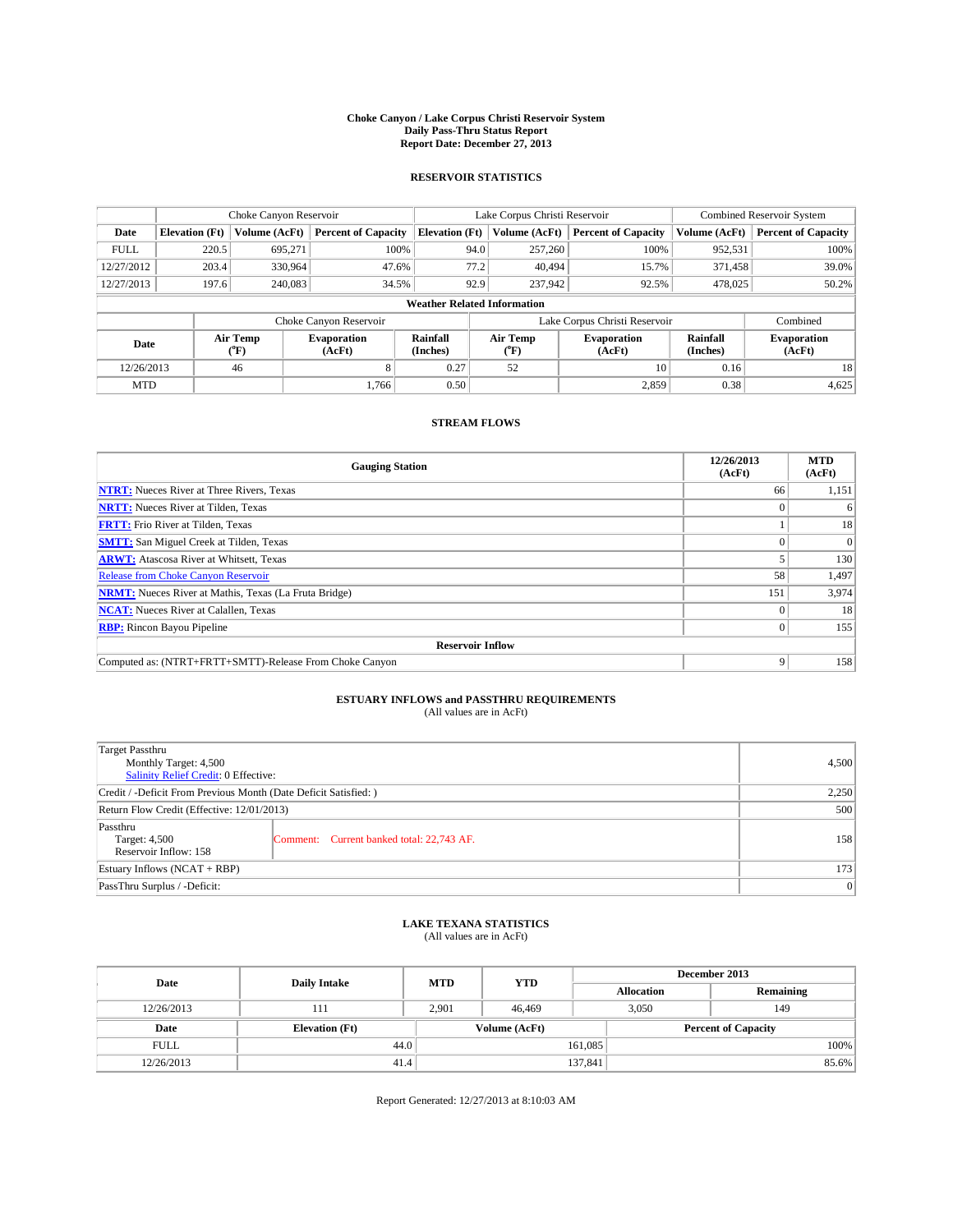#### **Choke Canyon / Lake Corpus Christi Reservoir System Daily Pass-Thru Status Report Report Date: December 28, 2013**

### **RESERVOIR STATISTICS**

|             |                                    | Choke Canyon Reservoir |                              |                       | Lake Corpus Christi Reservoir               | Combined Reservoir System     |                      |                              |  |
|-------------|------------------------------------|------------------------|------------------------------|-----------------------|---------------------------------------------|-------------------------------|----------------------|------------------------------|--|
| Date        | <b>Elevation</b> (Ft)              | Volume (AcFt)          | <b>Percent of Capacity</b>   | <b>Elevation</b> (Ft) | <b>Percent of Capacity</b><br>Volume (AcFt) |                               | Volume (AcFt)        | <b>Percent of Capacity</b>   |  |
| <b>FULL</b> | 220.5                              | 695.271                | 100%                         | 94.0                  | 257,260                                     | 100%                          | 952,531              | 100%                         |  |
| 12/28/2012  | 203.4                              | 329,775                | 47.4%                        | 77.1                  | 40,367                                      | 15.7%                         | 370,142              | 38.9%                        |  |
| 12/28/2013  | 197.6                              | 240,221                | 34.6%                        | 92.9                  | 237,764                                     | 92.4%                         | 477,985              | 50.2%                        |  |
|             | <b>Weather Related Information</b> |                        |                              |                       |                                             |                               |                      |                              |  |
|             |                                    |                        | Choke Canyon Reservoir       |                       |                                             | Lake Corpus Christi Reservoir |                      | Combined                     |  |
| Date        | Air Temp<br>(°F)                   |                        | <b>Evaporation</b><br>(AcFt) | Rainfall<br>(Inches)  | Air Temp<br>$\rm ^{(^o}\!F)$                | <b>Evaporation</b><br>(AcFt)  | Rainfall<br>(Inches) | <b>Evaporation</b><br>(AcFt) |  |
| 12/27/2013  |                                    | 53                     | 16                           |                       | 54                                          | 31                            | 0.06                 | 47                           |  |
| <b>MTD</b>  |                                    |                        | 1.782                        | 0.57                  |                                             | 2,890                         | 0.44                 | 4,672                        |  |

### **STREAM FLOWS**

| <b>Gauging Station</b>                                       | 12/27/2013<br>(AcFt) | <b>MTD</b><br>(AcFt) |  |  |  |  |
|--------------------------------------------------------------|----------------------|----------------------|--|--|--|--|
| <b>NTRT:</b> Nueces River at Three Rivers, Texas             | 66                   | 1,217                |  |  |  |  |
| <b>NRTT:</b> Nueces River at Tilden, Texas                   |                      | 6                    |  |  |  |  |
| <b>FRTT:</b> Frio River at Tilden, Texas                     |                      | 19                   |  |  |  |  |
| <b>SMTT:</b> San Miguel Creek at Tilden, Texas               |                      | $\Omega$             |  |  |  |  |
| <b>ARWT:</b> Atascosa River at Whitsett, Texas               |                      | 136                  |  |  |  |  |
| <b>Release from Choke Canyon Reservoir</b>                   | 58                   | 1,554                |  |  |  |  |
| <b>NRMT:</b> Nueces River at Mathis, Texas (La Fruta Bridge) | 147                  | 4,121                |  |  |  |  |
| <b>NCAT:</b> Nueces River at Calallen, Texas                 |                      | 18                   |  |  |  |  |
| <b>RBP:</b> Rincon Bayou Pipeline                            | $\Omega$             | 155                  |  |  |  |  |
| <b>Reservoir Inflow</b>                                      |                      |                      |  |  |  |  |
| Computed as: (NTRT+FRTT+SMTT)-Release From Choke Canyon      | 9                    | 167                  |  |  |  |  |

# **ESTUARY INFLOWS and PASSTHRU REQUIREMENTS**<br>(All values are in AcFt)

| Target Passthru<br>Monthly Target: 4,500<br>Salinity Relief Credit: 0 Effective: | 4,500                                     |     |
|----------------------------------------------------------------------------------|-------------------------------------------|-----|
| Credit / -Deficit From Previous Month (Date Deficit Satisfied: )                 | 2,250                                     |     |
| Return Flow Credit (Effective: 12/01/2013)                                       | 500                                       |     |
| Passthru<br>Target: 4,500<br>Reservoir Inflow: 167                               | Comment: Current banked total: 22,743 AF. | 167 |
| Estuary Inflows $(NCAT + RBP)$                                                   | 173                                       |     |
| PassThru Surplus / -Deficit:                                                     | 0                                         |     |

# **LAKE TEXANA STATISTICS** (All values are in AcFt)

| Date        | <b>Daily Intake</b>   | <b>MTD</b>    | <b>YTD</b> | December 2013     |                            |           |  |
|-------------|-----------------------|---------------|------------|-------------------|----------------------------|-----------|--|
|             |                       |               |            | <b>Allocation</b> |                            | Remaining |  |
| 12/27/2013  | 111                   | 3.013         | 46.580     |                   | 3,050<br>37                |           |  |
| Date        | <b>Elevation</b> (Ft) | Volume (AcFt) |            |                   | <b>Percent of Capacity</b> |           |  |
| <b>FULL</b> | 44.0                  |               |            | 161,085           |                            | 100%      |  |
| 12/27/2013  | 41.4                  |               |            | 137,841           |                            | 85.6%     |  |

Report Generated: 12/28/2013 at 8:34:07 AM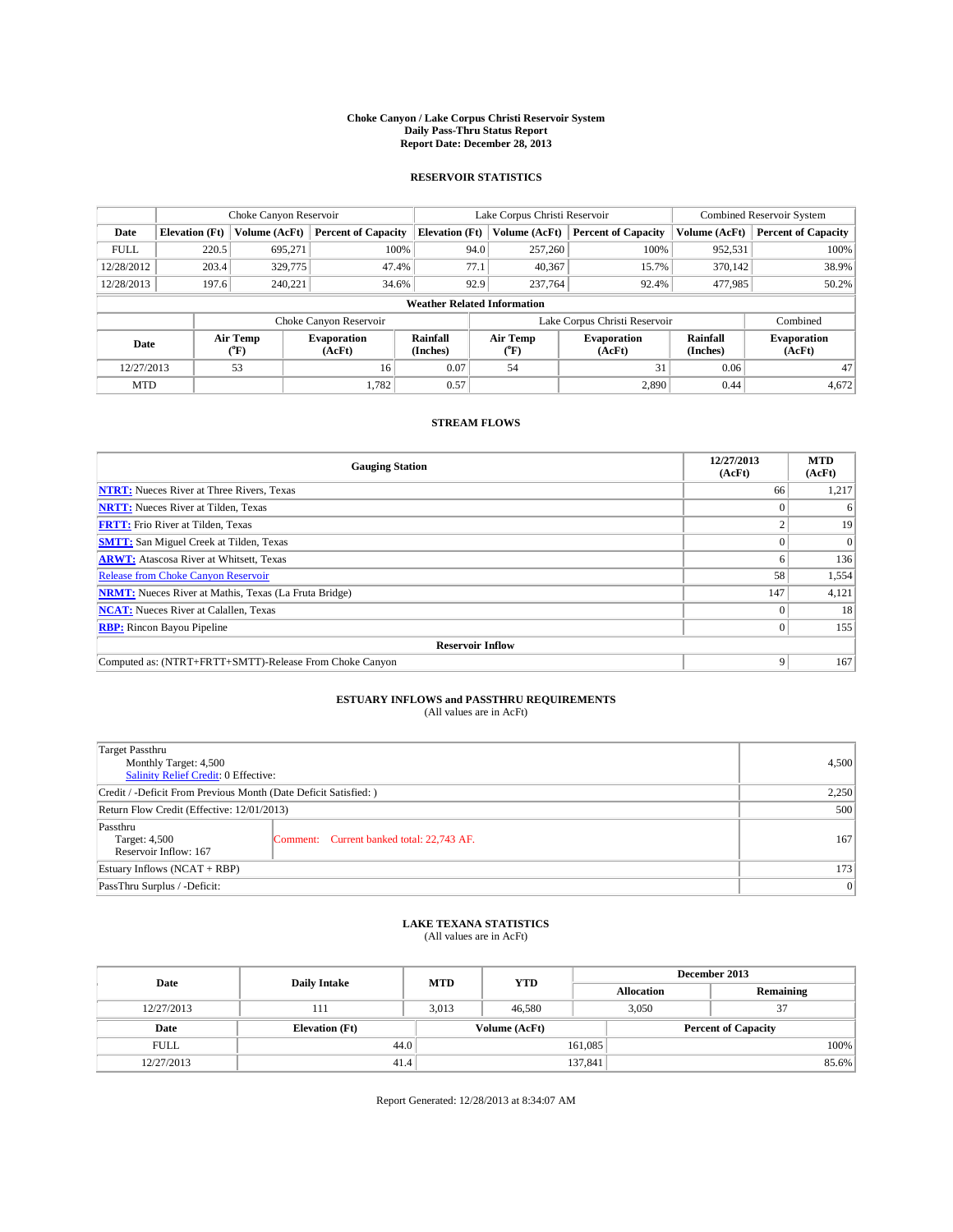#### **Choke Canyon / Lake Corpus Christi Reservoir System Daily Pass-Thru Status Report Report Date: December 29, 2013**

### **RESERVOIR STATISTICS**

|             | Choke Canyon Reservoir                                                                        |               |                                               |                                    | Lake Corpus Christi Reservoir | Combined Reservoir System     |               |                            |
|-------------|-----------------------------------------------------------------------------------------------|---------------|-----------------------------------------------|------------------------------------|-------------------------------|-------------------------------|---------------|----------------------------|
| Date        | <b>Elevation</b> (Ft)                                                                         | Volume (AcFt) | <b>Percent of Capacity</b>                    | <b>Elevation</b> (Ft)              | Volume (AcFt)                 | <b>Percent of Capacity</b>    | Volume (AcFt) | <b>Percent of Capacity</b> |
| <b>FULL</b> | 220.5                                                                                         | 695,271       | 100%                                          | 94.0                               | 257,260                       | 100%                          | 952,531       | 100%                       |
| 12/29/2012  | 203.4                                                                                         | 330,454       | 47.5%                                         | 77.1                               | 40,367                        | 15.7%                         | 370,821       | 38.9%                      |
| 12/29/2013  | 197.6                                                                                         | 240,772       | 34.6%                                         | 92.9                               | 237,229                       | 92.2%                         | 478,001       | 50.2%                      |
|             |                                                                                               |               |                                               | <b>Weather Related Information</b> |                               |                               |               |                            |
|             |                                                                                               |               | Choke Canyon Reservoir                        |                                    |                               | Lake Corpus Christi Reservoir |               | Combined                   |
|             | Air Temp<br>Air Temp<br>Rainfall<br>Evaporation<br>Date<br>(AcFt)<br>(°F)<br>(Inches)<br>("F) |               | Rainfall<br>Evaporation<br>(AcFt)<br>(Inches) |                                    | <b>Evaporation</b><br>(AcFt)  |                               |               |                            |
| 12/28/2013  |                                                                                               | 58            | 40                                            | 0.00                               | 60                            | 104                           | 0.00          | 144                        |

### **STREAM FLOWS**

MTD  $|$  1,822 0.57 2,994 0.44 4,816

| <b>Gauging Station</b>                                       | 12/28/2013<br>(AcFt) | <b>MTD</b><br>(AcFt) |  |  |  |  |
|--------------------------------------------------------------|----------------------|----------------------|--|--|--|--|
| <b>NTRT:</b> Nueces River at Three Rivers, Texas             | 66                   | 1,282                |  |  |  |  |
| <b>NRTT:</b> Nueces River at Tilden, Texas                   |                      | 6                    |  |  |  |  |
| <b>FRTT:</b> Frio River at Tilden, Texas                     |                      | 20                   |  |  |  |  |
| <b>SMTT:</b> San Miguel Creek at Tilden, Texas               |                      | $\Omega$             |  |  |  |  |
| <b>ARWT:</b> Atascosa River at Whitsett, Texas               |                      | 143                  |  |  |  |  |
| <b>Release from Choke Canyon Reservoir</b>                   | 58                   | 1,612                |  |  |  |  |
| <b>NRMT:</b> Nueces River at Mathis, Texas (La Fruta Bridge) | 141                  | 4,262                |  |  |  |  |
| <b>NCAT:</b> Nueces River at Calallen, Texas                 |                      | 18                   |  |  |  |  |
| <b>RBP:</b> Rincon Bayou Pipeline                            | $\Omega$             | 155                  |  |  |  |  |
| <b>Reservoir Inflow</b>                                      |                      |                      |  |  |  |  |
| Computed as: (NTRT+FRTT+SMTT)-Release From Choke Canyon      | 9                    | 176                  |  |  |  |  |

# **ESTUARY INFLOWS and PASSTHRU REQUIREMENTS**<br>(All values are in AcFt)

| Target Passthru                                                  | Monthly Target: 4,500                     |     |  |  |
|------------------------------------------------------------------|-------------------------------------------|-----|--|--|
| Salinity Relief Credit: 0 Effective:                             |                                           |     |  |  |
| Credit / -Deficit From Previous Month (Date Deficit Satisfied: ) |                                           |     |  |  |
| Return Flow Credit (Effective: 12/01/2013)                       |                                           |     |  |  |
| Passthru<br>Target: 4,500<br>Reservoir Inflow: 176               | Comment: Current banked total: 22,743 AF. | 176 |  |  |
| Estuary Inflows (NCAT + RBP)                                     |                                           |     |  |  |
| PassThru Surplus / -Deficit:                                     | 0                                         |     |  |  |

# **LAKE TEXANA STATISTICS** (All values are in AcFt)

| Date        | <b>Daily Intake</b>   | <b>MTD</b>    | <b>YTD</b> | December 2013     |                            |  |  |
|-------------|-----------------------|---------------|------------|-------------------|----------------------------|--|--|
|             |                       |               |            | <b>Allocation</b> | Remaining                  |  |  |
| 12/28/2013  | 111                   | 3.124         | 46.691     | 3,050             | $-74$                      |  |  |
| Date        | <b>Elevation</b> (Ft) | Volume (AcFt) |            |                   | <b>Percent of Capacity</b> |  |  |
| <b>FULL</b> | 44.0                  |               |            | 161,085           | 100%                       |  |  |
| 12/28/2013  | 41.3                  |               |            | 136,986           | 85.0%                      |  |  |

Report Generated: 12/29/2013 at 7:57:42 AM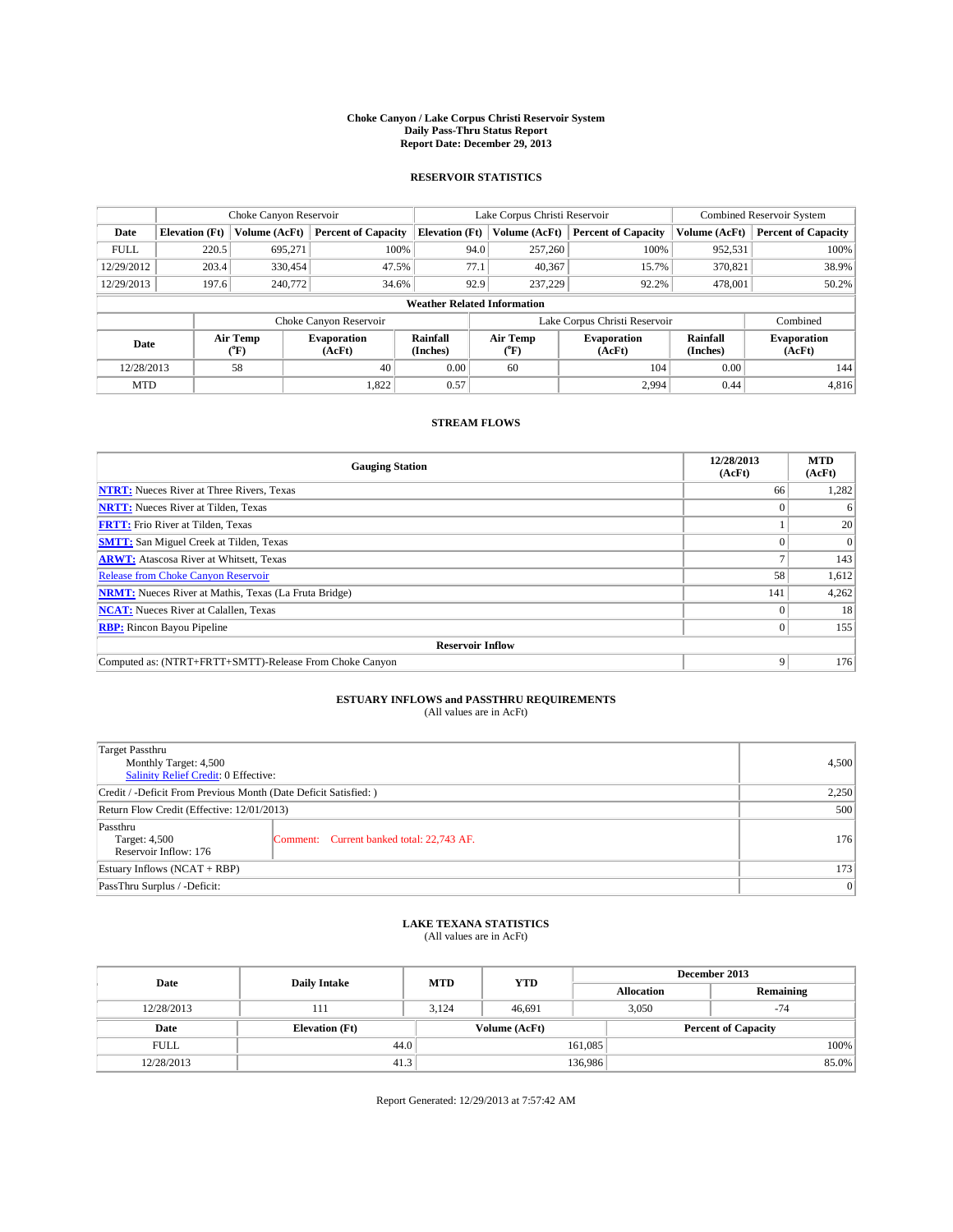#### **Choke Canyon / Lake Corpus Christi Reservoir System Daily Pass-Thru Status Report Report Date: December 30, 2013**

### **RESERVOIR STATISTICS**

|             |                       | Choke Canyon Reservoir |                              |                                    | Lake Corpus Christi Reservoir | Combined Reservoir System     |               |                              |
|-------------|-----------------------|------------------------|------------------------------|------------------------------------|-------------------------------|-------------------------------|---------------|------------------------------|
| Date        | <b>Elevation</b> (Ft) | Volume (AcFt)          | <b>Percent of Capacity</b>   | <b>Elevation</b> (Ft)              | Volume (AcFt)                 | <b>Percent of Capacity</b>    | Volume (AcFt) | <b>Percent of Capacity</b>   |
| <b>FULL</b> | 220.5                 | 695.271                | 100%                         | 94.0                               | 257,260                       | 100%                          | 952,531       | 100%                         |
| 12/30/2012  | 203.3                 | 329,605                | 47.4%                        | 77.1                               | 40,367                        | 15.7%                         | 369,972       | 38.8%                        |
| 12/30/2013  | 197.5                 | 239,394                | 34.4%                        | 93.0                               | 238,300                       | 92.6%                         | 477,694       | 50.1%                        |
|             |                       |                        |                              | <b>Weather Related Information</b> |                               |                               |               |                              |
|             |                       |                        | Choke Canyon Reservoir       |                                    |                               | Lake Corpus Christi Reservoir |               | Combined                     |
| Date        |                       | Air Temp<br>(°F)       | <b>Evaporation</b><br>(AcFt) | Rainfall<br>(Inches)               | Air Temp<br>$\rm ^{(^o}\!F)$  | <b>Evaporation</b><br>(AcFt)  |               | <b>Evaporation</b><br>(AcFt) |
| 12/29/2013  |                       | 67                     | 112                          | 0.00                               | 68                            | 156                           | 0.00          | 268                          |
| <b>MTD</b>  |                       |                        | 1,934                        | 0.57                               |                               | 3,150                         | 0.44          | 5,084                        |

### **STREAM FLOWS**

| <b>Gauging Station</b>                                       | 12/29/2013<br>(AcFt) | <b>MTD</b><br>(AcFt) |  |  |  |  |
|--------------------------------------------------------------|----------------------|----------------------|--|--|--|--|
| <b>NTRT:</b> Nueces River at Three Rivers, Texas             | 66                   | 1,348                |  |  |  |  |
| <b>NRTT:</b> Nueces River at Tilden, Texas                   |                      |                      |  |  |  |  |
| <b>FRTT:</b> Frio River at Tilden, Texas                     |                      | 21                   |  |  |  |  |
| <b>SMTT:</b> San Miguel Creek at Tilden, Texas               |                      | $\Omega$             |  |  |  |  |
| <b>ARWT:</b> Atascosa River at Whitsett, Texas               |                      | 150                  |  |  |  |  |
| <b>Release from Choke Canyon Reservoir</b>                   | 58                   | 1,669                |  |  |  |  |
| <b>NRMT:</b> Nueces River at Mathis, Texas (La Fruta Bridge) | 139                  | 4,401                |  |  |  |  |
| <b>NCAT:</b> Nueces River at Calallen, Texas                 |                      | 18                   |  |  |  |  |
| <b>RBP:</b> Rincon Bayou Pipeline                            | $\Omega$             | 155                  |  |  |  |  |
| <b>Reservoir Inflow</b>                                      |                      |                      |  |  |  |  |
| Computed as: (NTRT+FRTT+SMTT)-Release From Choke Canyon      | 9                    | 185                  |  |  |  |  |

# **ESTUARY INFLOWS and PASSTHRU REQUIREMENTS**<br>(All values are in AcFt)

| Target Passthru                                                  |                                           |     |  |  |  |
|------------------------------------------------------------------|-------------------------------------------|-----|--|--|--|
| Monthly Target: 4,500                                            | 4,500                                     |     |  |  |  |
| Salinity Relief Credit: 0 Effective:                             |                                           |     |  |  |  |
| Credit / -Deficit From Previous Month (Date Deficit Satisfied: ) |                                           |     |  |  |  |
| Return Flow Credit (Effective: 12/01/2013)                       |                                           |     |  |  |  |
| Passthru                                                         |                                           |     |  |  |  |
| Target: 4,500                                                    | Comment: Current banked total: 22,743 AF. | 185 |  |  |  |
|                                                                  | Reservoir Inflow: 185                     |     |  |  |  |
| Estuary Inflows (NCAT + RBP)                                     |                                           |     |  |  |  |
| PassThru Surplus / -Deficit:                                     | 0                                         |     |  |  |  |

## **LAKE TEXANA STATISTICS** (All values are in AcFt)

| Date        | <b>Daily Intake</b>   | <b>MTD</b> | <b>YTD</b>    | December 2013     |                            |           |  |
|-------------|-----------------------|------------|---------------|-------------------|----------------------------|-----------|--|
|             |                       |            |               | <b>Allocation</b> |                            | Remaining |  |
| 12/29/2013  | 112                   | 3.235      | 46,803        |                   | 3,050<br>$-185$            |           |  |
| Date        | <b>Elevation</b> (Ft) |            | Volume (AcFt) |                   | <b>Percent of Capacity</b> |           |  |
| <b>FULL</b> | 44.0                  |            |               | 161,085           |                            | 100%      |  |
| 12/29/2013  | 41.3                  |            |               | 136,986           |                            | 85.0%     |  |

Report Generated: 12/30/2013 at 8:48:37 AM